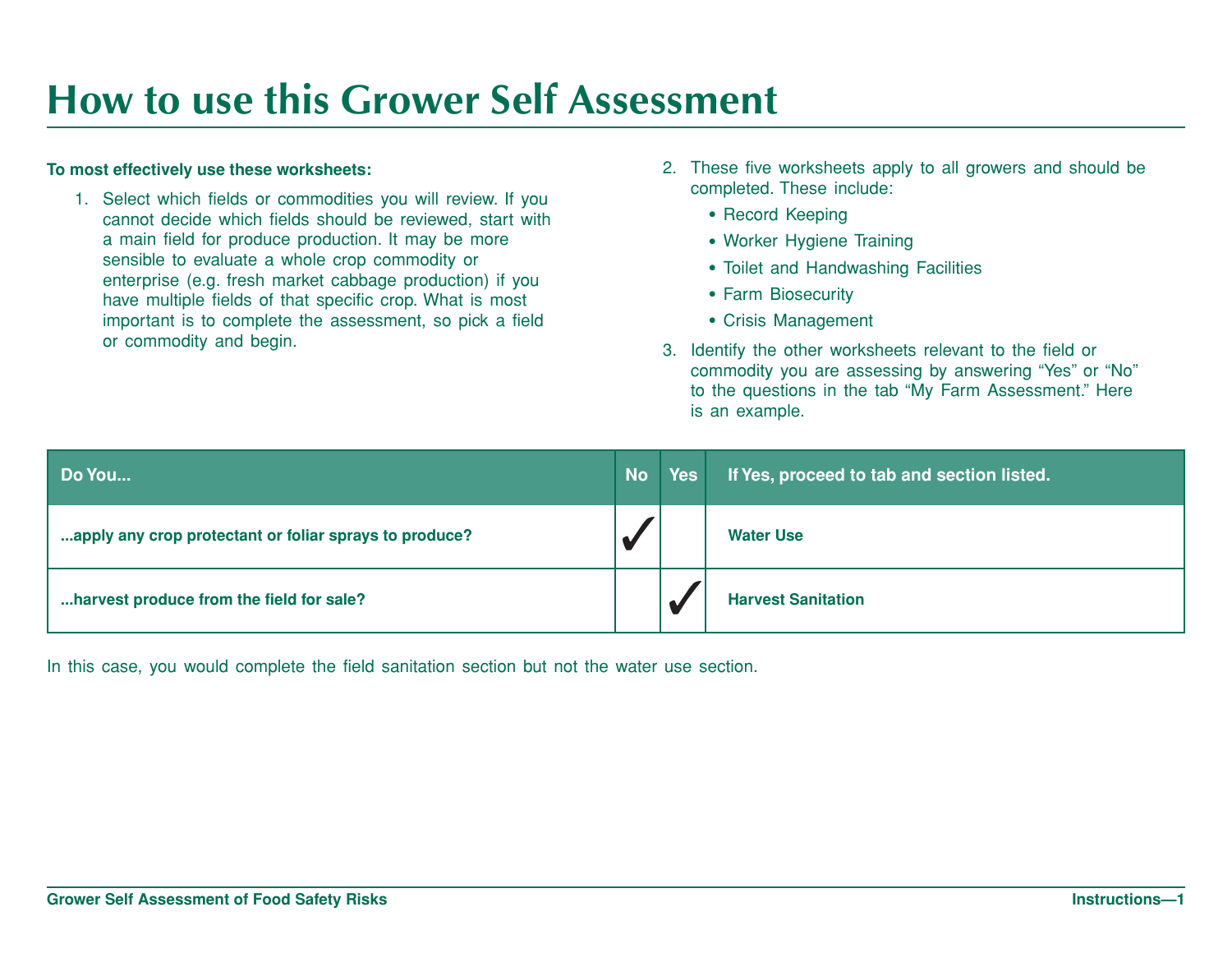# **How to use this Grower Self Assessment (continued)**

4. Turn to the first section you will need to review. Each section has an action plan provided at the end. These action plans in the assessment are for photocopying, so that they are available for future assessments. An extra set of action plans for each section should have been provided with this booklet so that you can start immediately. Here is an example of management areas that are assessed.

#### **Harvest and Field Sanitation**

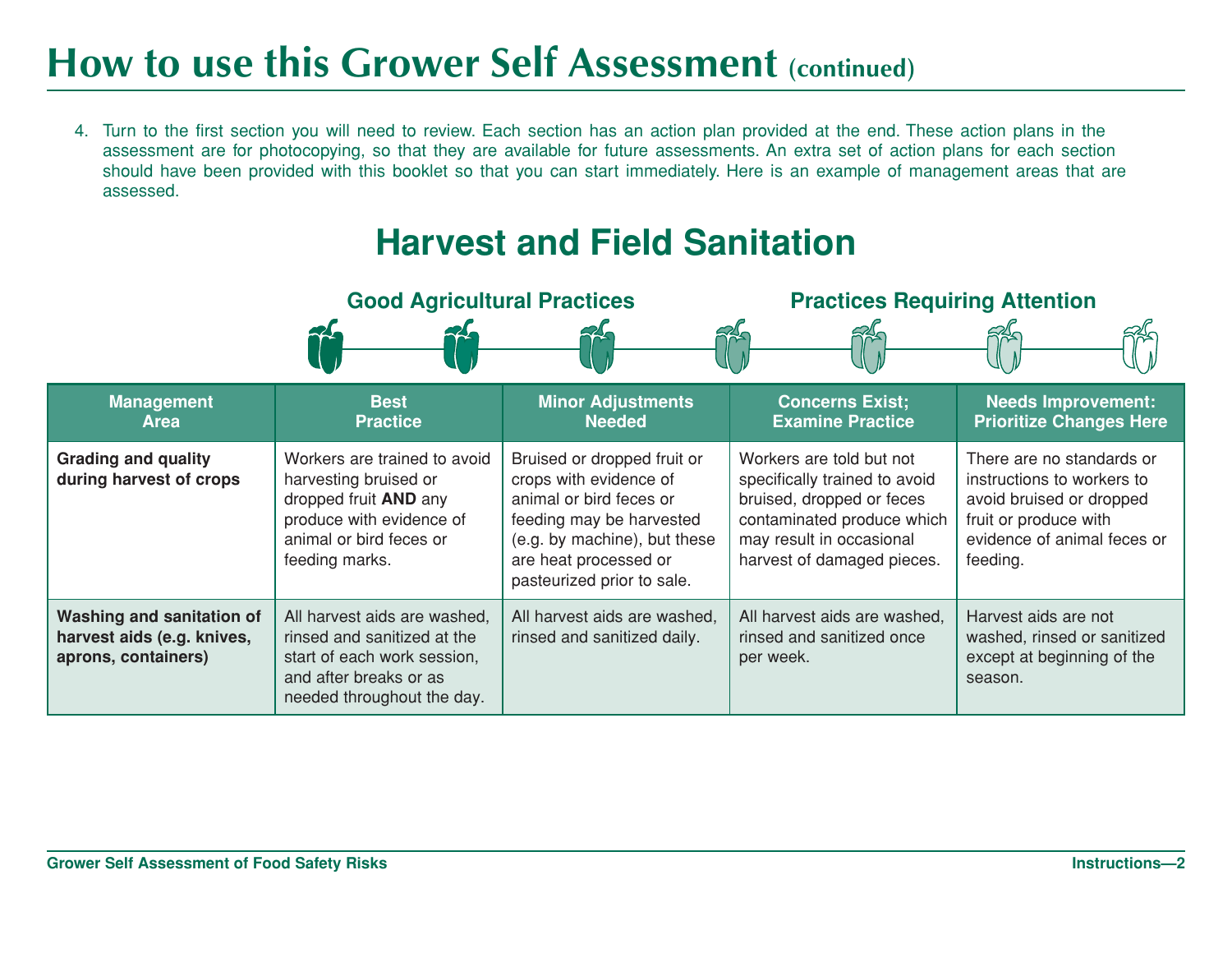## **How to use this Grower Self Assessment (continued)**

- 5. For each management area, find the practice that most corresponds to your current practice in that management area and fill out the action plan. An example is provided below.
- 6. After reviewing your practices, focus efforts to improve your management where your practices are in the "Examine Practice" or "Prioritize Changes Here" columns.

Work with your local Cooperative Extension Educators or agricultural consultants to design effective and economically feasible solutions to reduce risks in these areas.

7. Place the completed action plans in the back pocket for easy and frequent reference.

#### **Harvest and Field Sanitation Action Plan**

| Date: Sept. 30, 2003<br><b>Reviewer:</b>                                       |                  |                     | Thomas Smith                               |                                                                                                                                                  | Field or Commodity: Lettuce         |                                 |                              |  |  |  |
|--------------------------------------------------------------------------------|------------------|---------------------|--------------------------------------------|--------------------------------------------------------------------------------------------------------------------------------------------------|-------------------------------------|---------------------------------|------------------------------|--|--|--|
|                                                                                |                  |                     | Here                                       |                                                                                                                                                  | <b>Your Plans to Reduce Risks</b>   |                                 |                              |  |  |  |
| <b>Management</b><br><b>Area</b>                                               | Best<br>Practice | Minor<br>Adjustment | Concerns<br>Exist<br>Prioritize<br>Changes | <b>Action for</b><br>Improvement                                                                                                                 | <b>Person</b><br><b>Responsible</b> | <b>Estimated</b><br><b>Cost</b> | <b>Target</b><br><b>Date</b> |  |  |  |
| Grading and quality during<br>harvest of crops                                 |                  |                     |                                            |                                                                                                                                                  | Field Manager                       |                                 |                              |  |  |  |
| Washing and sanitation of<br>harvest aids (e.g. knives,<br>aprons, containers) |                  |                     |                                            | Wash all cutting knives and har-<br>vest crates at the end of each day<br>with soap and water, so they are<br>ready for the crew in the morning. | <b>Crew Chief</b>                   | $$10$ /day                      | Tomorrow                     |  |  |  |

Much can be done to reduce microbial risks by implementing the GAPs presented in the following worksheets. By reviewing your practices, improving your management, and documenting your changes, you will be able to provide evidence of your commitment to reducing microbial risks to fruits and vegetables on your farm.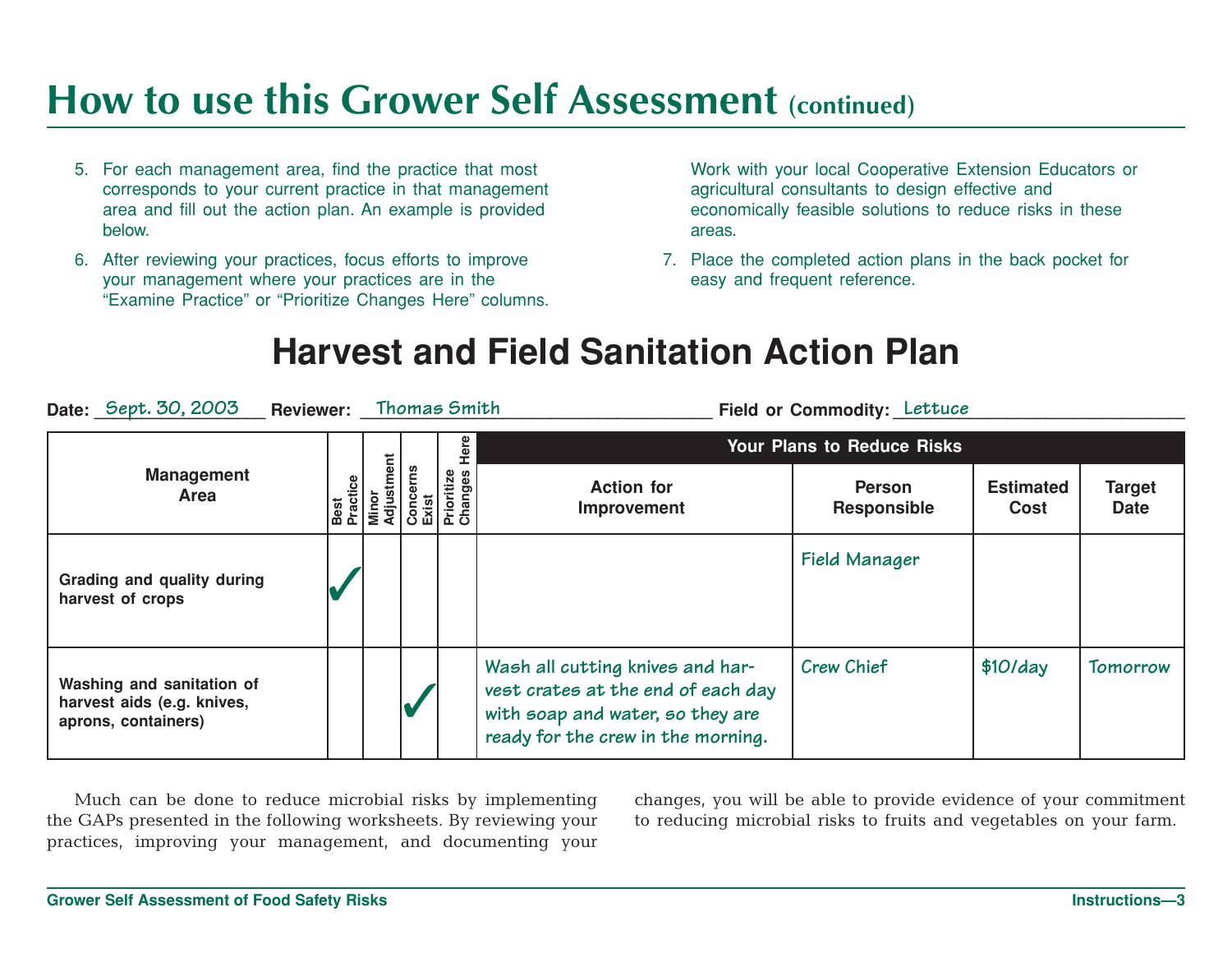# **My Farm Assessment**

**All growers of fruits and vegetables should answer the following questions and complete the sections for which they answered "Yes":**

| Do You                                                                                           | <b>No</b> | <b>Yes</b> | If Yes, proceed to tab and section listed.             |
|--------------------------------------------------------------------------------------------------|-----------|------------|--------------------------------------------------------|
| operate a farm that grows and/or markets fruits or vegetables?                                   |           |            | <b>Record Keeping</b>                                  |
| have any employees or family members working on the farm?                                        |           |            | <b>Worker Hygiene and Training</b>                     |
| have a flush or portable toilet on the farm?                                                     |           |            | <b>Toilet and Handwashing Facilities</b>               |
| irrigate any produce acreage?                                                                    |           |            | <b>Water Use: Irrigation and Spray Water Quality</b>   |
| apply any crop protectant or foliar sprays to produce?                                           |           |            | <b>Water Use: Irrigation and Spray Water Quality</b>   |
| use water from an on-farm well for irrigation or sprays?                                         |           |            | <b>Water Use: On-Farm Wells</b>                        |
| use chemical pesticides for control of weeds, insects or diseases?                               |           |            | <b>Pesticide Use</b>                                   |
| apply manure (fresh or slurry) to your produce acreage at any point<br>during the crop rotation? |           |            | <b>Manure Use: Sources and Application Practices</b>   |
| pile or store manure or slurry prior to land application?                                        |           |            | <b>Manure Use: On-Farm Manure Storage and Handling</b> |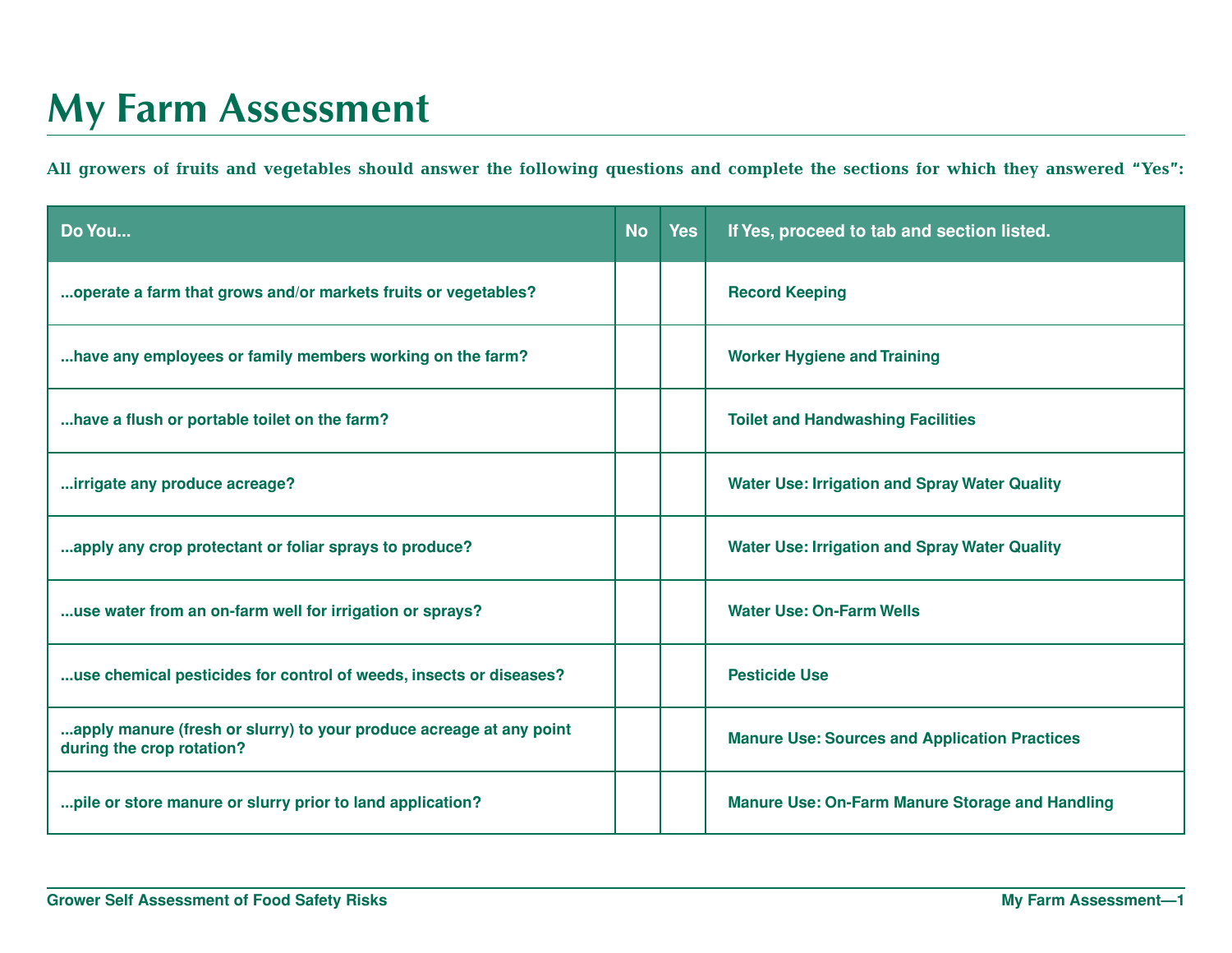## **My Farm Assessment (continued)**

| Do You                                                                                                          | <b>No</b> | <b>Yes</b> | If Yes, proceed to tab and section listed.                       |
|-----------------------------------------------------------------------------------------------------------------|-----------|------------|------------------------------------------------------------------|
| produce your own compost or purchase it for land application?                                                   |           |            | <b>Compost Use: Sources and On-farm Storage</b>                  |
| apply compost or compost teas to your produce acreage?                                                          |           |            | <b>Compost Use: Compost Application Practices</b>                |
| have farm animals that are the source of the manure for either field<br>applications or for compost production? |           |            | <b>Herd Health</b>                                               |
| have domestic livestock (e.g. dairy, beef, poultry, etc.) on the farm?                                          |           |            | <b>Herd Health</b>                                               |
| have problems with wild animals or birds in the field or packing house?                                         |           |            | <b>Wild Animals</b>                                              |
| harvest produce from the field or greenhouse using hand labor?                                                  |           |            | <b>Harvest Sanitation</b>                                        |
| pack produce in the field?                                                                                      |           |            | <b>Harvest Sanitation</b>                                        |
| have a packing shed on the farm?                                                                                |           |            | <b>Postharvest Handling: Packing House Sanitation and Safety</b> |
| cool or store produce on the farm?                                                                              |           |            | <b>Postharvest Handling: Postharvest Handling of Produce</b>     |
| produce cider or juice on your farm for sale?                                                                   |           |            | <b>Juice and Cider</b>                                           |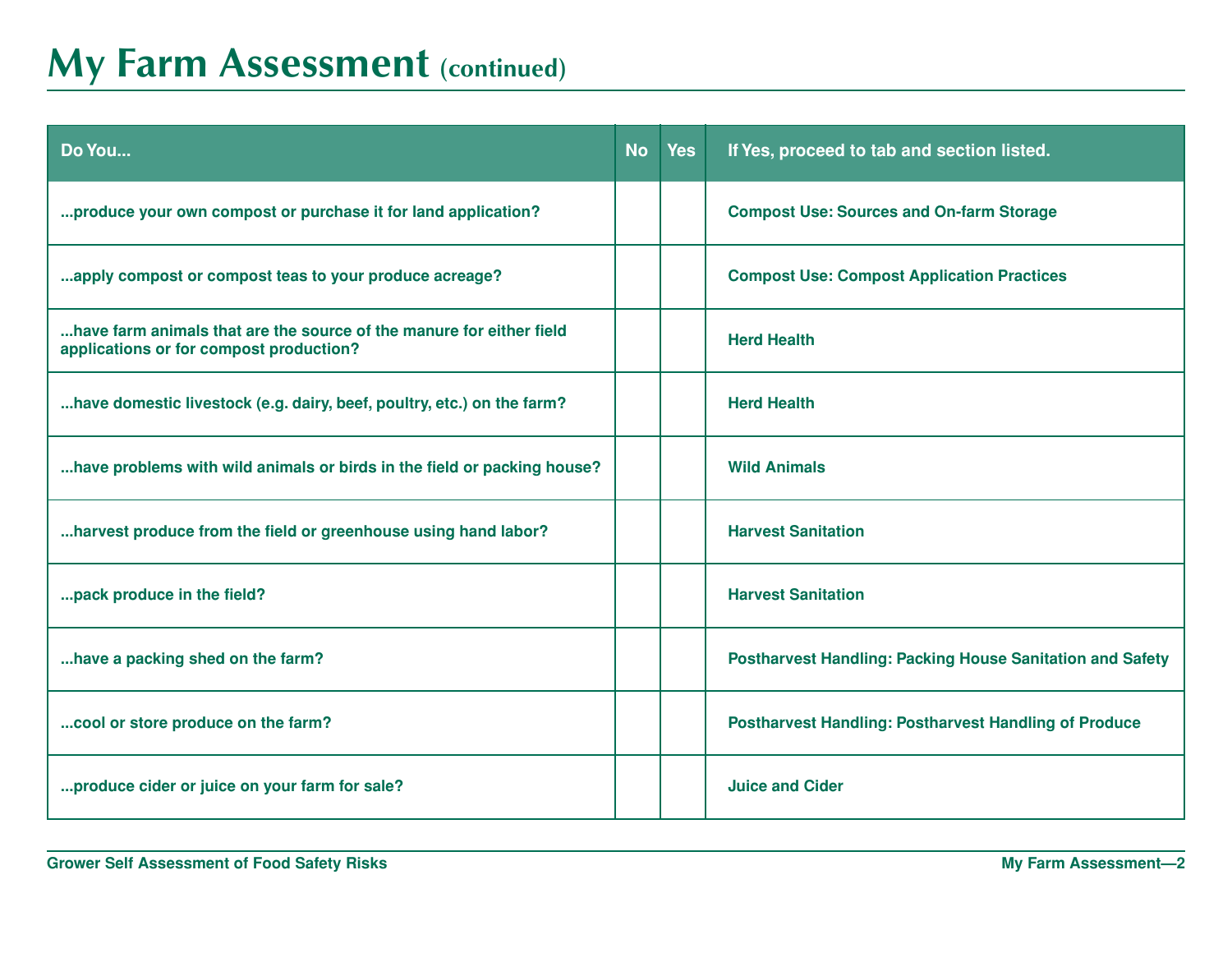#### **My Farm Assessment (continued)**

| Do You                                                                                                           | <b>No</b> | <b>Yes</b> | If Yes, proceed to tab and section listed. |
|------------------------------------------------------------------------------------------------------------------|-----------|------------|--------------------------------------------|
| direct market your produce through a farm stand, farmers market or a<br>community supported agriculture venture? |           |            | <b>Direct Marketing</b>                    |
| operate a U-Pick or pick your own operation?                                                                     |           |            | <b>U-Pick Operations</b>                   |
| have a petting zoo or allow domestic animals to roam freely on<br>the farm?                                      |           |            | <b>Petting Zoos</b>                        |
| produce food that could be intentionally contaminated?                                                           |           |            | <b>Farm Biosecurity</b>                    |
| operate a farm business?                                                                                         |           |            | <b>Crisis Management</b>                   |

**Now that you have decided which worksheets apply to your farm, begin your self assessment. The worksheets may be completed in any order, but make sure you complete all that apply.**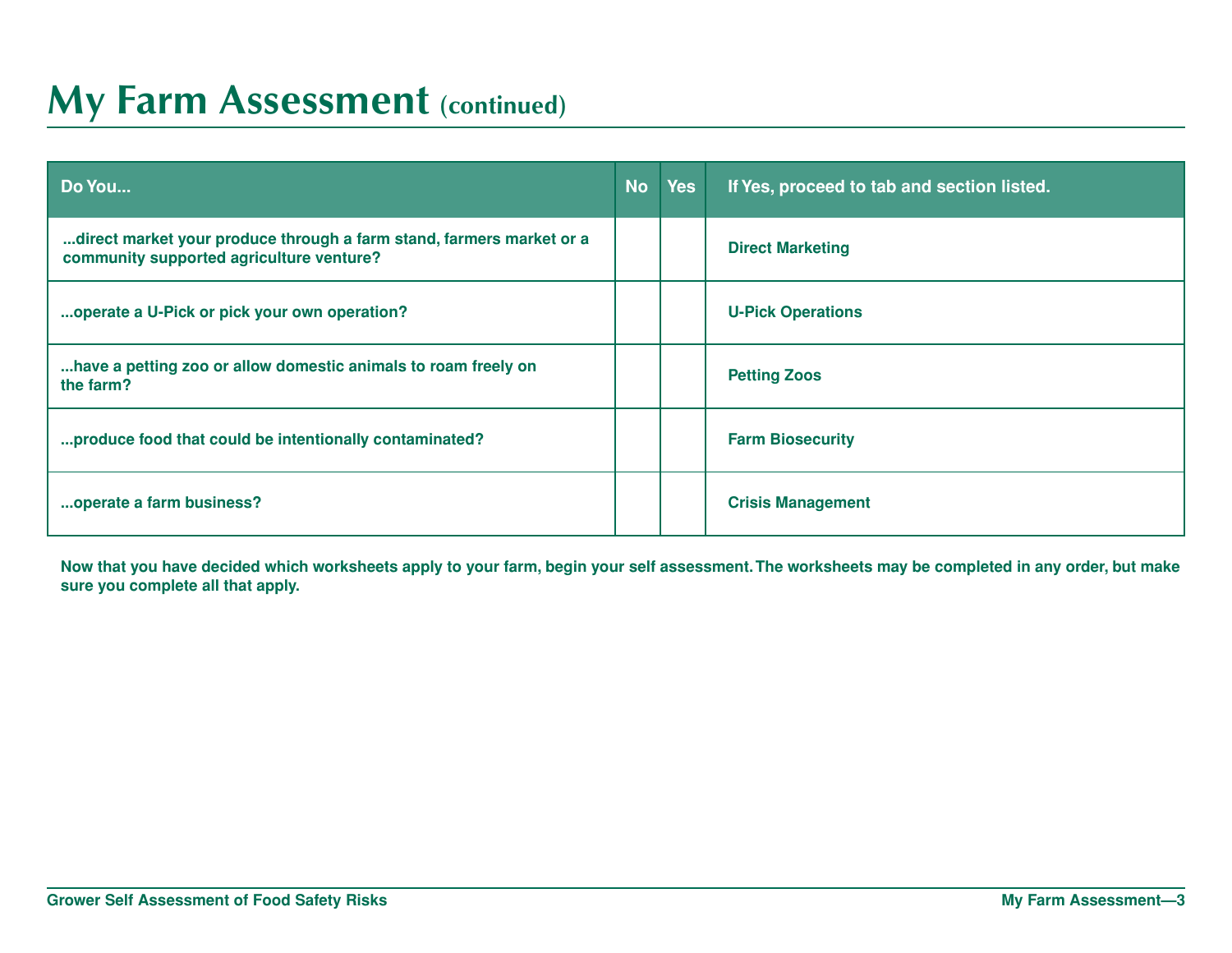## **Record Keeping Action Plan**

|                                        |  |                                                                                                 |                                  | Field or Commodity: Management of Commodity: |                          |                              |
|----------------------------------------|--|-------------------------------------------------------------------------------------------------|----------------------------------|----------------------------------------------|--------------------------|------------------------------|
|                                        |  |                                                                                                 |                                  | Your Plans to Reduce Risks                   |                          |                              |
| <b>Management</b><br><b>Area</b>       |  | <b>Best</b><br>Practice<br>Minor<br>Adjustment<br>Concerns<br>Exist<br>Prioritize<br>Prioritize | <b>Action for</b><br>Improvement | <b>Person</b><br>Responsible                 | <b>Estimated</b><br>Cost | <b>Target</b><br><b>Date</b> |
| <b>Record keeping</b>                  |  |                                                                                                 |                                  |                                              |                          |                              |
| <b>Product identification</b>          |  |                                                                                                 |                                  |                                              |                          |                              |
| Annual food safety self<br>assessments |  |                                                                                                 |                                  |                                              |                          |                              |
| Written recall plan                    |  |                                                                                                 |                                  |                                              |                          |                              |
| <b>Recall plan contents</b>            |  |                                                                                                 |                                  |                                              |                          |                              |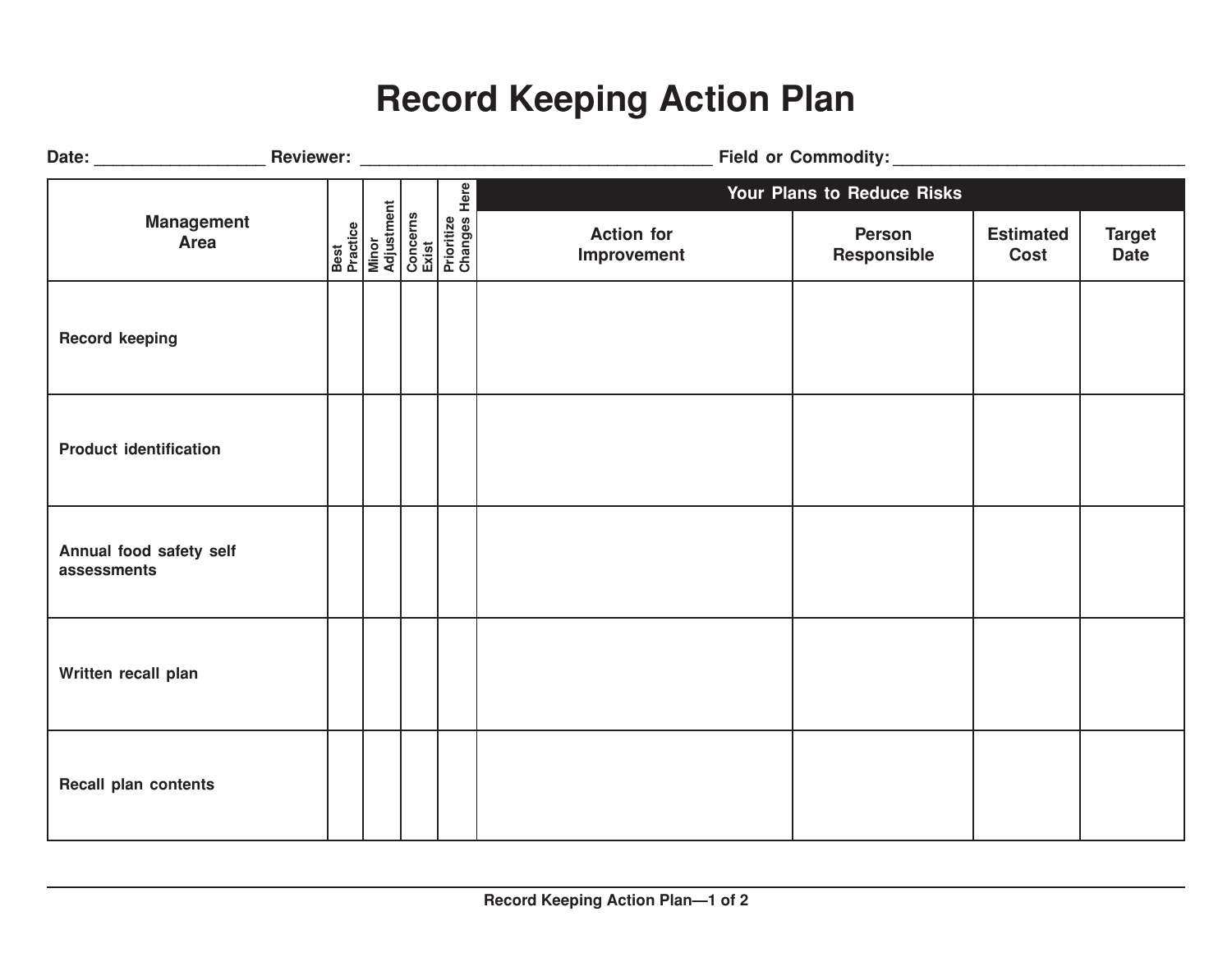## **Record Keeping Action Plan**

|                                                                     |                                         |                                                         | Reviewer: Website and the contract of the contract of the contract of the contract of the contract of the contract of the contract of the contract of the contract of the contract of the contract of the contract of the cont | Field or Commodity:                 |                          |                              |
|---------------------------------------------------------------------|-----------------------------------------|---------------------------------------------------------|--------------------------------------------------------------------------------------------------------------------------------------------------------------------------------------------------------------------------------|-------------------------------------|--------------------------|------------------------------|
|                                                                     |                                         | Here                                                    | <b>Your Plans to Reduce Risks</b>                                                                                                                                                                                              |                                     |                          |                              |
| <b>Management</b><br>Area                                           | Best<br>Practice<br>Minor<br>Adjustment | Concerns<br>Exist<br>Prioritize<br>Changes <del>I</del> | <b>Action for</b><br>Improvement                                                                                                                                                                                               | <b>Person</b><br><b>Responsible</b> | <b>Estimated</b><br>Cost | <b>Target</b><br><b>Date</b> |
| Notification contacts in case of a<br>recall                        |                                         |                                                         |                                                                                                                                                                                                                                |                                     |                          |                              |
| Mock recall and traceback<br>verification                           |                                         |                                                         |                                                                                                                                                                                                                                |                                     |                          |                              |
| Records of customer complaints<br>related to food safety or quality |                                         |                                                         |                                                                                                                                                                                                                                |                                     |                          |                              |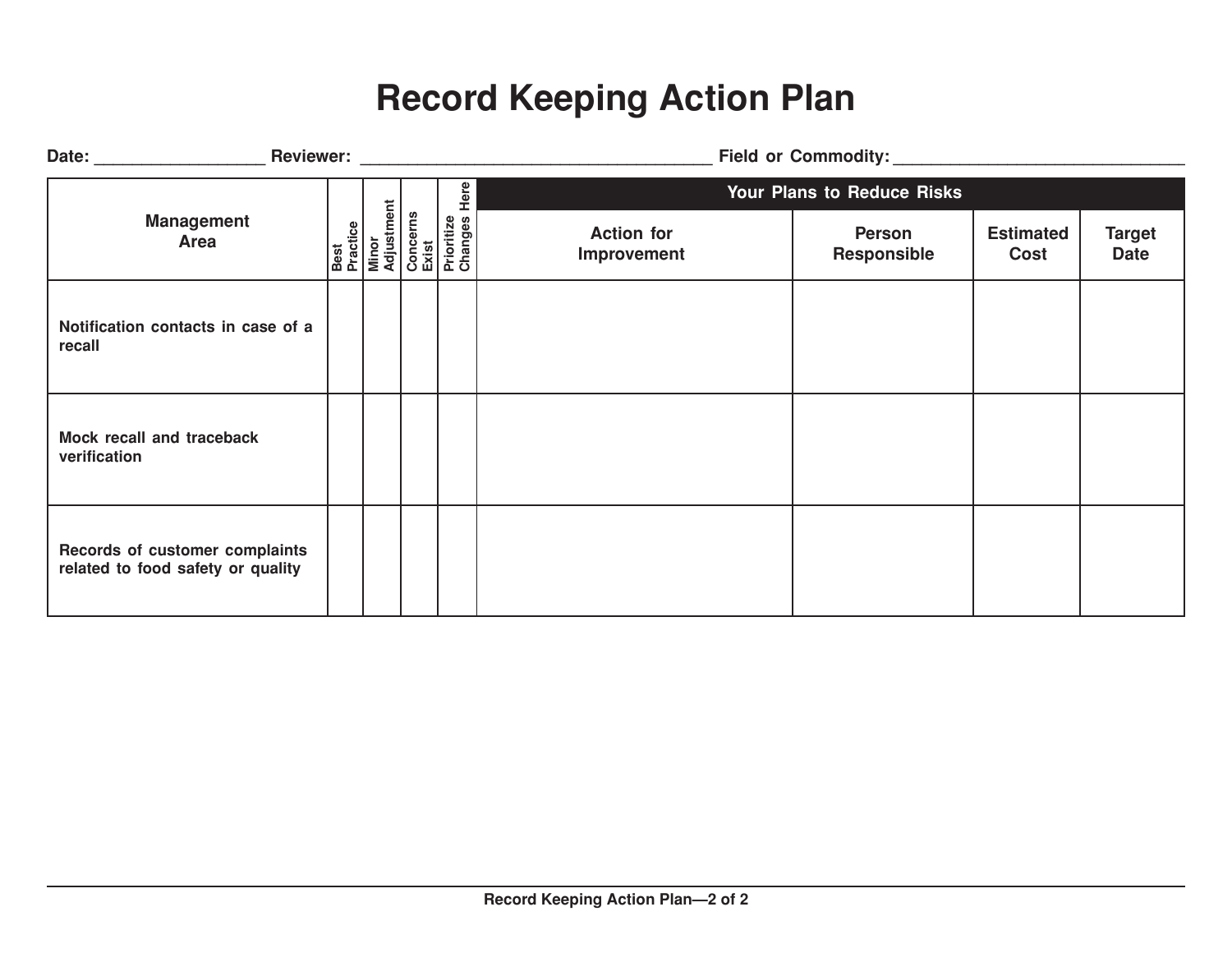#### **Check Sheet for Field Toilets, Hand Washing Facilities, Drinking Water and Safety Kit**

|             | Toilet &<br>Hand<br>Washing<br><b>Facilities</b> |         | Water   |        | Soap    |        | <b>Paper</b><br><b>Towels</b> |        | <b>Toilet</b><br>Paper |               | <b>Trash</b><br>Can |         | <b>Drinking</b><br>Water |        | <b>Single</b><br><b>Use</b><br><b>Cups</b> |         | <b>First</b><br>Aid Kit |         |                                    |
|-------------|--------------------------------------------------|---------|---------|--------|---------|--------|-------------------------------|--------|------------------------|---------------|---------------------|---------|--------------------------|--------|--------------------------------------------|---------|-------------------------|---------|------------------------------------|
| <b>Date</b> | Checked                                          | Cleaned | Checked | Filled | Checked | Filled | Checked                       | Filled | Checked                | <b>Filled</b> | Checked             | Emptied | Checked                  | Filled | Checked                                    | Stocked | Checked                 | Stocked | <b>Employee</b><br><b>Initials</b> |
|             |                                                  |         |         |        |         |        |                               |        |                        |               |                     |         |                          |        |                                            |         |                         |         |                                    |
|             |                                                  |         |         |        |         |        |                               |        |                        |               |                     |         |                          |        |                                            |         |                         |         |                                    |
|             |                                                  |         |         |        |         |        |                               |        |                        |               |                     |         |                          |        |                                            |         |                         |         |                                    |
|             |                                                  |         |         |        |         |        |                               |        |                        |               |                     |         |                          |        |                                            |         |                         |         |                                    |
|             |                                                  |         |         |        |         |        |                               |        |                        |               |                     |         |                          |        |                                            |         |                         |         |                                    |
|             |                                                  |         |         |        |         |        |                               |        |                        |               |                     |         |                          |        |                                            |         |                         |         |                                    |
|             |                                                  |         |         |        |         |        |                               |        |                        |               |                     |         |                          |        |                                            |         |                         |         |                                    |
|             |                                                  |         |         |        |         |        |                               |        |                        |               |                     |         |                          |        |                                            |         |                         |         |                                    |
|             |                                                  |         |         |        |         |        |                               |        |                        |               |                     |         |                          |        |                                            |         |                         |         |                                    |

**Sheet Reviewed by: \_\_\_\_\_\_\_\_\_\_\_\_\_\_\_\_\_\_\_\_\_\_\_\_\_\_\_\_\_\_\_\_\_\_\_\_\_\_\_\_\_\_\_\_\_\_\_\_\_\_\_\_\_\_\_\_\_\_\_\_\_\_ on \_\_\_\_\_\_\_\_\_\_\_\_\_\_\_\_\_\_\_\_\_\_\_\_\_\_\_\_\_\_\_\_\_\_\_\_\_\_\_\_\_\_\_\_\_\_**

**(Management) (Date)**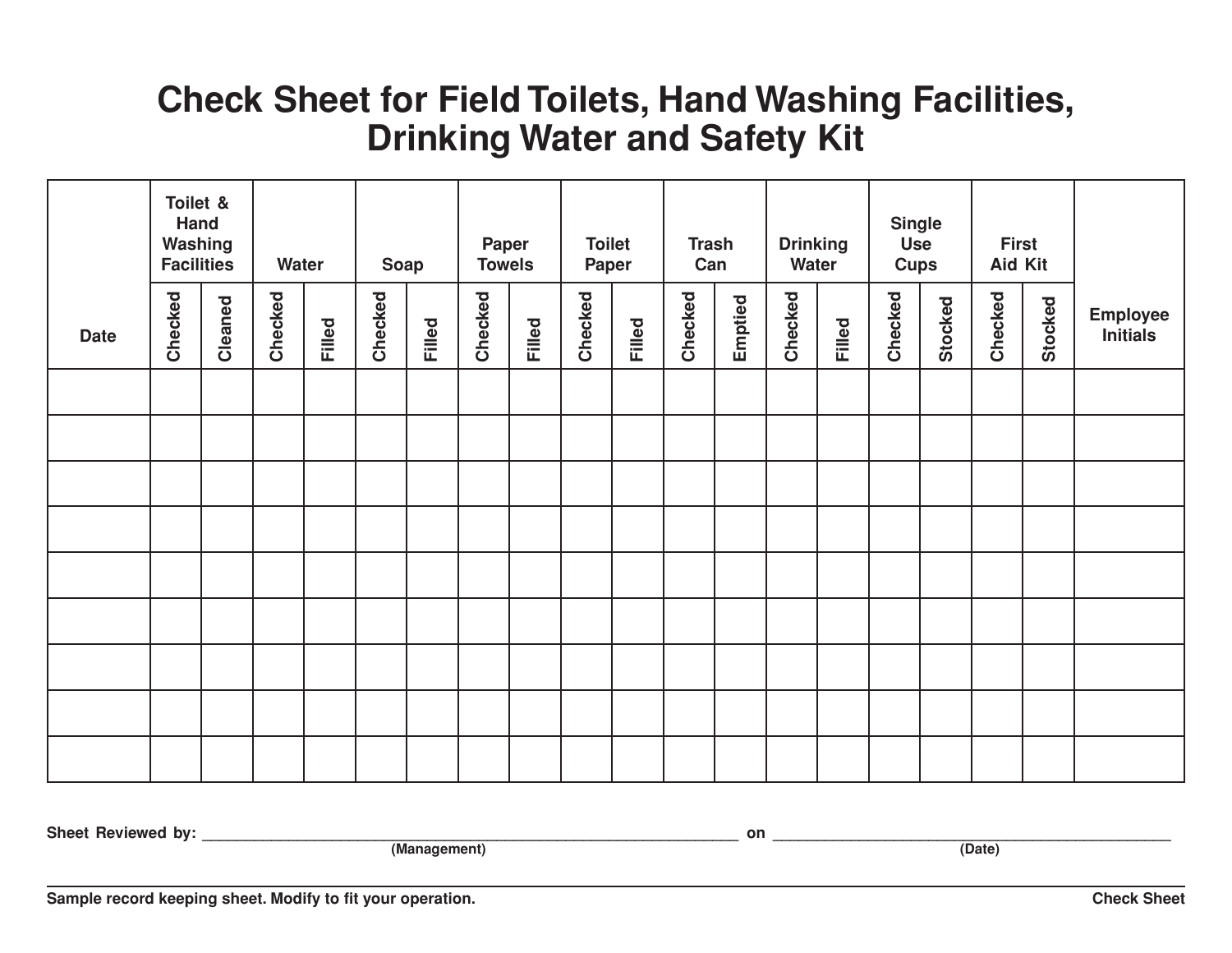#### **Worker Hygiene Training Action Plan**

| Date: Reviewer: Reviewer:                                                                              |                                         |                                                 |                                  |                              |                          |                              |
|--------------------------------------------------------------------------------------------------------|-----------------------------------------|-------------------------------------------------|----------------------------------|------------------------------|--------------------------|------------------------------|
|                                                                                                        |                                         |                                                 |                                  | Your Plans to Reduce Risks   |                          |                              |
| <b>Management</b><br>Area                                                                              | Best<br>Practice<br>Minor<br>Adjustment | Concerns<br>Exist<br>Prioritize<br>Changes Here | <b>Action for</b><br>Improvement | <b>Person</b><br>Responsible | <b>Estimated</b><br>Cost | <b>Target</b><br><b>Date</b> |
| Worker training on handwashing<br>and personal hygiene for food<br>safety                              |                                         |                                                 |                                  |                              |                          |                              |
| Management of worker training<br>programs on food safety and<br>personal hygiene                       |                                         |                                                 |                                  |                              |                          |                              |
| On-farm posted signage<br>instructing workers of personal<br>hygiene requirements                      |                                         |                                                 |                                  |                              |                          |                              |
| Signage in appropriate languages<br>or uses diagrams for non-English<br>speaking or illiterate workers |                                         |                                                 |                                  |                              |                          |                              |
| Worker illness reporting                                                                               |                                         |                                                 |                                  |                              |                          |                              |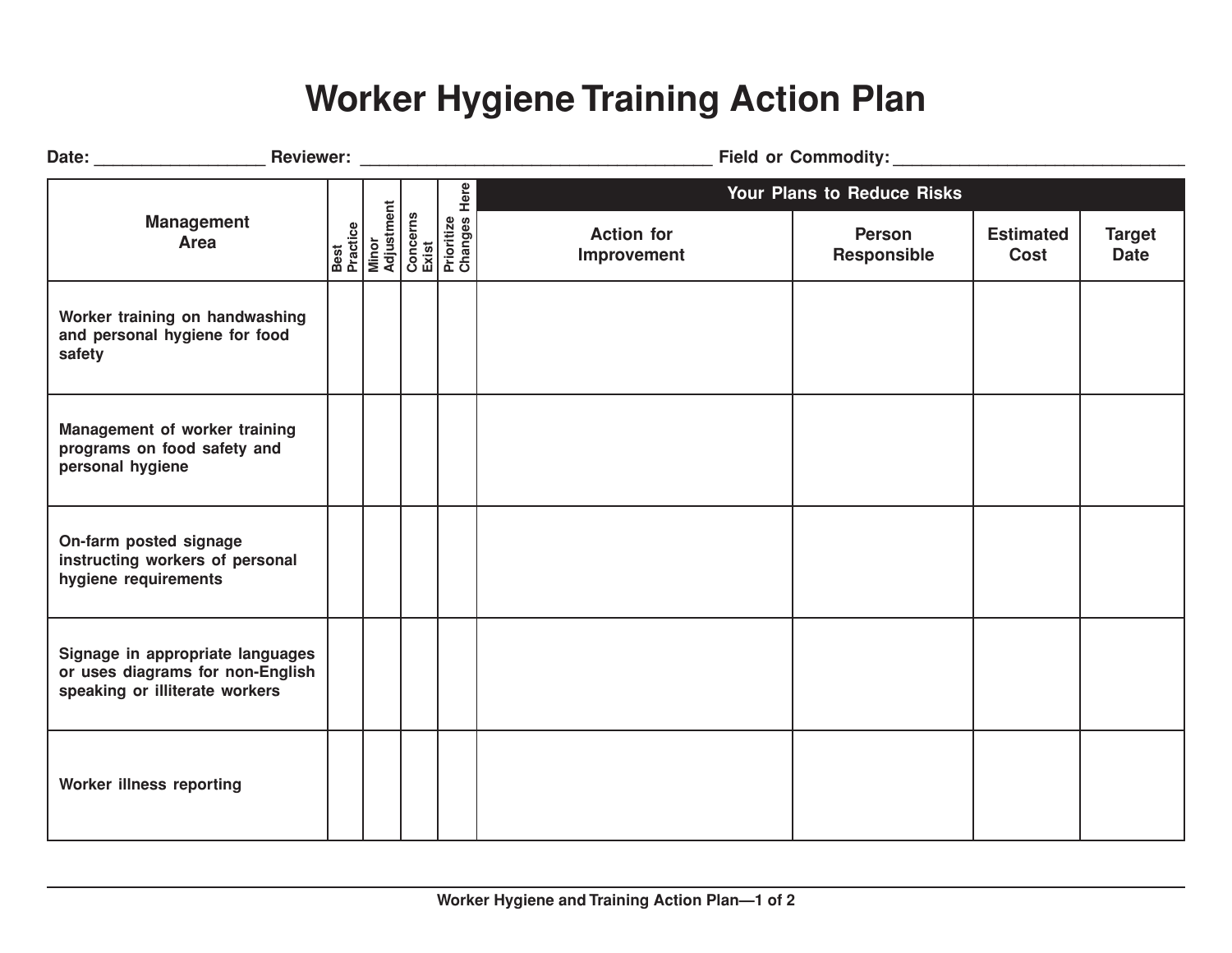#### **Worker Hygiene Training Action Plan**

| Date:                                | <b>Reviewer:</b> |                                       |                                            |                                   | <b>Field or Commodity:</b>   |                                 |                              |  |  |  |
|--------------------------------------|------------------|---------------------------------------|--------------------------------------------|-----------------------------------|------------------------------|---------------------------------|------------------------------|--|--|--|
|                                      |                  | ţ                                     |                                            | <b>Your Plans to Reduce Risks</b> |                              |                                 |                              |  |  |  |
| <b>Management</b><br>Area            | ractice          | ast<br>  Practi<br>  Minos<br>  Adjus | Concerns<br>Exist<br>Prioritize<br>Changes | <b>Action for</b><br>Improvement  | <b>Person</b><br>Responsible | <b>Estimated</b><br><b>Cost</b> | <b>Target</b><br><b>Date</b> |  |  |  |
| Record keeping of worker<br>training |                  |                                       |                                            |                                   |                              |                                 |                              |  |  |  |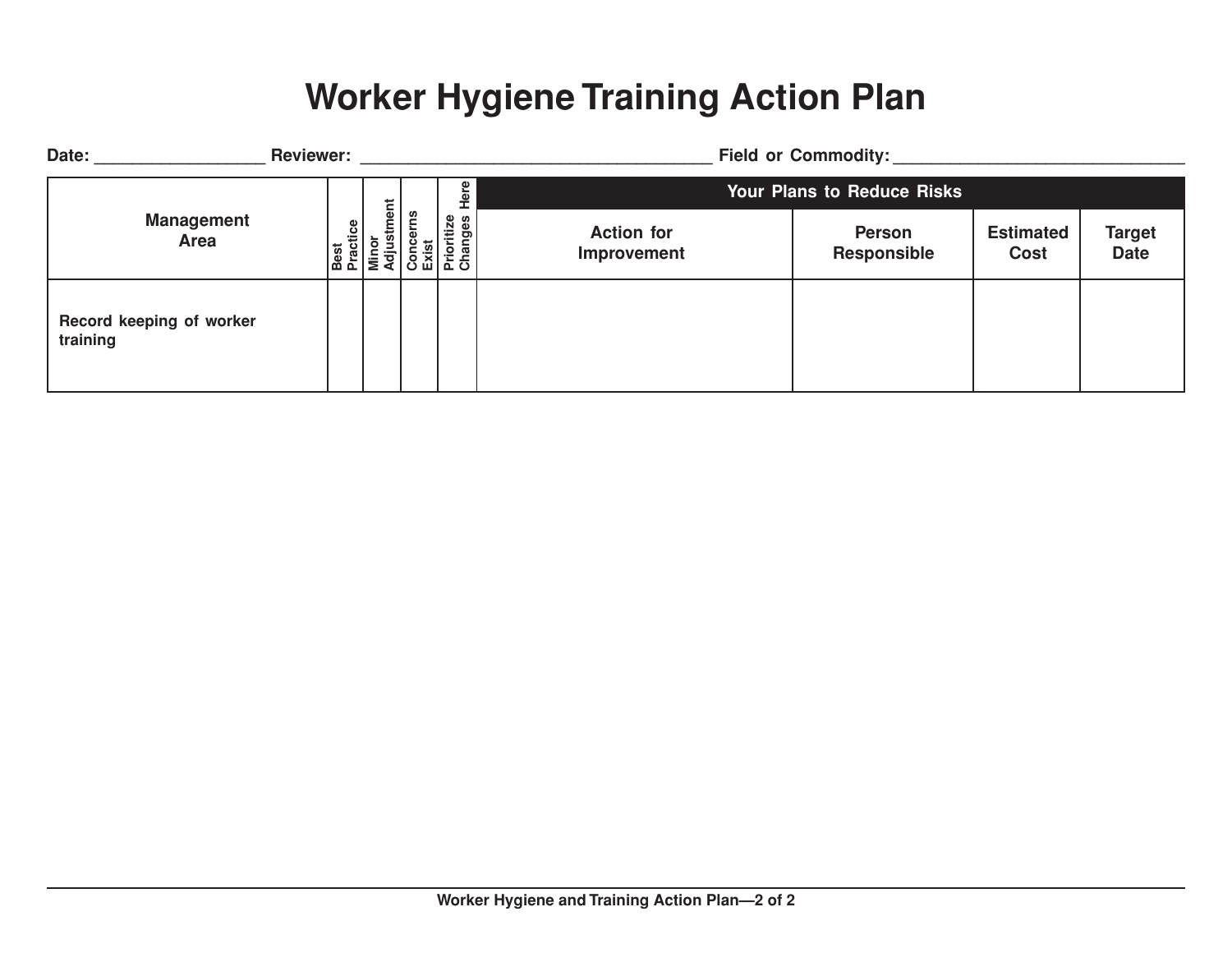#### **Toilets and Handwashing Facilities Action Plan**

|                                                                               |  |                                                                                          |                                  | Your Plans to Reduce Risks   |                                 |                              |
|-------------------------------------------------------------------------------|--|------------------------------------------------------------------------------------------|----------------------------------|------------------------------|---------------------------------|------------------------------|
| <b>Management</b><br>Area                                                     |  | Best<br>Practice<br>Minor<br>Adjustment<br>Concerns<br>Exist<br>Prioritize<br>Prioritize | <b>Action for</b><br>Improvement | <b>Person</b><br>Responsible | <b>Estimated</b><br><b>Cost</b> | <b>Target</b><br><b>Date</b> |
| Clean toilet facilities for farm<br>laborers, visitors, and customers         |  |                                                                                          |                                  |                              |                                 |                              |
| Toilets and handwashing facility<br>maintenance and stocking with<br>supplies |  |                                                                                          |                                  |                              |                                 |                              |
| Location of field toilets in<br>relationship to workers                       |  |                                                                                          |                                  |                              |                                 |                              |
| Location of field toilets in<br>relation to crop                              |  |                                                                                          |                                  |                              |                                 |                              |
| Collection of grey water from<br>handwashing facilities in the field          |  |                                                                                          |                                  |                              |                                 |                              |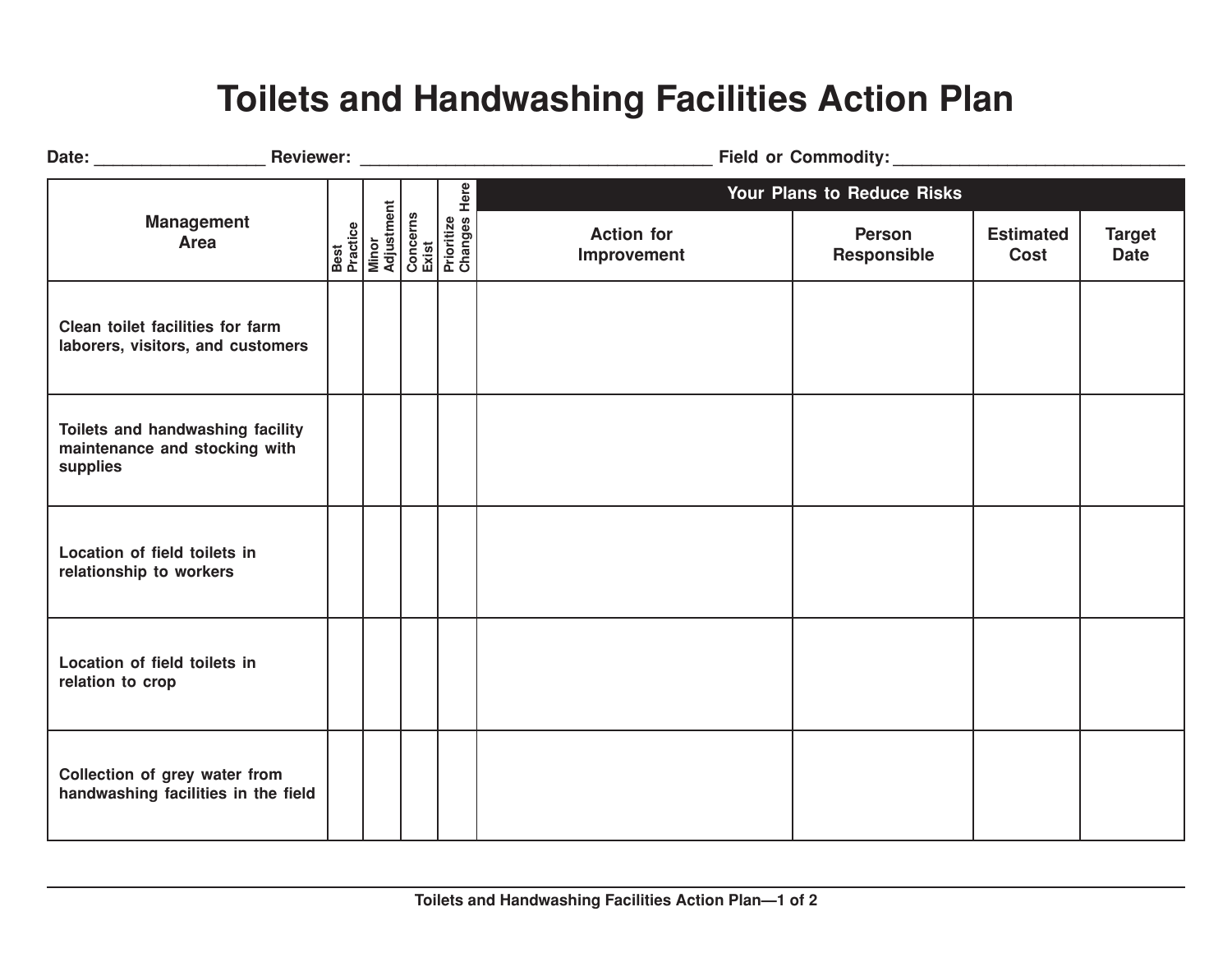#### **Toilets and Handwashing Facilities Action Plan**

|                                                                                                                                  |                                         | Here                                         |                                  | Your Plans to Reduce Risks          |                                 |                              |
|----------------------------------------------------------------------------------------------------------------------------------|-----------------------------------------|----------------------------------------------|----------------------------------|-------------------------------------|---------------------------------|------------------------------|
| <b>Management</b><br><b>Area</b>                                                                                                 | Best<br>Practice<br>Minor<br>Adjustment | Concerns<br>Exist<br>Prioritize<br>Changes I | <b>Action for</b><br>Improvement | <b>Person</b><br><b>Responsible</b> | <b>Estimated</b><br><b>Cost</b> | <b>Target</b><br><b>Date</b> |
| <b>Emergency containment and</b><br>treatment plans for portable<br>toilets                                                      |                                         |                                              |                                  |                                     |                                 |                              |
| Servicing areas for portable<br>toilets                                                                                          |                                         |                                              |                                  |                                     |                                 |                              |
| Ratio of toilets to workers                                                                                                      |                                         |                                              |                                  |                                     |                                 |                              |
| Record keeping of toilet and<br>handwashing facility cleaning<br>and maintenance for farm audit,<br>certification, and traceback |                                         |                                              |                                  |                                     |                                 |                              |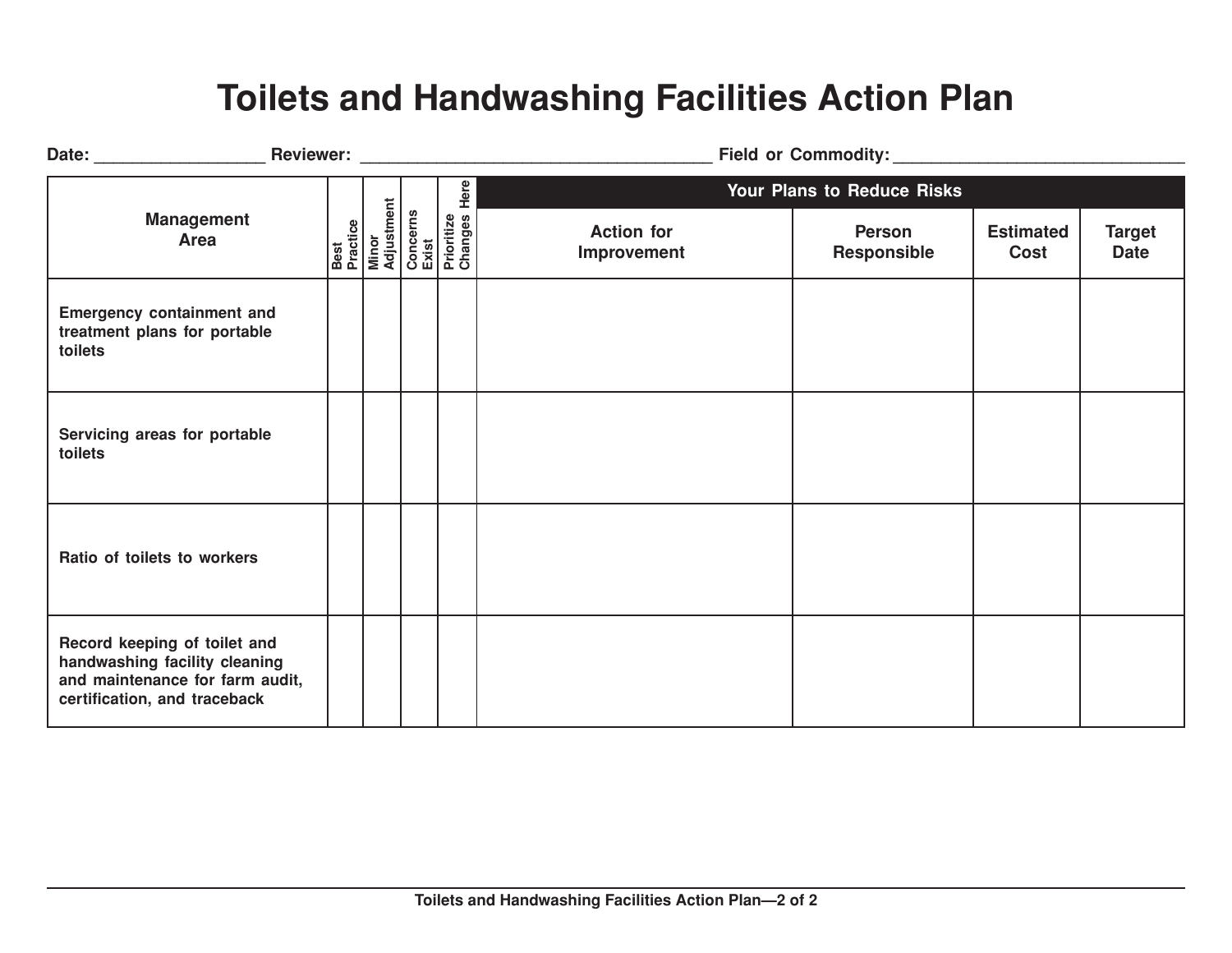#### **Irrigation and Spray Water Quality Action Plan**

|                                                                                         |                                                                     |                            | Field or Commodity: Management of Commodity: |                              |                          |                              |  |
|-----------------------------------------------------------------------------------------|---------------------------------------------------------------------|----------------------------|----------------------------------------------|------------------------------|--------------------------|------------------------------|--|
|                                                                                         |                                                                     |                            | Your Plans to Reduce Risks                   |                              |                          |                              |  |
| <b>Management</b><br><b>Area</b>                                                        | <b>Best</b><br>Practice<br>Minor<br>Adjustment<br>Concerns<br>Exist | Prioritize<br>Changes Here | <b>Action for</b><br>Improvement             | <b>Person</b><br>Responsible | <b>Estimated</b><br>Cost | <b>Target</b><br><b>Date</b> |  |
| Source of irrigation water for<br>produce crops                                         |                                                                     |                            |                                              |                              |                          |                              |  |
| Source of water for topical<br>sprays                                                   |                                                                     |                            |                                              |                              |                          |                              |  |
| <b>Water Testing</b><br>See Water Use introduction for<br>more specific recommendations |                                                                     |                            |                                              |                              |                          |                              |  |
| <b>Awareness of watershed</b><br>concerns                                               |                                                                     |                            |                                              |                              |                          |                              |  |
| <b>Monitoring of sediment</b><br>levels in surface water<br>used for irrigation         |                                                                     |                            |                                              |                              |                          |                              |  |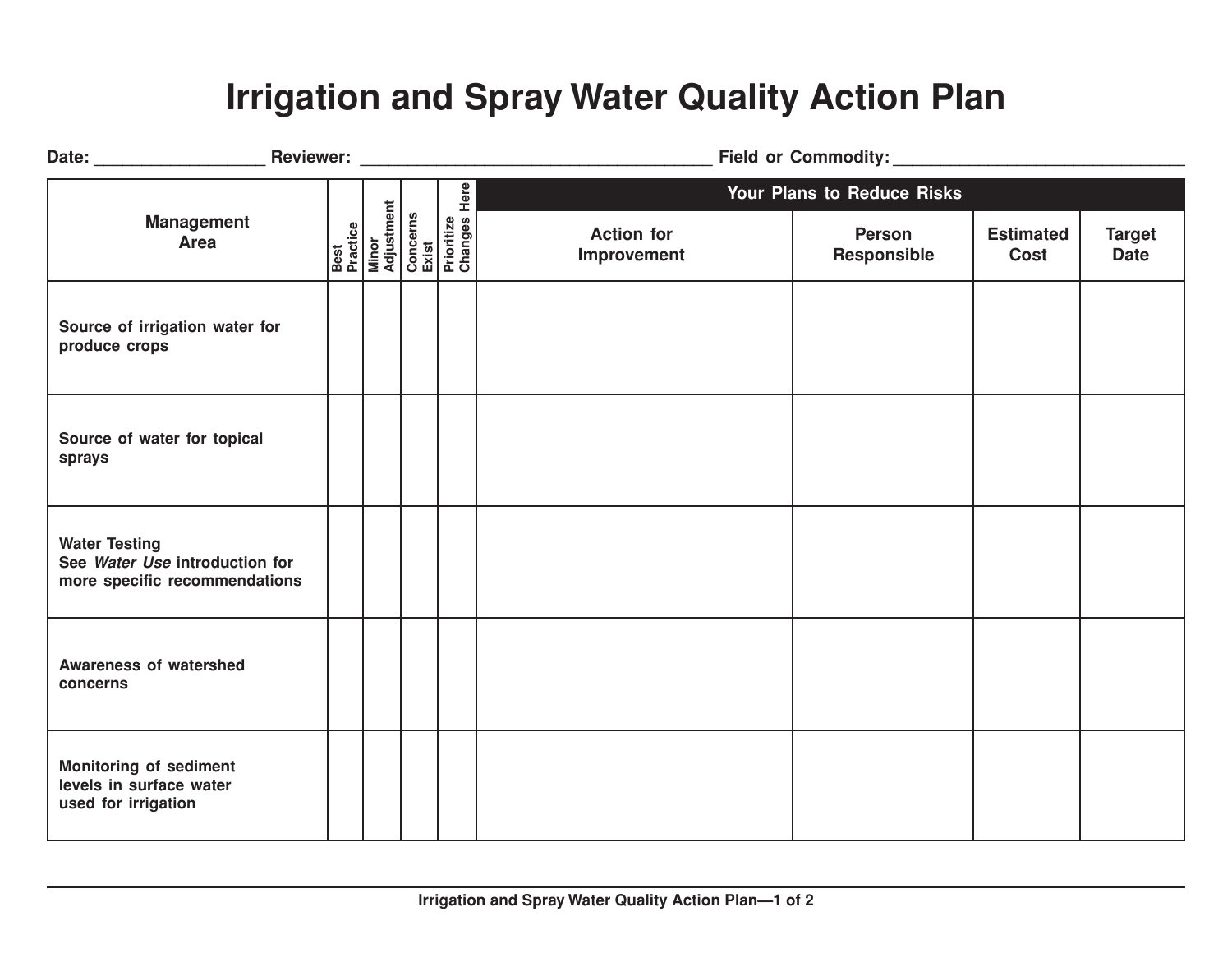#### **Irrigation and Spray Water Quality**

|                                                                                                                                                |                                         |                                                     | Field or Commodity:               |                              |                          |                              |  |  |
|------------------------------------------------------------------------------------------------------------------------------------------------|-----------------------------------------|-----------------------------------------------------|-----------------------------------|------------------------------|--------------------------|------------------------------|--|--|
| <b>Management</b><br>Area                                                                                                                      |                                         | Here                                                | <b>Your Plans to Reduce Risks</b> |                              |                          |                              |  |  |
|                                                                                                                                                | Best<br>Practice<br>Minor<br>Adjustment | Concerns<br>Exist<br>Prioritize<br>Changes <b>I</b> | <b>Action for</b><br>Improvement  | <b>Person</b><br>Responsible | <b>Estimated</b><br>Cost | <b>Target</b><br><b>Date</b> |  |  |
| <b>Irrigation method</b>                                                                                                                       |                                         |                                                     |                                   |                              |                          |                              |  |  |
| <b>Backflow prevention</b>                                                                                                                     |                                         |                                                     |                                   |                              |                          |                              |  |  |
| Use of self-assessments (e.g.<br>Farm-A-Syst <sup>1</sup> ) or consultants to<br>reduce negative environmental<br>impacts of farming practices |                                         |                                                     |                                   |                              |                          |                              |  |  |

1. Please see Farm-A-Syst web site for additional information: http://www.wisc.edu/farmasyst/.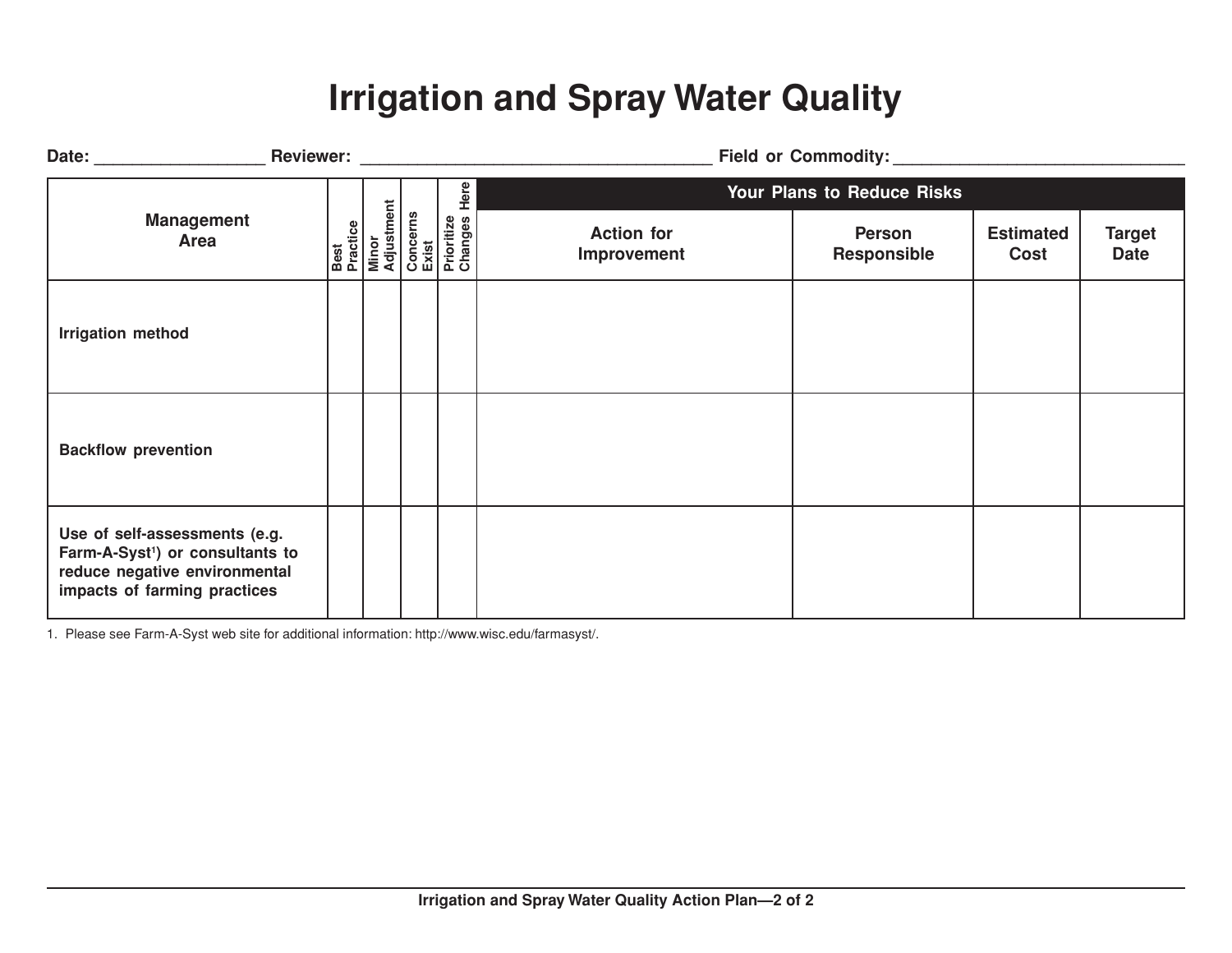#### **On-Farm Wells Action Plan**

| Date: Reviewer: Reviewer:                                                             |  |                                                                                          | Field or Commodity: Management of Commodity: |                              |                          |                              |  |  |
|---------------------------------------------------------------------------------------|--|------------------------------------------------------------------------------------------|----------------------------------------------|------------------------------|--------------------------|------------------------------|--|--|
|                                                                                       |  |                                                                                          | Your Plans to Reduce Risks                   |                              |                          |                              |  |  |
| <b>Management</b><br><b>Area</b>                                                      |  | Best<br>Practice<br>Minor<br>Adjustment<br>Concerns<br>Exist<br>Prioritize<br>Prioritize | <b>Action for</b><br>Improvement             | <b>Person</b><br>Responsible | <b>Estimated</b><br>Cost | <b>Target</b><br><b>Date</b> |  |  |
| Condition of casing and well cap<br>(seal)                                            |  |                                                                                          |                                              |                              |                          |                              |  |  |
| Well casing depth<br>(Verify recommended depths with<br>your local health department) |  |                                                                                          |                                              |                              |                          |                              |  |  |
| Location and maintenance of on-<br>farm septic systems                                |  |                                                                                          |                                              |                              |                          |                              |  |  |
| Position of well in relation to<br>potential contamination sources                    |  |                                                                                          |                                              |                              |                          |                              |  |  |
| Distance between well and<br>potential sources of<br>contamination                    |  |                                                                                          |                                              |                              |                          |                              |  |  |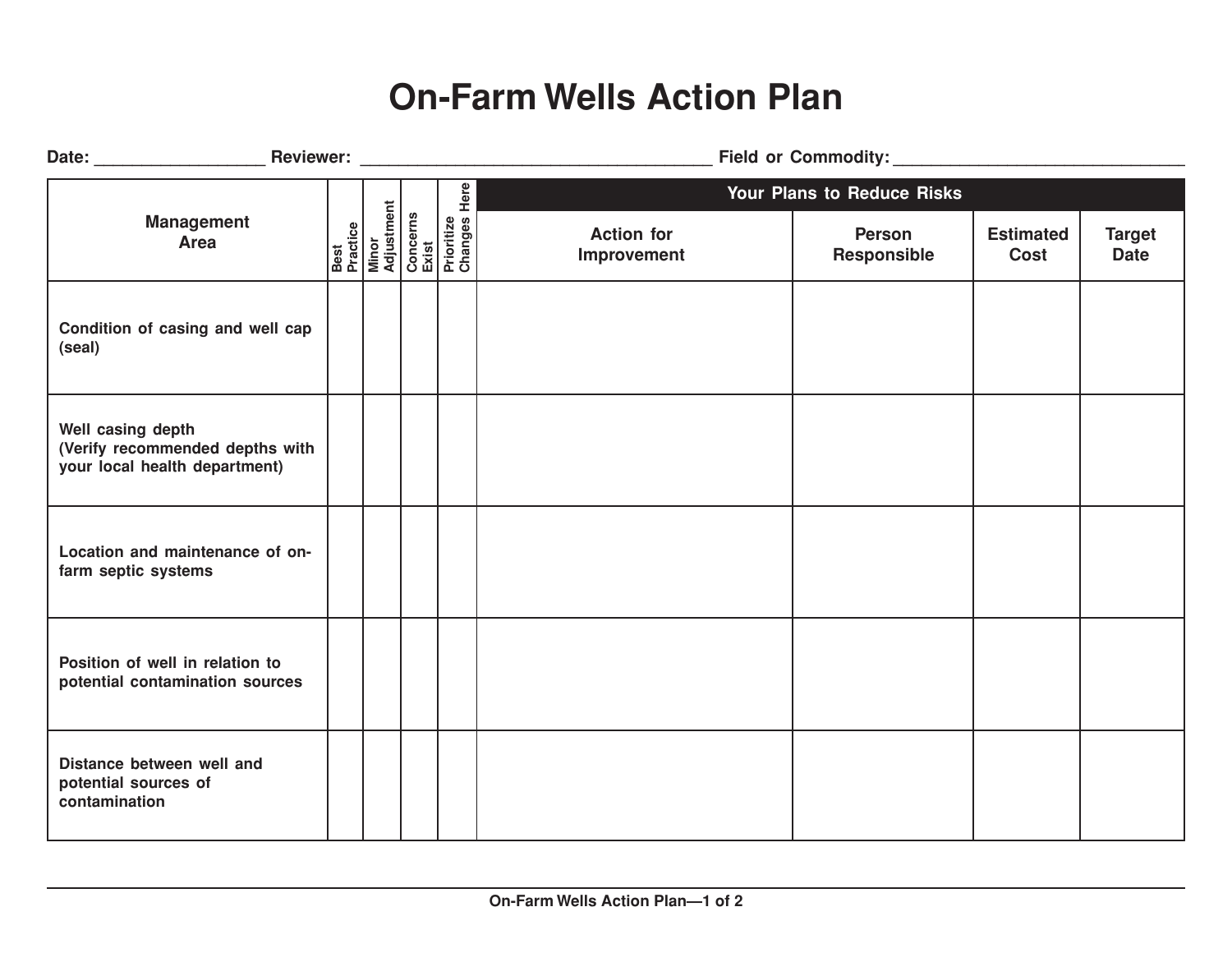#### **On-Farm Wells Action Plan**

| Date:                      | <b>Reviewer:</b>                 |  | Field or Commodity:                                                                             |                                  |                                     |                          |                              |  |  |
|----------------------------|----------------------------------|--|-------------------------------------------------------------------------------------------------|----------------------------------|-------------------------------------|--------------------------|------------------------------|--|--|
|                            |                                  |  | Here                                                                                            |                                  | Your Plans to Reduce Risks          |                          |                              |  |  |
|                            | <b>Management</b><br>Area        |  | <b>Best</b><br>Practice<br>Minor<br>Adjustment<br>Concerns<br>Exist<br>Prioritize<br>Prioritize | <b>Action for</b><br>Improvement | <b>Person</b><br><b>Responsible</b> | <b>Estimated</b><br>Cost | <b>Target</b><br><b>Date</b> |  |  |
| <b>Backflow prevention</b> |                                  |  |                                                                                                 |                                  |                                     |                          |                              |  |  |
| wells                      | Testing water quality of on-farm |  |                                                                                                 |                                  |                                     |                          |                              |  |  |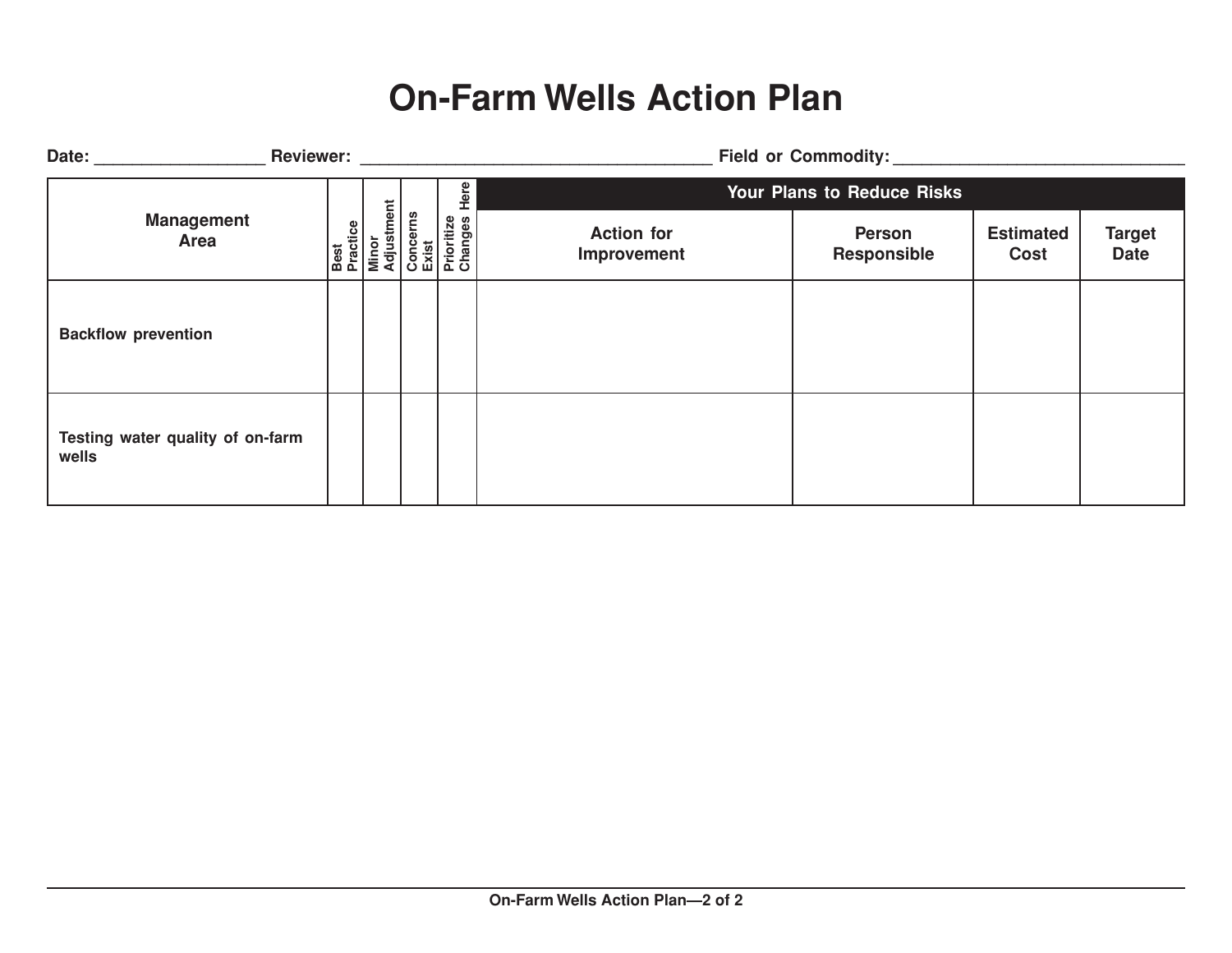#### **Pesticide Use and Storage Action Plan**

|                                                                      |  |                                                                                                 |                                  | Your Plans to Reduce Risks |                          |                              |  |
|----------------------------------------------------------------------|--|-------------------------------------------------------------------------------------------------|----------------------------------|----------------------------|--------------------------|------------------------------|--|
| <b>Management</b><br><b>Area</b>                                     |  | <b>Best</b><br>Practice<br>Minor<br>Adjustment<br>Concerns<br>Exist<br>Prioritize<br>Prioritize | <b>Action for</b><br>Improvement | Person<br>Responsible      | <b>Estimated</b><br>Cost | <b>Target</b><br><b>Date</b> |  |
| Pesticide application rates                                          |  |                                                                                                 |                                  |                            |                          |                              |  |
| Spill kit and rinsate disposal                                       |  |                                                                                                 |                                  |                            |                          |                              |  |
| Spill response plan                                                  |  |                                                                                                 |                                  |                            |                          |                              |  |
| <b>Application equipment</b><br>maintenance                          |  |                                                                                                 |                                  |                            |                          |                              |  |
| Weather conditions and drift<br>management for spray<br>applications |  |                                                                                                 |                                  |                            |                          |                              |  |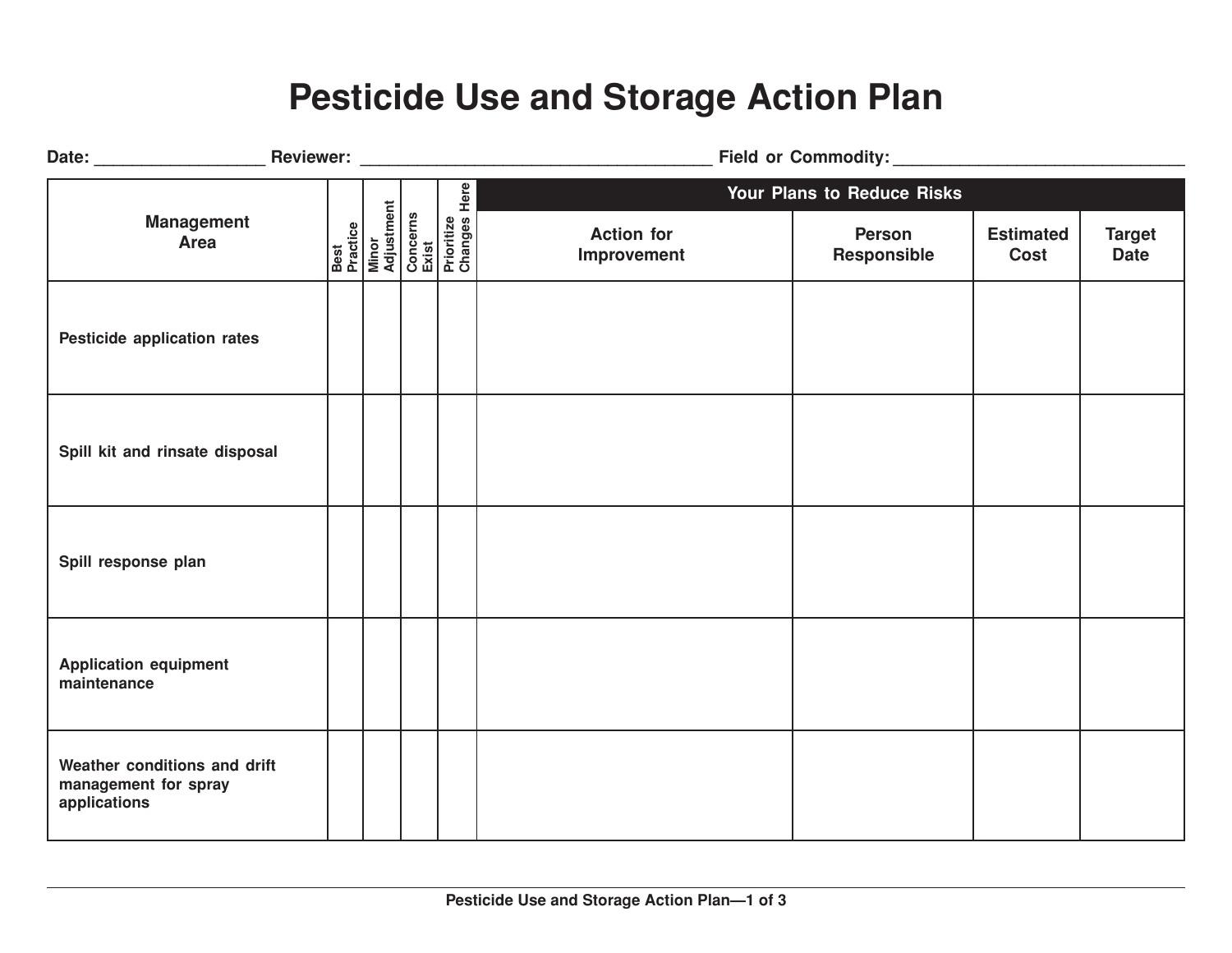#### **Pesticide Use and Storage Action Plan**

|                                                                |  |                                                                                          | Field or Commodity: Management of Commodity: |                              |                          |                              |  |  |
|----------------------------------------------------------------|--|------------------------------------------------------------------------------------------|----------------------------------------------|------------------------------|--------------------------|------------------------------|--|--|
|                                                                |  |                                                                                          | Your Plans to Reduce Risks                   |                              |                          |                              |  |  |
| <b>Management</b><br><b>Area</b>                               |  | Best<br>Practice<br>Minor<br>Adjustment<br>Concerns<br>Exist<br>Prioritize<br>Prioritize | <b>Action for</b><br>Improvement             | <b>Person</b><br>Responsible | <b>Estimated</b><br>Cost | <b>Target</b><br><b>Date</b> |  |  |
| Record keeping of pesticide<br>applications (legally required) |  |                                                                                          |                                              |                              |                          |                              |  |  |
| <b>Pest monitoring</b>                                         |  |                                                                                          |                                              |                              |                          |                              |  |  |
| Source of water for topical<br>sprays                          |  |                                                                                          |                                              |                              |                          |                              |  |  |
| <b>Certified applicators</b>                                   |  |                                                                                          |                                              |                              |                          |                              |  |  |
| Proper safety equipment for<br>pesticide applications          |  |                                                                                          |                                              |                              |                          |                              |  |  |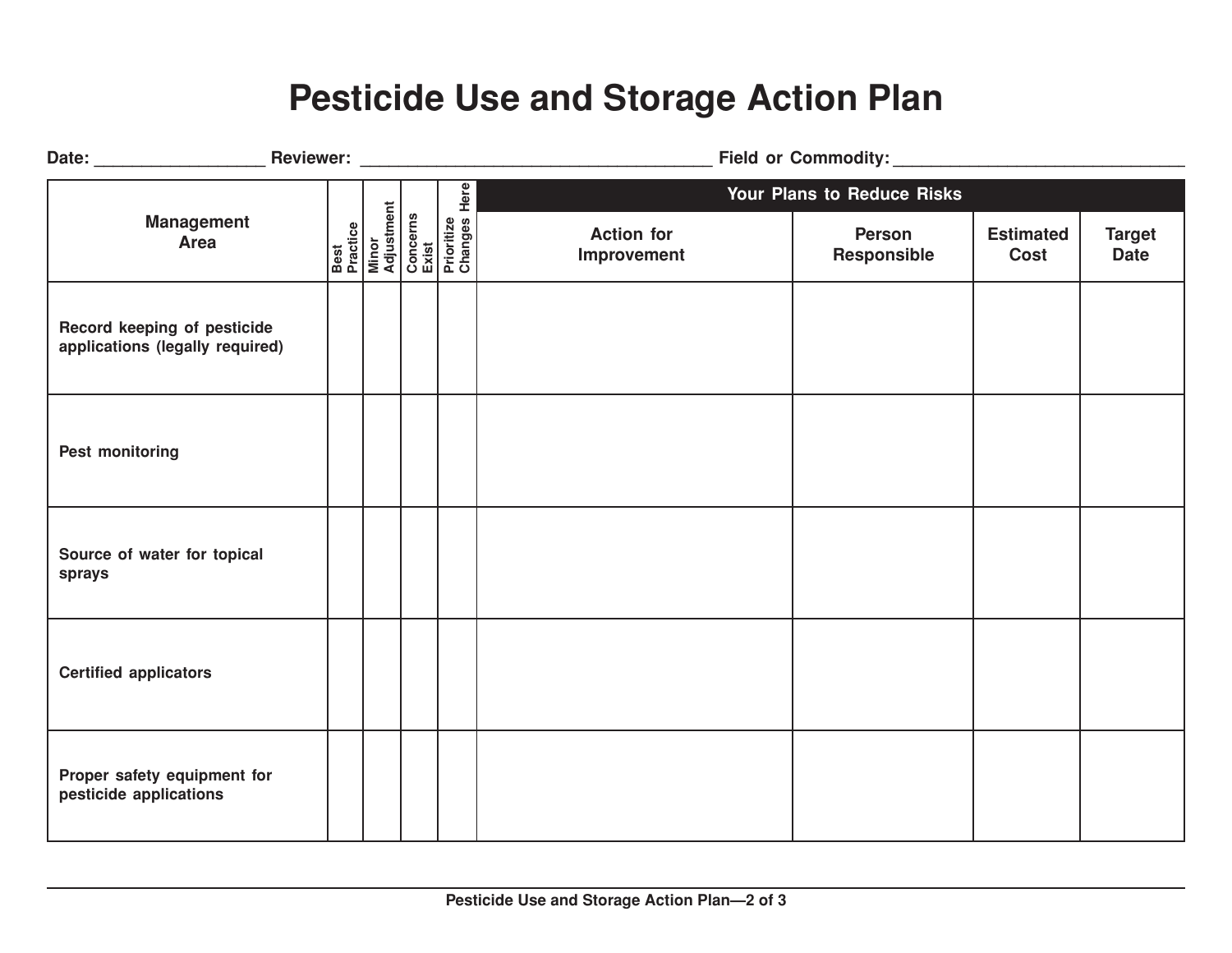#### **Pesticide Use and Storage Action Plan**

|                                 |  |                                                                                                 | Field or Commodity: Management of Commodity: |                            |                          |                              |  |
|---------------------------------|--|-------------------------------------------------------------------------------------------------|----------------------------------------------|----------------------------|--------------------------|------------------------------|--|
|                                 |  |                                                                                                 |                                              | Your Plans to Reduce Risks |                          |                              |  |
| <b>Management</b><br>Area       |  | <b>Best</b><br>Practice<br>Minor<br>Adjustment<br>Concerns<br>Exist<br>Prioritize<br>Prioritize | <b>Action for</b><br>Improvement             | Person<br>Responsible      | <b>Estimated</b><br>Cost | <b>Target</b><br><b>Date</b> |  |
| Pesticide storage area security |  |                                                                                                 |                                              |                            |                          |                              |  |
| Pesticide storage area design   |  |                                                                                                 |                                              |                            |                          |                              |  |
| Re-entry periods for fields     |  |                                                                                                 |                                              |                            |                          |                              |  |
| <b>Harvest intervals</b>        |  |                                                                                                 |                                              |                            |                          |                              |  |
| Pesticide container disposal    |  |                                                                                                 |                                              |                            |                          |                              |  |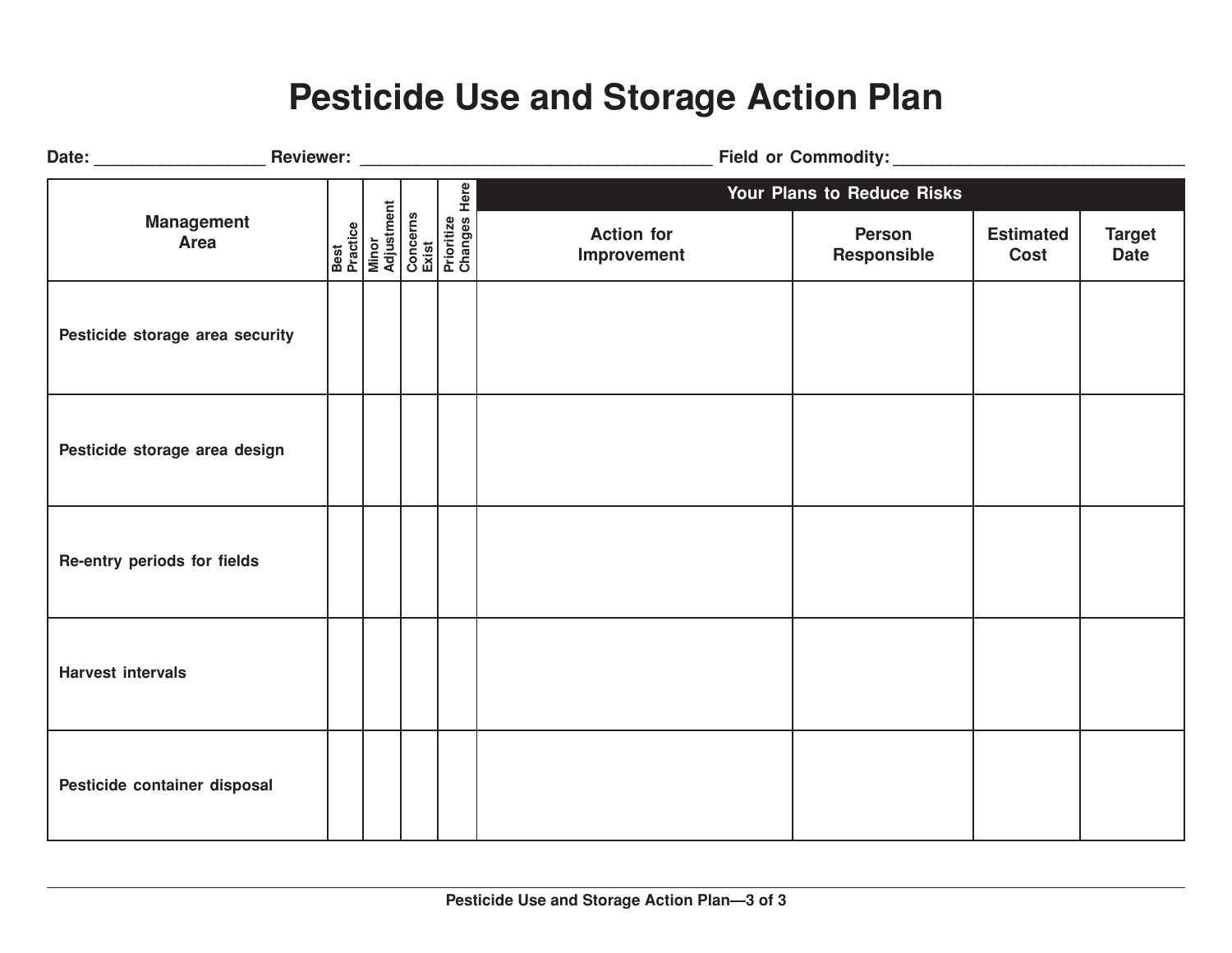#### **Manure Sources and Application Practices Action Plan**

|                                                                               |  |                                                                                          |                                  | Your Plans to Reduce Risks   |                                 |                              |  |
|-------------------------------------------------------------------------------|--|------------------------------------------------------------------------------------------|----------------------------------|------------------------------|---------------------------------|------------------------------|--|
| <b>Management</b><br>Area                                                     |  | Best<br>Practice<br>Minor<br>Adjustment<br>Concerns<br>Exist<br>Prioritize<br>Prioritize | <b>Action for</b><br>Improvement | <b>Person</b><br>Responsible | <b>Estimated</b><br><b>Cost</b> | <b>Target</b><br><b>Date</b> |  |
| Knowledge of manure handling<br>from provider                                 |  |                                                                                          |                                  |                              |                                 |                              |  |
| Manure segregation practices of<br>young and adult animal manure              |  |                                                                                          |                                  |                              |                                 |                              |  |
| Timing manure application to<br>planned fruit or vegetable<br>acreage         |  |                                                                                          |                                  |                              |                                 |                              |  |
| Crop choice and pathogen<br>contamination risks on recently<br>manured ground |  |                                                                                          |                                  |                              |                                 |                              |  |
| <b>Manure teas</b>                                                            |  |                                                                                          |                                  |                              |                                 |                              |  |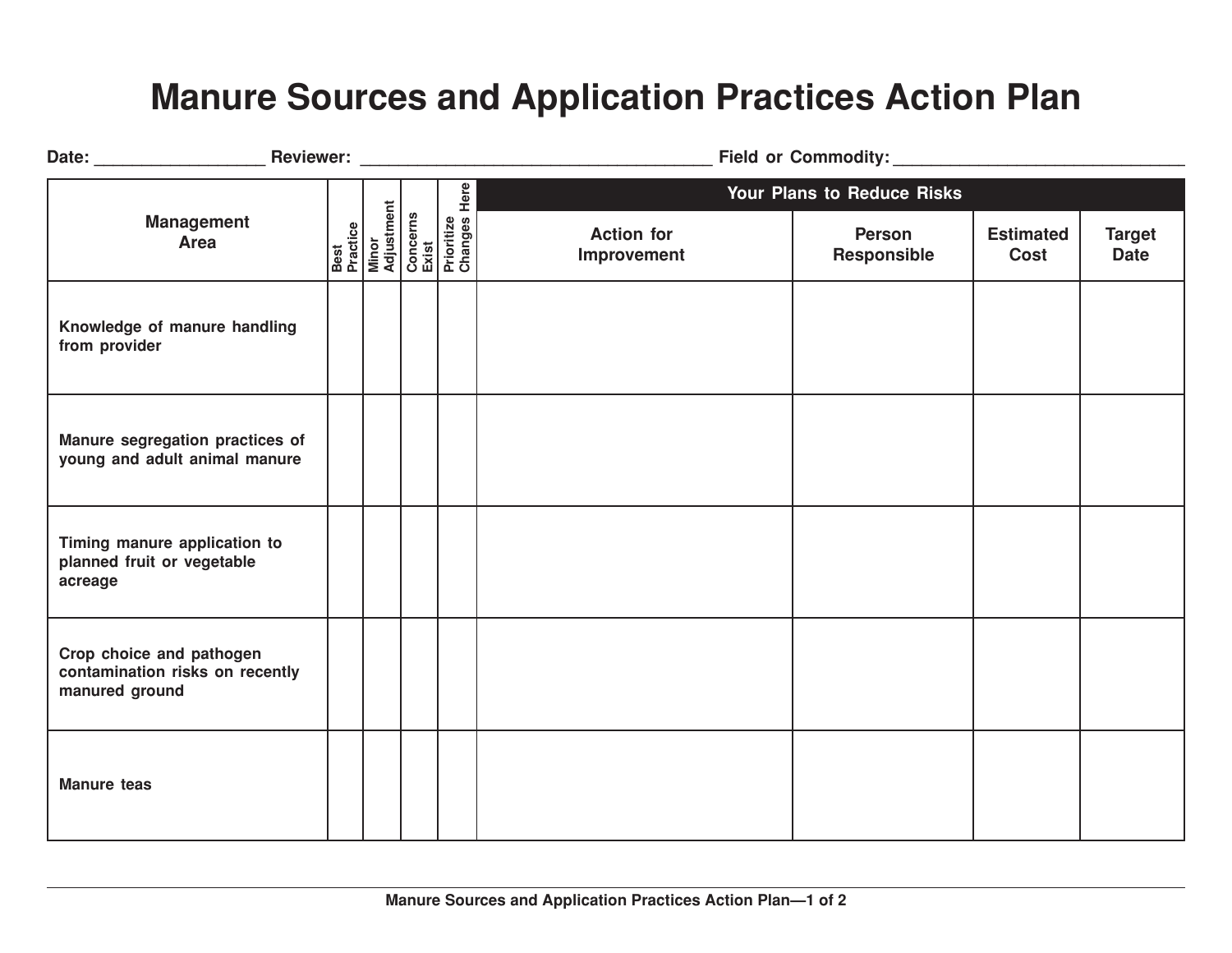#### **Manure Sources and Application Practices Action Plan**

|                                                                                                                                                                      |  |                                         |  | Here                                                |                                  | Your Plans to Reduce Risks   |                          |                              |  |
|----------------------------------------------------------------------------------------------------------------------------------------------------------------------|--|-----------------------------------------|--|-----------------------------------------------------|----------------------------------|------------------------------|--------------------------|------------------------------|--|
| <b>Management</b><br>Area                                                                                                                                            |  | Best<br>Practice<br>Minor<br>Adjustment |  | Concerns<br>Exist<br>Prioritize<br>Changes <b> </b> | <b>Action for</b><br>Improvement | <b>Person</b><br>Responsible | <b>Estimated</b><br>Cost | <b>Target</b><br><b>Date</b> |  |
| Sidedressing crops with manure                                                                                                                                       |  |                                         |  |                                                     |                                  |                              |                          |                              |  |
| Barriers to reduce manure runoff<br>or movement to surface water<br>sources, to minimize risks of<br>pathogen contamination of water<br>used by downstream neighbors |  |                                         |  |                                                     |                                  |                              |                          |                              |  |
| Manure run-off to produce fields                                                                                                                                     |  |                                         |  |                                                     |                                  |                              |                          |                              |  |
| Field status at time of manure<br>application                                                                                                                        |  |                                         |  |                                                     |                                  |                              |                          |                              |  |
| Record keeping of manure use                                                                                                                                         |  |                                         |  |                                                     |                                  |                              |                          |                              |  |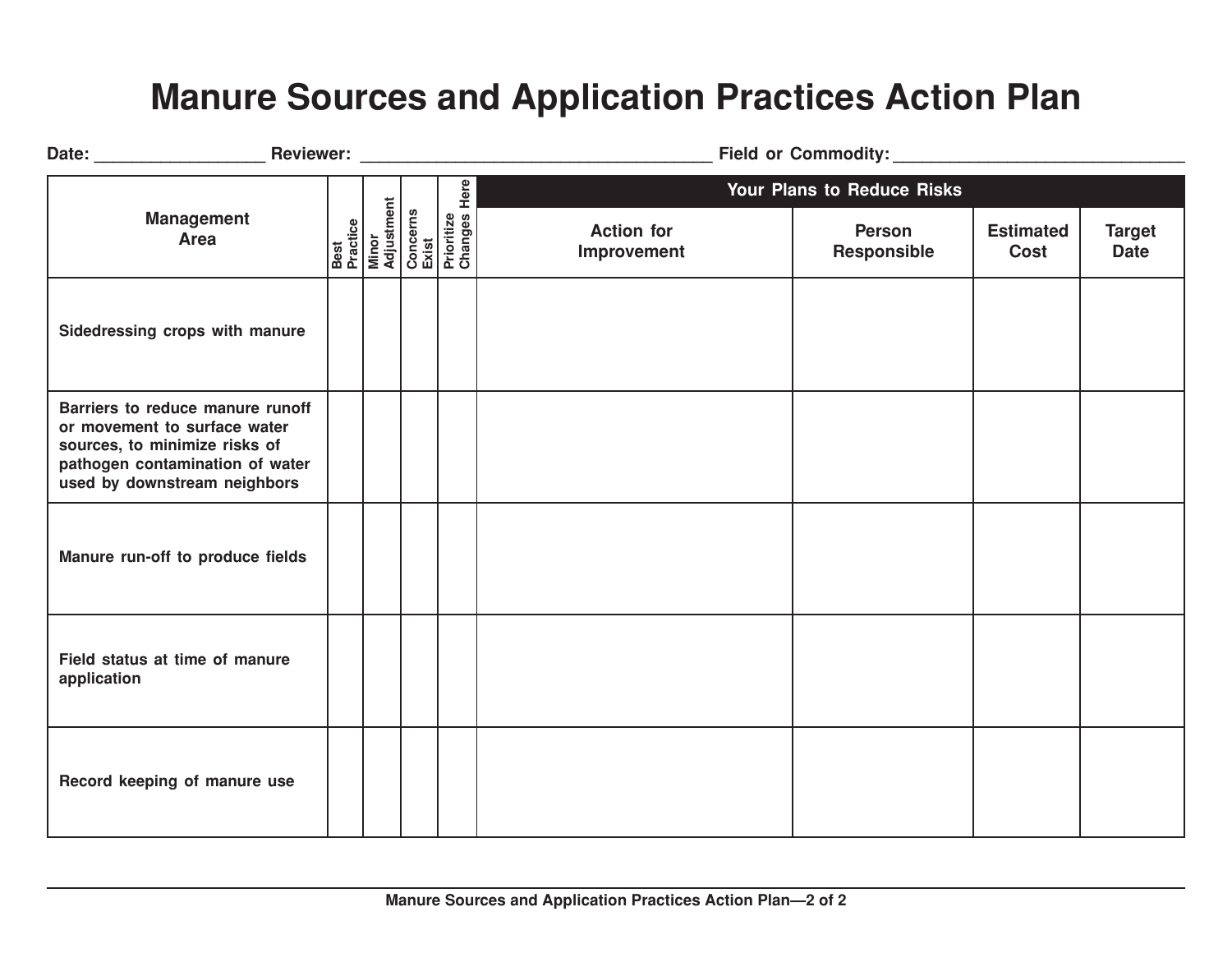### **On-Farm Manure Storage and Handling Action Plan**

|                                                                                                          |  |                                                                                          | Reviewer: William State Communication of the Communication of the Communication of the Communication of the Communication of the Communication of the Communication of the Communication of the Communication of the Communica |                              |                          |                              |  |
|----------------------------------------------------------------------------------------------------------|--|------------------------------------------------------------------------------------------|--------------------------------------------------------------------------------------------------------------------------------------------------------------------------------------------------------------------------------|------------------------------|--------------------------|------------------------------|--|
|                                                                                                          |  |                                                                                          |                                                                                                                                                                                                                                | Your Plans to Reduce Risks   |                          |                              |  |
| <b>Management</b><br>Area                                                                                |  | Best<br>Practice<br>Minor<br>Adjustment<br>Concerns<br>Exist<br>Prioritize<br>Prioritize | <b>Action for</b><br>Improvement                                                                                                                                                                                               | <b>Person</b><br>Responsible | <b>Estimated</b><br>Cost | <b>Target</b><br><b>Date</b> |  |
| On-farm manure storage, prior to<br>land application                                                     |  |                                                                                          |                                                                                                                                                                                                                                |                              |                          |                              |  |
| Slurry storage periods prior to<br>application to produce fields                                         |  |                                                                                          |                                                                                                                                                                                                                                |                              |                          |                              |  |
| <b>Manure storage conditions</b>                                                                         |  |                                                                                          |                                                                                                                                                                                                                                |                              |                          |                              |  |
| Preventing clean water from<br>entering manure storage                                                   |  |                                                                                          |                                                                                                                                                                                                                                |                              |                          |                              |  |
| Slurry storage design to reduce<br>risks of manure leaching or spills<br>onto fields or to water courses |  |                                                                                          |                                                                                                                                                                                                                                |                              |                          |                              |  |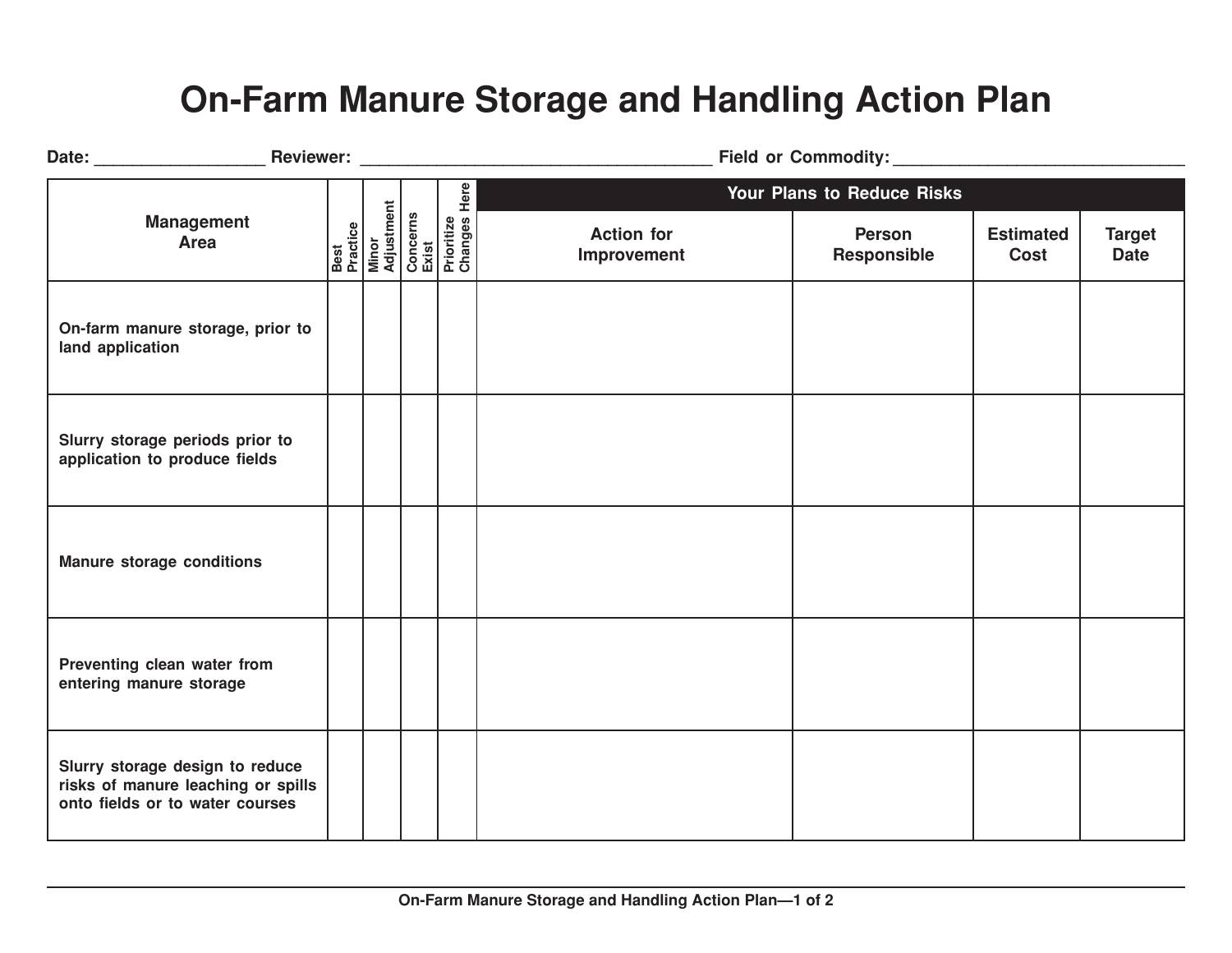#### **On-Farm Manure Storage and Handling Action Plan**

| Date: | <b>Reviewer:</b>                                                                                                                                            |                       |   |                                                                      | <b>Field or Commodity:</b>        |                                     |                                 |                       |  |  |
|-------|-------------------------------------------------------------------------------------------------------------------------------------------------------------|-----------------------|---|----------------------------------------------------------------------|-----------------------------------|-------------------------------------|---------------------------------|-----------------------|--|--|
|       |                                                                                                                                                             |                       | ā | ڡۣ                                                                   | <b>Your Plans to Reduce Risks</b> |                                     |                                 |                       |  |  |
|       | <b>Management</b><br>Area                                                                                                                                   | tice<br>Best<br>Praci |   | ritize<br>ğ<br>Minor<br>Adjusi<br>Conce<br>Exist<br>Priorit<br>Chang | <b>Action for</b><br>Improvement  | <b>Person</b><br><b>Responsible</b> | <b>Estimated</b><br><b>Cost</b> | Target<br><b>Date</b> |  |  |
|       | Use of self-assessments (e.g.<br>Farm-A-Syst <sup>1</sup> ) or consultants to<br>reduce negative environmental<br>impacts of manure management<br>practices |                       |   |                                                                      |                                   |                                     |                                 |                       |  |  |

1. Please see Farm-A-Syst web site for additional information: http://www.wisc.edu/farmasyst/.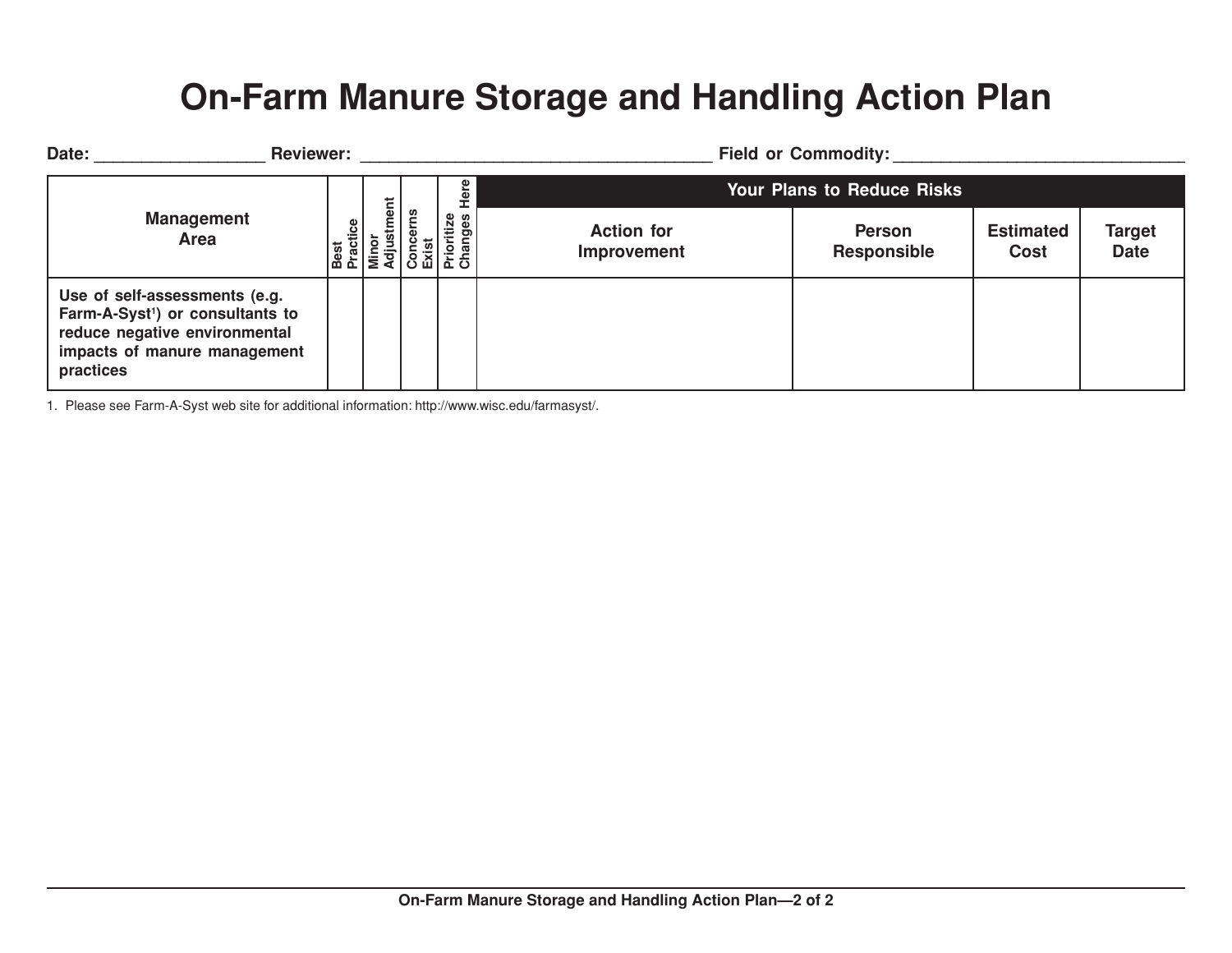#### **Compost Sources and On-Farm Storage Action Plan**

|                                                        |                                         |                                                         | Field or Commodity:              |                              |                          |                              |  |
|--------------------------------------------------------|-----------------------------------------|---------------------------------------------------------|----------------------------------|------------------------------|--------------------------|------------------------------|--|
|                                                        |                                         | Here                                                    |                                  | Your Plans to Reduce Risks   |                          |                              |  |
| <b>Management</b><br>Area                              | Best<br>Practice<br>Minor<br>Adjustment | Concerns<br>Exist<br>Prioritize<br>Changes <del> </del> | <b>Action for</b><br>Improvement | <b>Person</b><br>Responsible | <b>Estimated</b><br>Cost | <b>Target</b><br><b>Date</b> |  |
| Knowledge of compost handling<br>from the provider     |                                         |                                                         |                                  |                              |                          |                              |  |
| <b>Composting conditions for</b><br>manure and bedding |                                         |                                                         |                                  |                              |                          |                              |  |
| On-farm compost storage prior<br>to land application   |                                         |                                                         |                                  |                              |                          |                              |  |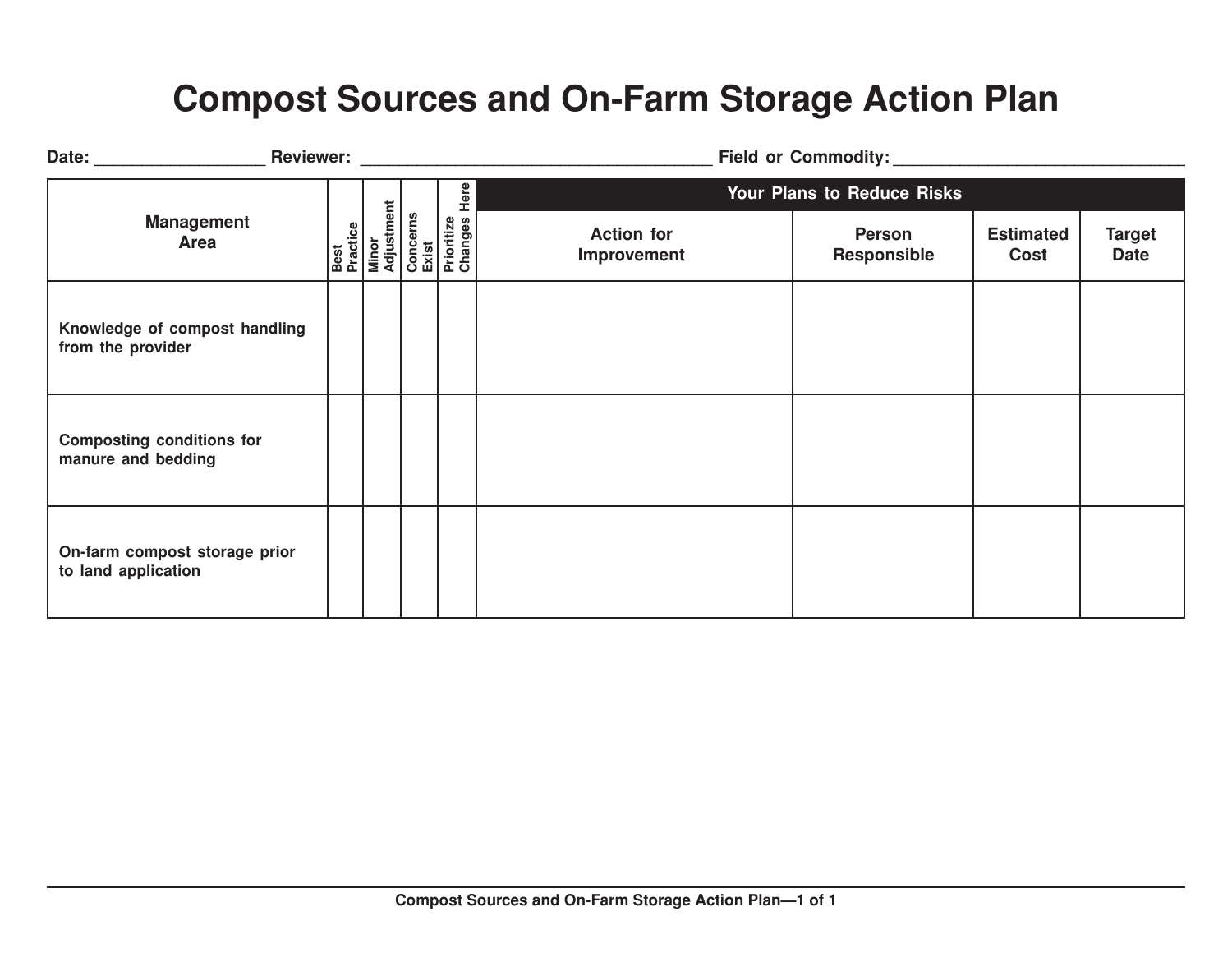### **Compost Application Practices Action Plan**

|                                                                              |  | Here                                                                                            |                                  | Your Plans to Reduce Risks   |                          |                              |  |
|------------------------------------------------------------------------------|--|-------------------------------------------------------------------------------------------------|----------------------------------|------------------------------|--------------------------|------------------------------|--|
| <b>Management</b><br><b>Area</b>                                             |  | <b>Best</b><br>Practice<br>Minor<br>Adjustment<br>Concerns<br>Exist<br>Prioritize<br>Prioritize | <b>Action for</b><br>Improvement | <b>Person</b><br>Responsible | <b>Estimated</b><br>Cost | <b>Target</b><br><b>Date</b> |  |
| <b>Compost teas</b>                                                          |  |                                                                                                 |                                  |                              |                          |                              |  |
| Sidedressing crops with compost                                              |  |                                                                                                 |                                  |                              |                          |                              |  |
| Barriers to reduce compost<br>runoff or movement to surface<br>water sources |  |                                                                                                 |                                  |                              |                          |                              |  |
| Record keeping of compost use                                                |  |                                                                                                 |                                  |                              |                          |                              |  |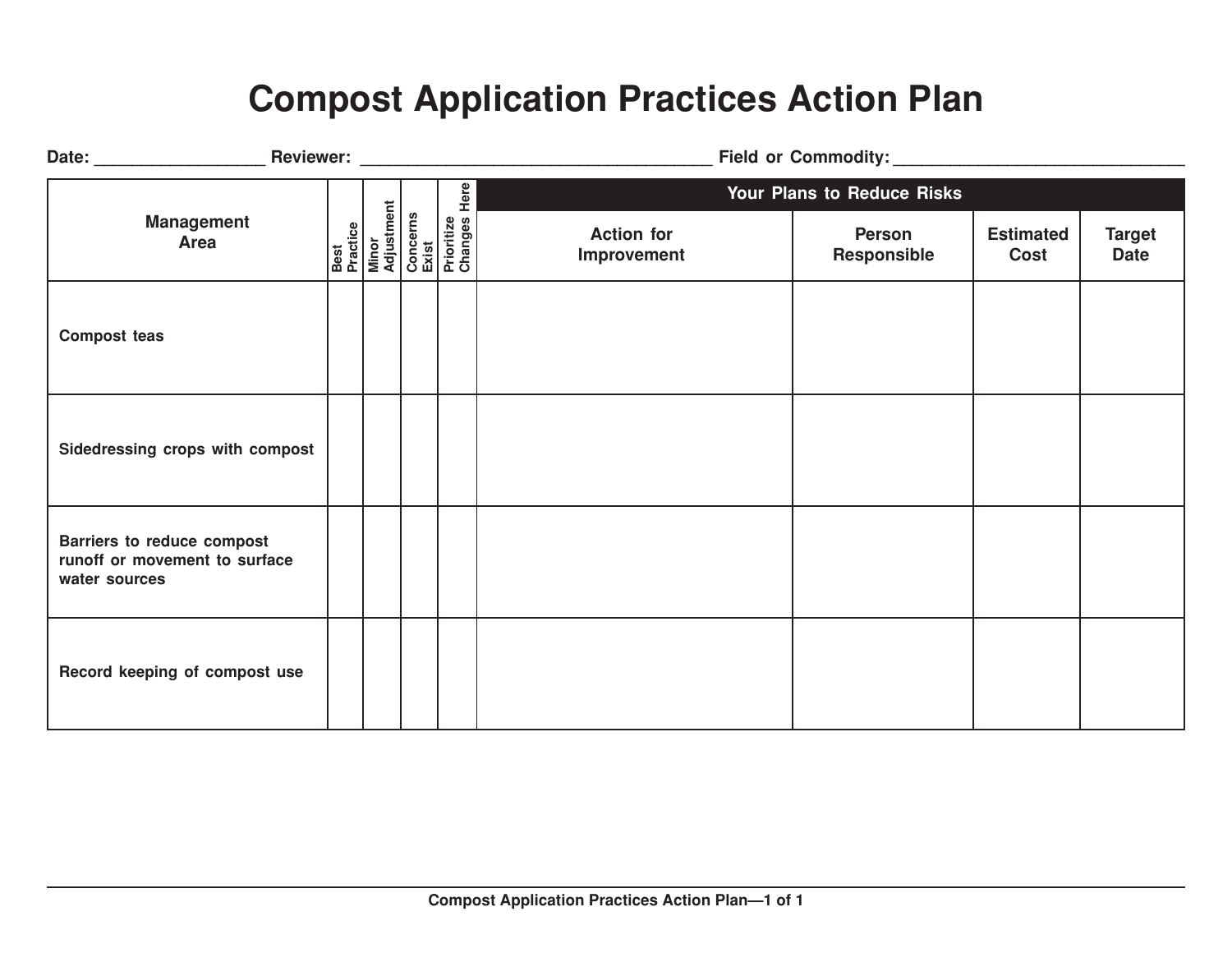#### **Herd Health and Management Action Plan**

|                                                                                                                              |                                                                     |                         | Field or Commodity: Management of Commodity: |                              |                                 |                              |  |
|------------------------------------------------------------------------------------------------------------------------------|---------------------------------------------------------------------|-------------------------|----------------------------------------------|------------------------------|---------------------------------|------------------------------|--|
|                                                                                                                              |                                                                     |                         | Here<br>Your Plans to Reduce Risks           |                              |                                 |                              |  |
| <b>Management</b><br><b>Area</b>                                                                                             | <b>Best</b><br>Practice<br>Minor<br>Adjustment<br>Concerns<br>Exist | Prioritize<br>Changes I | <b>Action for</b><br>Improvement             | <b>Person</b><br>Responsible | <b>Estimated</b><br><b>Cost</b> | <b>Target</b><br><b>Date</b> |  |
| Implementation of protocols or<br>SOPs to protect herd health                                                                |                                                                     |                         |                                              |                              |                                 |                              |  |
| Handling of manure from young<br>animals or new animals in the<br>herd                                                       |                                                                     |                         |                                              |                              |                                 |                              |  |
| Clean water movement on-farm                                                                                                 |                                                                     |                         |                                              |                              |                                 |                              |  |
| Containment of barnyard runoff,<br>to reduce risk of manure and<br>pathogen movement into fields<br>or surface water courses |                                                                     |                         |                                              |                              |                                 |                              |  |
| Restriction of animals from water<br>courses to reduce direct<br>contamination                                               |                                                                     |                         |                                              |                              |                                 |                              |  |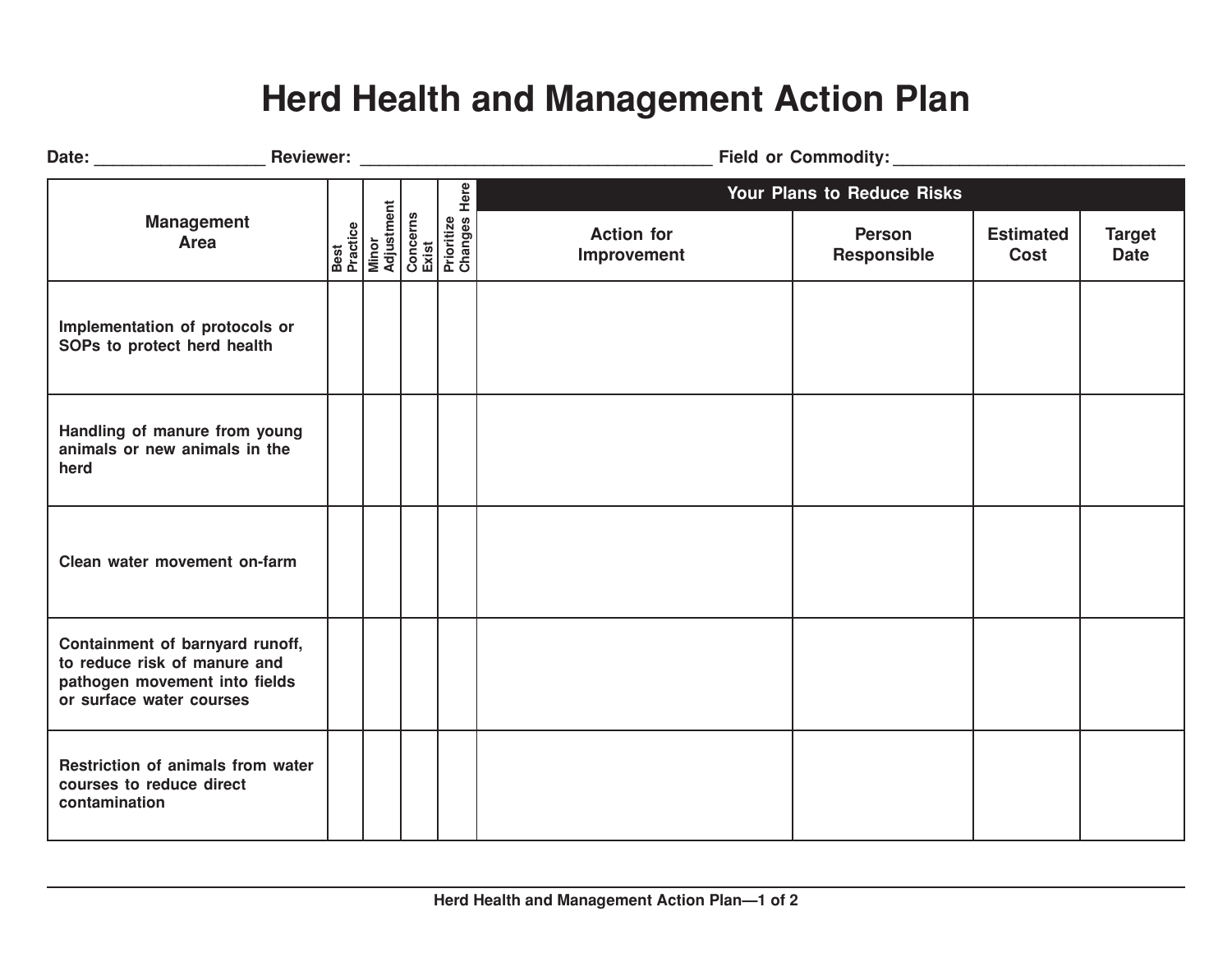#### **Herd Health and Management Action Plan**

| Date: | <b>Reviewer:</b>                                                                         |                                 |                |                                                       |           | <b>Field or Commodity:</b>        |                                     |                                 |                              |  |  |
|-------|------------------------------------------------------------------------------------------|---------------------------------|----------------|-------------------------------------------------------|-----------|-----------------------------------|-------------------------------------|---------------------------------|------------------------------|--|--|
|       |                                                                                          |                                 | ent            |                                                       | Φ         | <b>Your Plans to Reduce Risks</b> |                                     |                                 |                              |  |  |
|       | <b>Management</b><br>Area                                                                | $\frac{6}{11}$<br>Best<br>Praci | Minor<br>Adjus | <b>S</b><br>Concern<br>Exist<br>Prioritize<br>Changes | Φ<br>- 97 | <b>Action for</b><br>Improvement  | <b>Person</b><br><b>Responsible</b> | <b>Estimated</b><br><b>Cost</b> | <b>Target</b><br><b>Date</b> |  |  |
|       | <b>Restriction of domestic animals</b><br>from production fields and<br>irrigation ponds |                                 |                |                                                       |           |                                   |                                     |                                 |                              |  |  |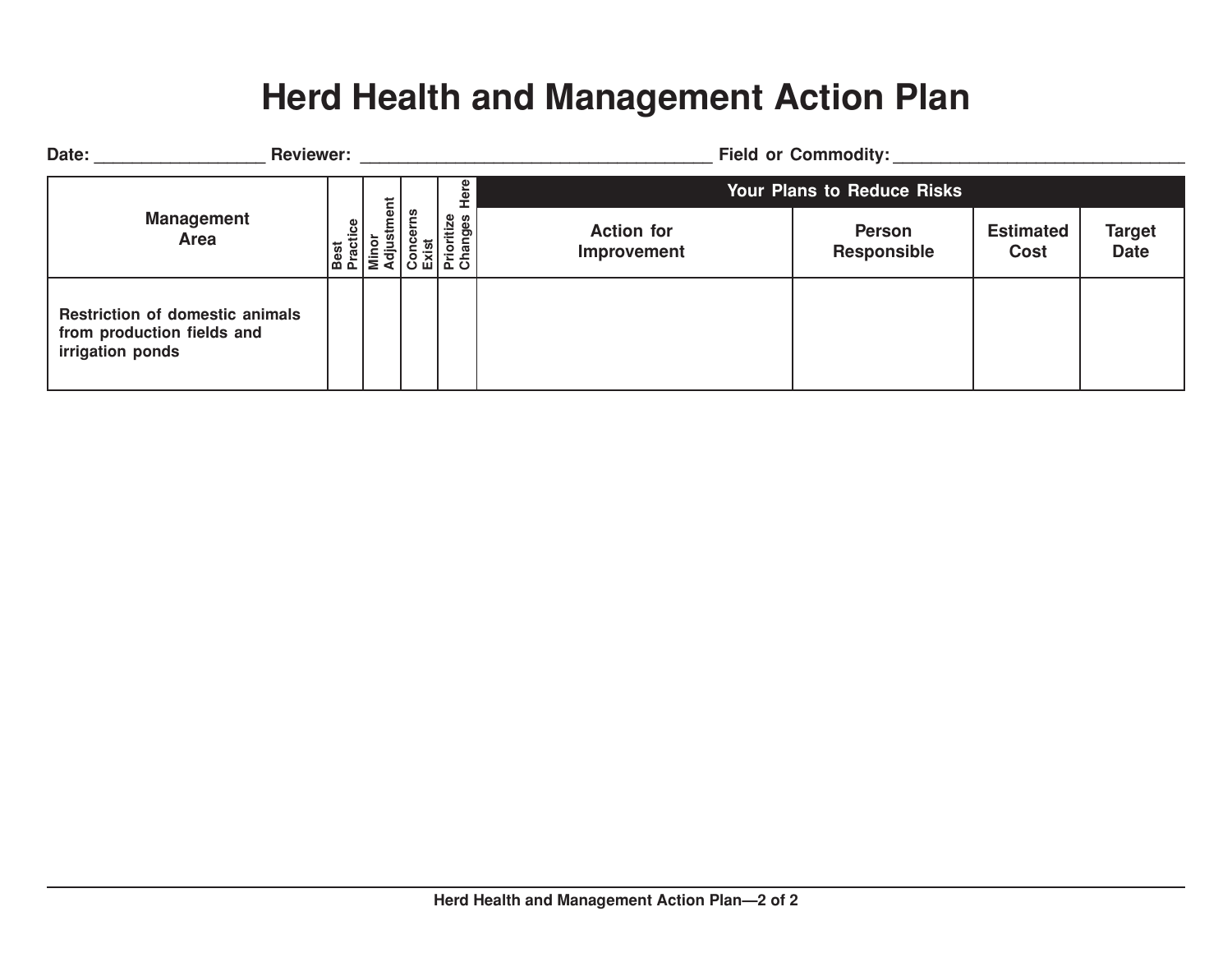#### **Wild Animal Management Action Plan**

| Date: Reviewer: Reviewer:                                                     |                                         |  |                                                                 |                                  |                              |                          |                              |  |
|-------------------------------------------------------------------------------|-----------------------------------------|--|-----------------------------------------------------------------|----------------------------------|------------------------------|--------------------------|------------------------------|--|
|                                                                               |                                         |  | Here<br>Concerns<br>Exist<br>Prioritize<br>Changes <del>I</del> |                                  | Your Plans to Reduce Risks   |                          |                              |  |
| <b>Management</b><br>Area                                                     | Best<br>Practice<br>Minor<br>Adjustment |  |                                                                 | <b>Action for</b><br>Improvement | <b>Person</b><br>Responsible | <b>Estimated</b><br>Cost | <b>Target</b><br><b>Date</b> |  |
| Restriction of wild animals from<br>production fields and irrigation<br>ponds |                                         |  |                                                                 |                                  |                              |                          |                              |  |
| Rodent, bird, and insect<br>exclusion from storage and<br>packing areas       |                                         |  |                                                                 |                                  |                              |                          |                              |  |
| Cull pile management                                                          |                                         |  |                                                                 |                                  |                              |                          |                              |  |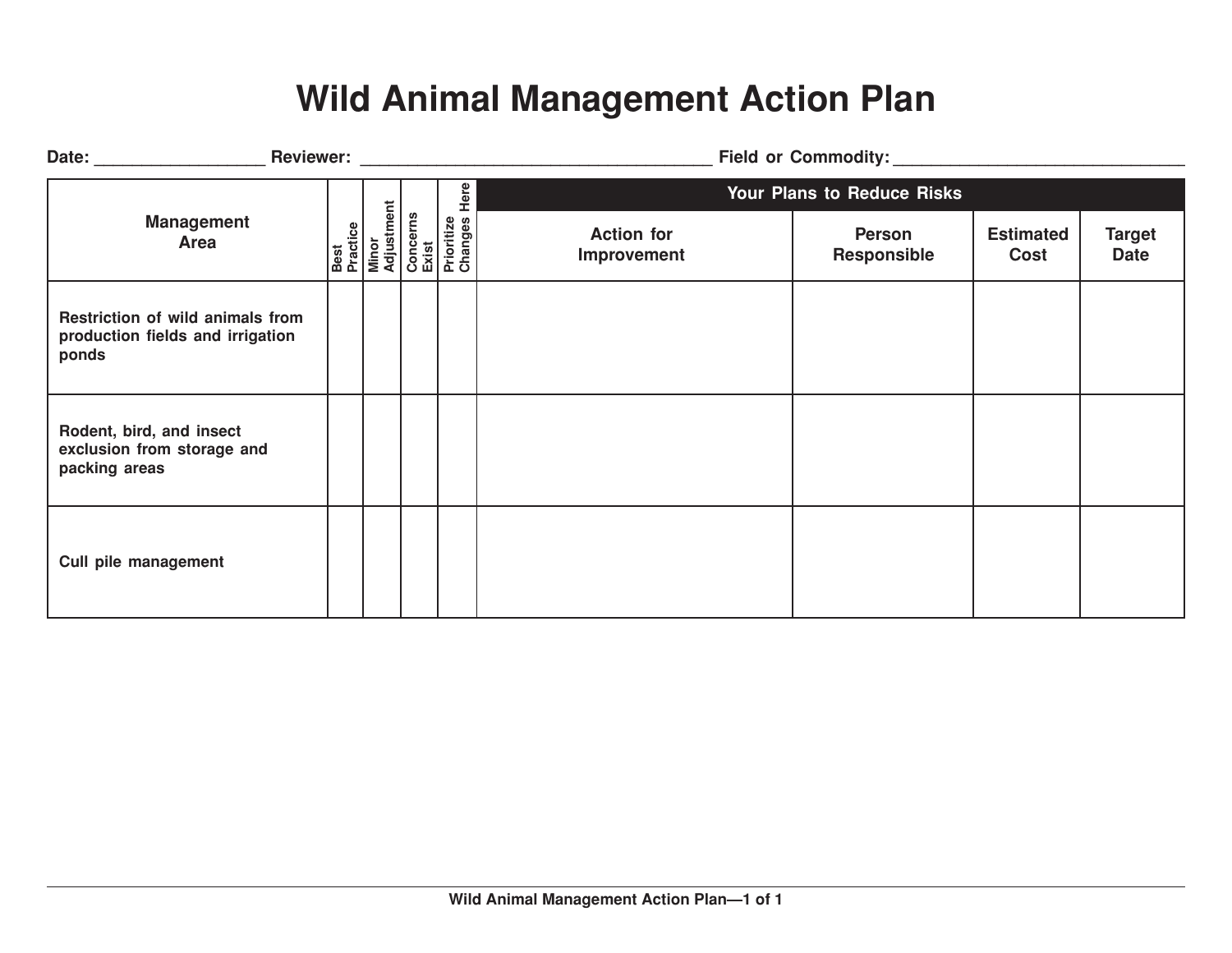#### **Harvest and Field Sanitation Action Plan**

|                                                                                |  |                                                                                          | Your Plans to Reduce Risks       |                              |                          |                              |  |  |
|--------------------------------------------------------------------------------|--|------------------------------------------------------------------------------------------|----------------------------------|------------------------------|--------------------------|------------------------------|--|--|
| <b>Management</b><br><b>Area</b>                                               |  | Best<br>Practice<br>Minor<br>Adjustment<br>Concerns<br>Exist<br>Prioritize<br>Prioritize | <b>Action for</b><br>Improvement | <b>Person</b><br>Responsible | <b>Estimated</b><br>Cost | <b>Target</b><br><b>Date</b> |  |  |
| Grading and quality during<br>harvest of crops                                 |  |                                                                                          |                                  |                              |                          |                              |  |  |
| Washing and sanitation of<br>harvest aids (e.g. knives,<br>aprons, containers) |  |                                                                                          |                                  |                              |                          |                              |  |  |
| Washing and sanitation of field<br>packing equipment and<br>machinery          |  |                                                                                          |                                  |                              |                          |                              |  |  |
| Handwashing practices of field<br>workers                                      |  |                                                                                          |                                  |                              |                          |                              |  |  |
| Quality of gloves used in<br>the field                                         |  |                                                                                          |                                  |                              |                          |                              |  |  |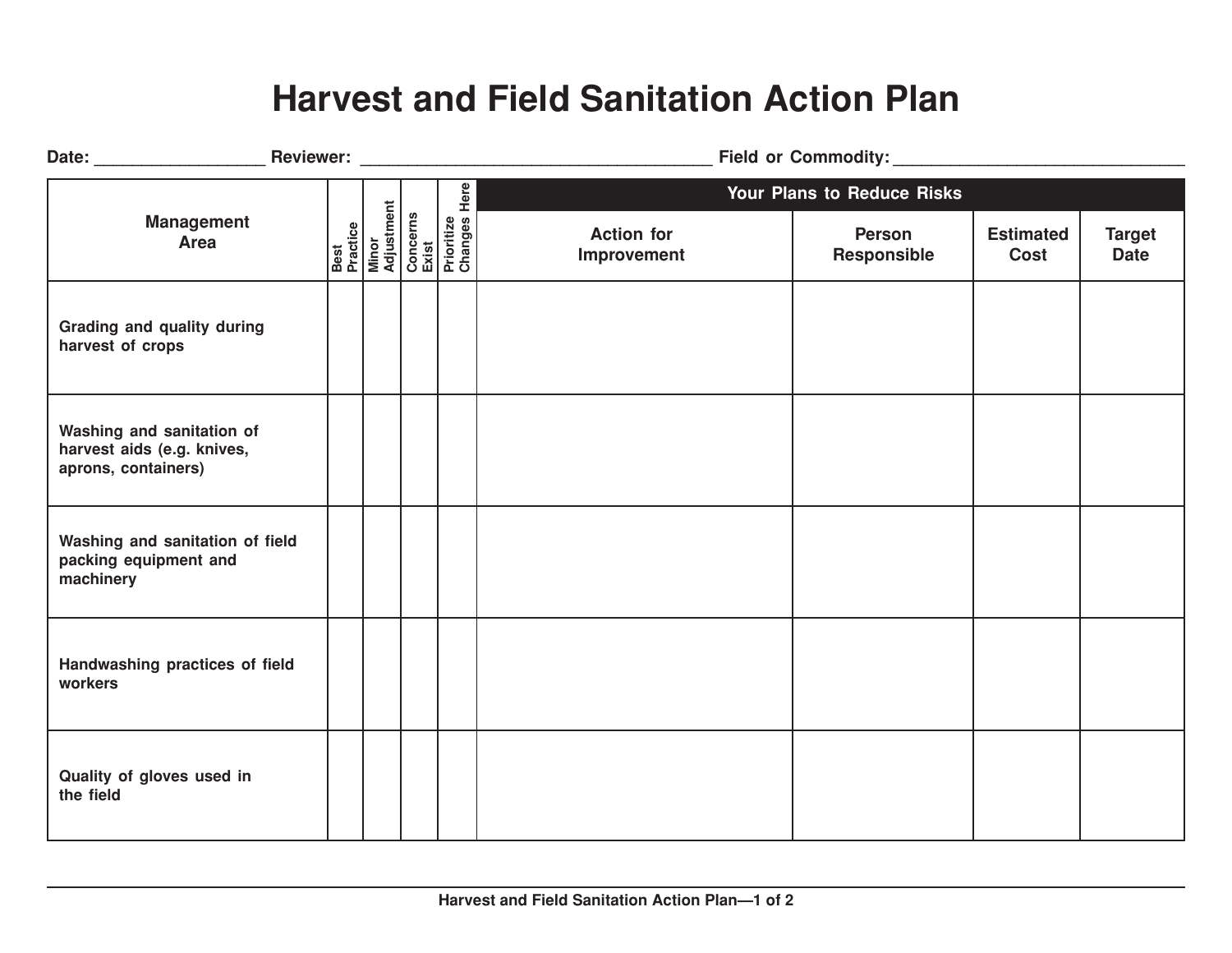#### **Harvest and Field Sanitation Action Plan**

|                                                                                                                         |  | Here                                                                                            |                                  | Your Plans to Reduce Risks   |                                 |                              |  |
|-------------------------------------------------------------------------------------------------------------------------|--|-------------------------------------------------------------------------------------------------|----------------------------------|------------------------------|---------------------------------|------------------------------|--|
| <b>Management</b><br><b>Area</b>                                                                                        |  | <b>Best</b><br>Practice<br>Minor<br>Adjustment<br>Concerns<br>Exist<br>Prioritize<br>Prioritize | <b>Action for</b><br>Improvement | <b>Person</b><br>Responsible | <b>Estimated</b><br><b>Cost</b> | <b>Target</b><br><b>Date</b> |  |
| Loading large bins in the field                                                                                         |  |                                                                                                 |                                  |                              |                                 |                              |  |
| Cleaning and sanitation of<br>containers used for harvest,<br>packing and shipping                                      |  |                                                                                                 |                                  |                              |                                 |                              |  |
| Storage of containers used for<br>packing produce                                                                       |  |                                                                                                 |                                  |                              |                                 |                              |  |
| Soil removal from produce and<br>bins in the field, to prevent<br>contaminating wash water or<br>other loads of produce |  |                                                                                                 |                                  |                              |                                 |                              |  |
| <b>Record keeping</b>                                                                                                   |  |                                                                                                 |                                  |                              |                                 |                              |  |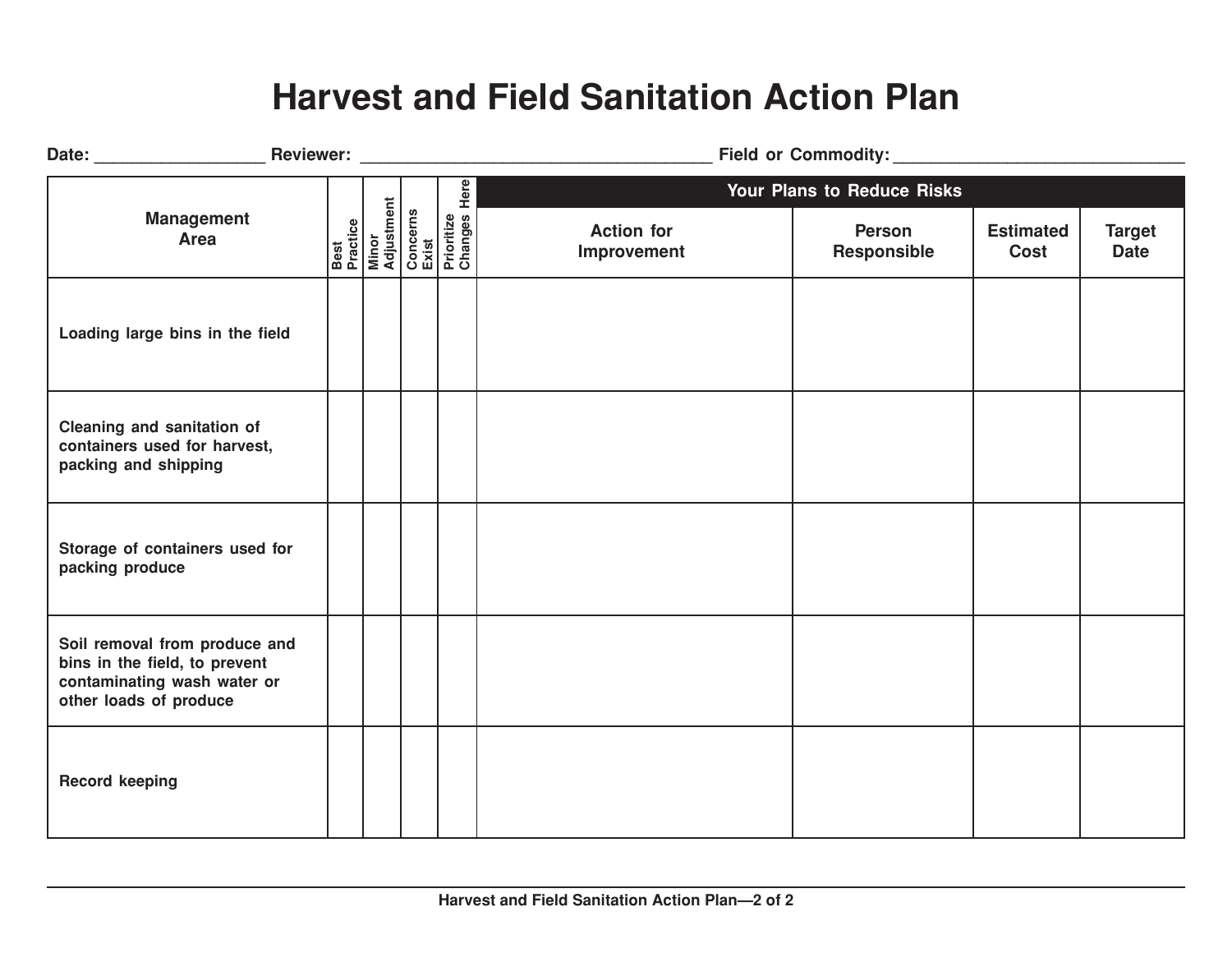#### **Packing House Sanitation and Safety Action Plan**

|                                                                                                                         |  | <b>Here</b>                                                                                     |                                  | <b>Your Plans to Reduce Risks</b> |                          |                              |  |  |
|-------------------------------------------------------------------------------------------------------------------------|--|-------------------------------------------------------------------------------------------------|----------------------------------|-----------------------------------|--------------------------|------------------------------|--|--|
| <b>Management</b><br><b>Area</b>                                                                                        |  | <b>Best</b><br>Practice<br>Minor<br>Milustment<br>Concerns<br>Exist<br>Prioritize<br>Prioritize | <b>Action for</b><br>Improvement | <b>Person</b><br>Responsible      | <b>Estimated</b><br>Cost | <b>Target</b><br><b>Date</b> |  |  |
| Rodent, bird, and insect<br>exclusion from packing areas                                                                |  |                                                                                                 |                                  |                                   |                          |                              |  |  |
| Soil removal from produce and<br>bins in the field, to prevent<br>contaminating wash water or<br>other loads of produce |  |                                                                                                 |                                  |                                   |                          |                              |  |  |
| Screening or covering of<br>overhead light bulbs                                                                        |  |                                                                                                 |                                  |                                   |                          |                              |  |  |
| <b>Backflow devices and water</b><br>source                                                                             |  |                                                                                                 |                                  |                                   |                          |                              |  |  |
| <b>Packing line sanitation</b>                                                                                          |  |                                                                                                 |                                  |                                   |                          |                              |  |  |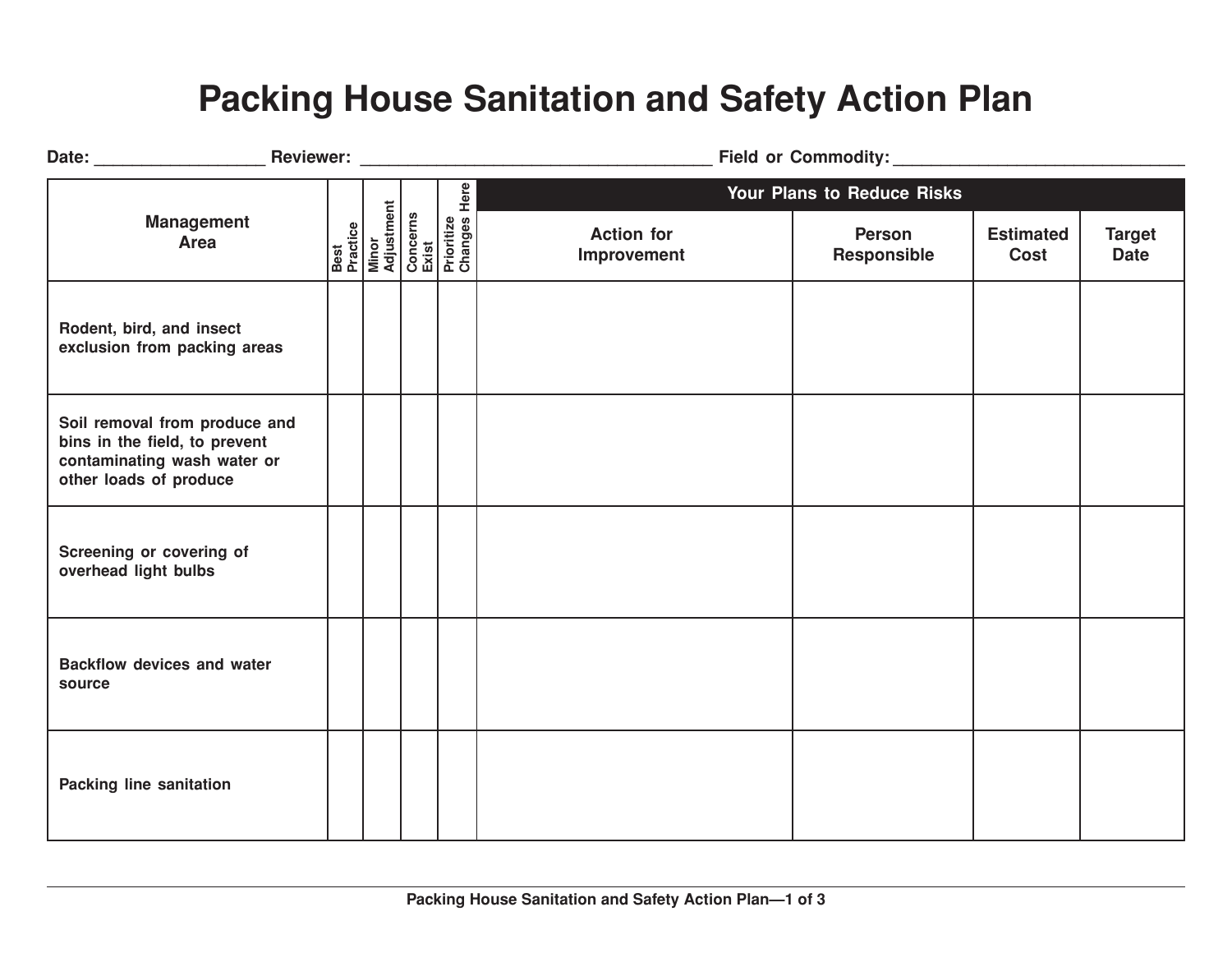#### **Packing House Sanitation and Safety Action Plan**

|                                                                |                                                                                          |  |                                  | Your Plans to Reduce Risks   |                          |                              |  |
|----------------------------------------------------------------|------------------------------------------------------------------------------------------|--|----------------------------------|------------------------------|--------------------------|------------------------------|--|
| <b>Management</b><br>Area                                      | Best<br>Practice<br>Minor<br>Adjustment<br>Concerns<br>Exist<br>Prioritize<br>Prioritize |  | <b>Action for</b><br>Improvement | <b>Person</b><br>Responsible | <b>Estimated</b><br>Cost | <b>Target</b><br><b>Date</b> |  |
| Packing line inspection                                        |                                                                                          |  |                                  |                              |                          |                              |  |
| Use of food grade oils and<br><b>lubricants</b>                |                                                                                          |  |                                  |                              |                          |                              |  |
| Storage of containers used for<br>packing and shipping produce |                                                                                          |  |                                  |                              |                          |                              |  |
| Cull pile management                                           |                                                                                          |  |                                  |                              |                          |                              |  |
| Handwashing practices of<br>workers                            |                                                                                          |  |                                  |                              |                          |                              |  |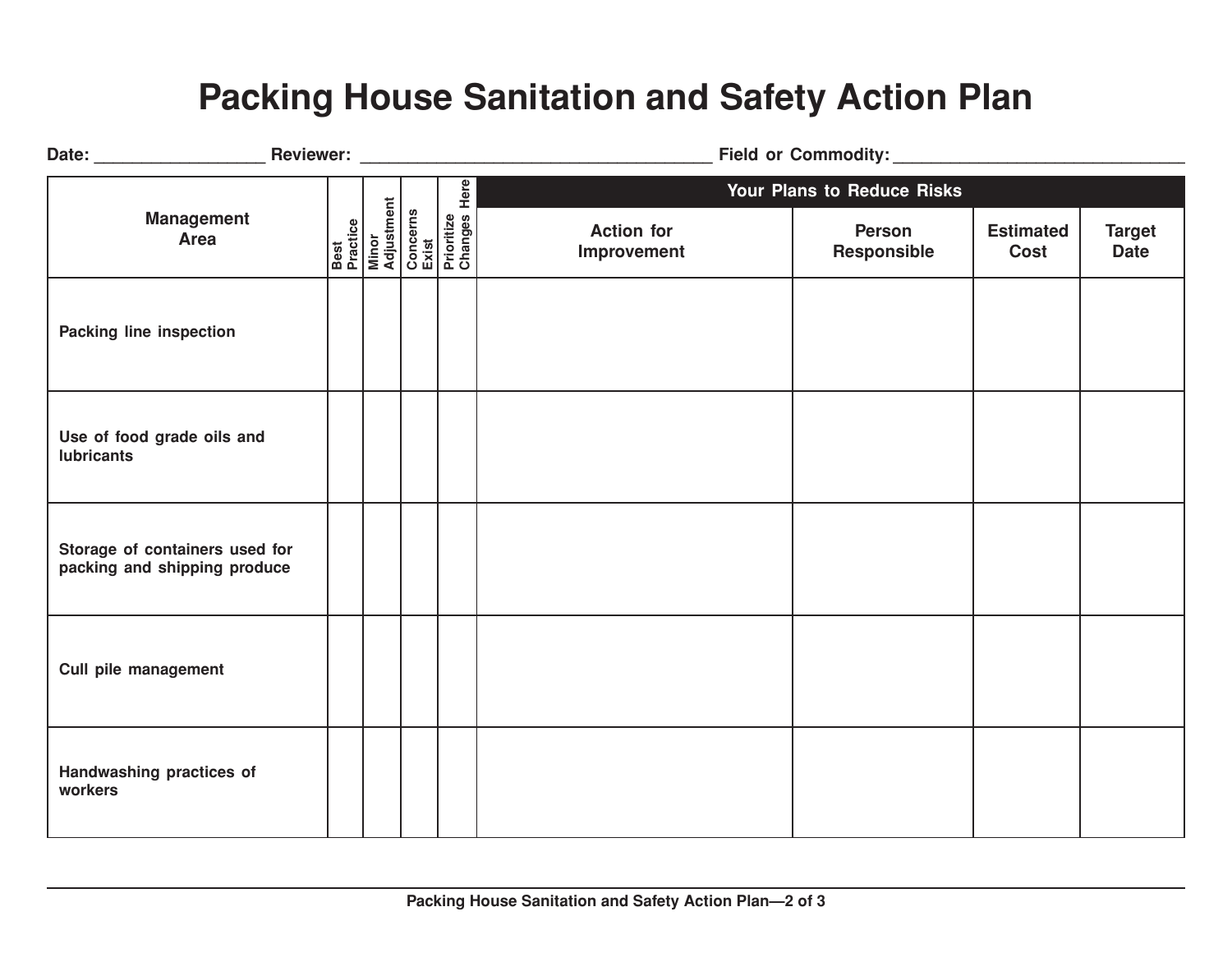#### **Packing House Sanitation and Safety Action Plan**

|                                                                                                                            |  |                                                                                            | Field or Commodity: Management of Commodity: |                                   |                          |                              |  |  |
|----------------------------------------------------------------------------------------------------------------------------|--|--------------------------------------------------------------------------------------------|----------------------------------------------|-----------------------------------|--------------------------|------------------------------|--|--|
|                                                                                                                            |  | Here                                                                                       |                                              | <b>Your Plans to Reduce Risks</b> |                          |                              |  |  |
| <b>Management</b><br>Area                                                                                                  |  | <b>Best</b><br>Practice<br>Minor<br>Adjustment<br>Concerns<br>Exist<br>Exist<br>Prioritize | <b>Action for</b><br>Improvement             | <b>Person</b><br>Responsible      | <b>Estimated</b><br>Cost | <b>Target</b><br><b>Date</b> |  |  |
| Quality of gloves used on the<br>packing line                                                                              |  |                                                                                            |                                              |                                   |                          |                              |  |  |
| Worker clothing                                                                                                            |  |                                                                                            |                                              |                                   |                          |                              |  |  |
| Shipping truck sanitation                                                                                                  |  |                                                                                            |                                              |                                   |                          |                              |  |  |
| <b>Standard operating procedures</b><br>(SOPs) and record keeping to<br>assure attention to food safety<br>risk management |  |                                                                                            |                                              |                                   |                          |                              |  |  |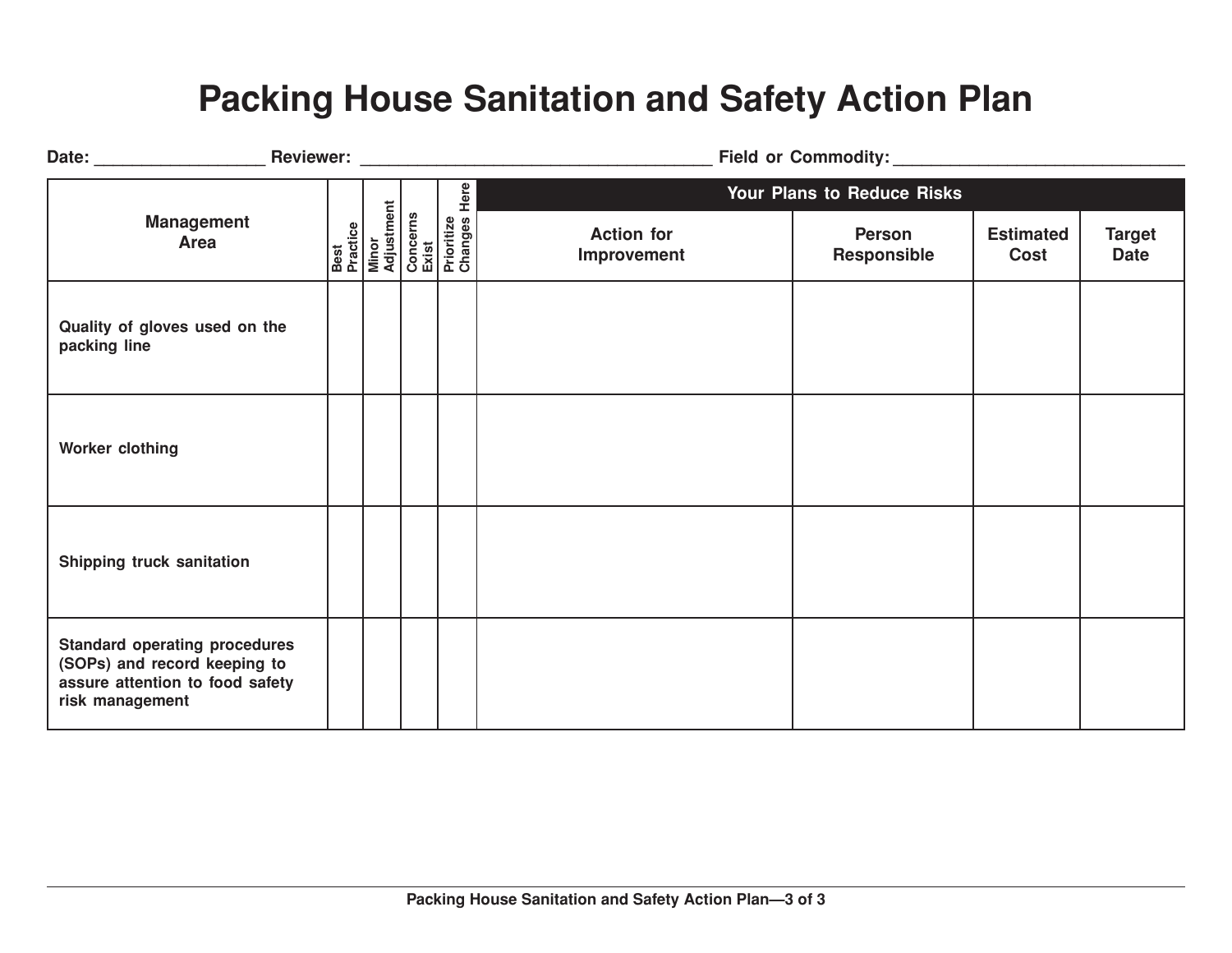#### **Postharvest Handling of Produce Action Plan**

|                                                                                                                         |  |                                                                                          |                                  | Your Plans to Reduce Risks   |                                 |                              |  |
|-------------------------------------------------------------------------------------------------------------------------|--|------------------------------------------------------------------------------------------|----------------------------------|------------------------------|---------------------------------|------------------------------|--|
| <b>Management</b><br><b>Area</b>                                                                                        |  | Best<br>Practice<br>Minor<br>Adjustment<br>Concerns<br>Exist<br>Prioritize<br>Prioritize | <b>Action for</b><br>Improvement | <b>Person</b><br>Responsible | <b>Estimated</b><br><b>Cost</b> | <b>Target</b><br><b>Date</b> |  |
| Soil removal from produce and<br>bins in the field, to prevent<br>contaminating wash water or<br>other loads of produce |  |                                                                                          |                                  |                              |                                 |                              |  |
| Water quality for washing<br>produce and making ice                                                                     |  |                                                                                          |                                  |                              |                                 |                              |  |
| Water quality management<br>in dump tanks, flumes,<br>hydrocoolers, or other batch<br>water tanks                       |  |                                                                                          |                                  |                              |                                 |                              |  |
| Temperature management of<br>water in dump tanks                                                                        |  |                                                                                          |                                  |                              |                                 |                              |  |
| Ice storage and handling                                                                                                |  |                                                                                          |                                  |                              |                                 |                              |  |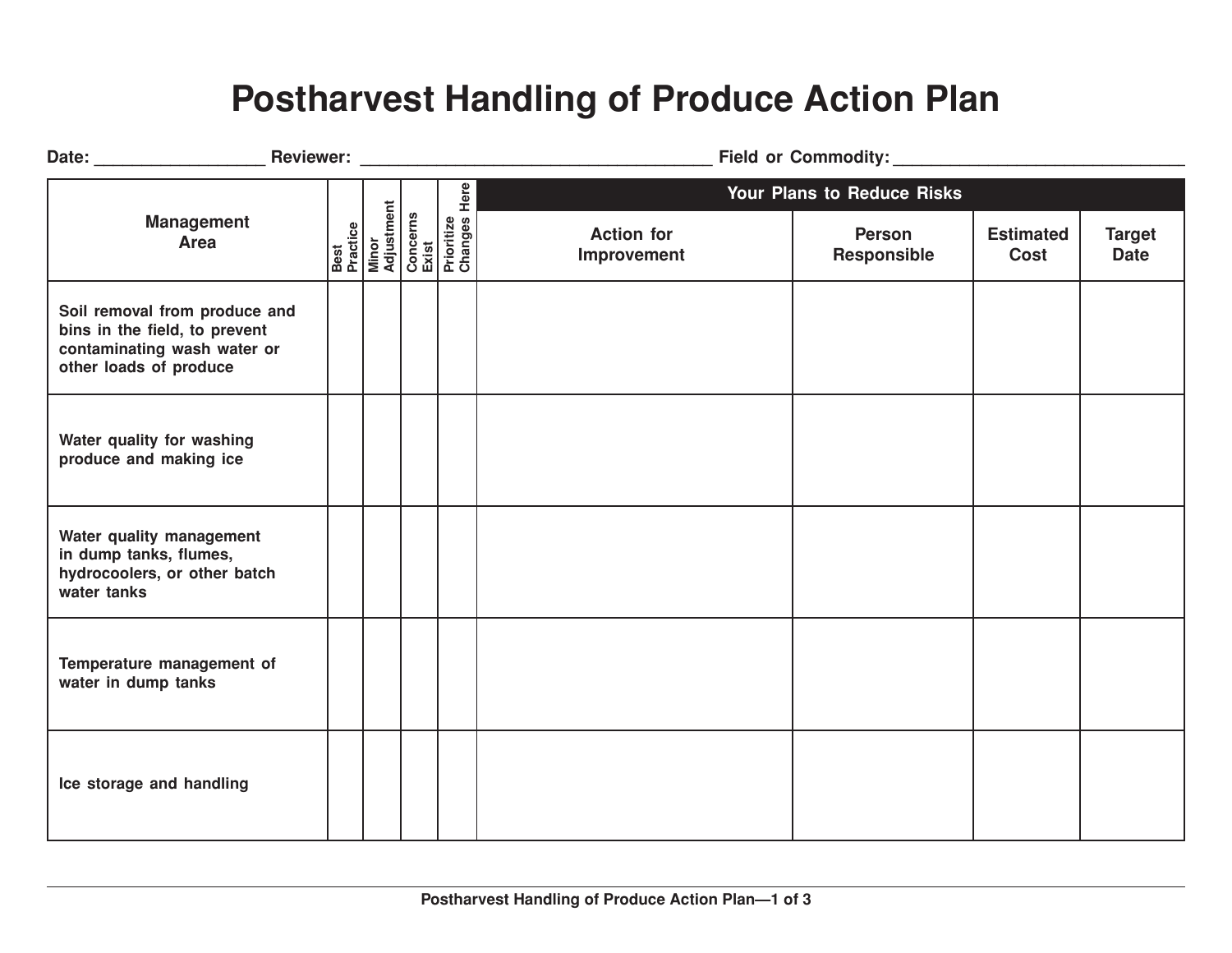#### **Postharvest Handling of Produce Action Plan**

| Date: Reviewer: Reviewer:                                                          |                                         |  |                                                      |                                  |                              |                          |                              |  |  |
|------------------------------------------------------------------------------------|-----------------------------------------|--|------------------------------------------------------|----------------------------------|------------------------------|--------------------------|------------------------------|--|--|
|                                                                                    |                                         |  |                                                      |                                  | Your Plans to Reduce Risks   |                          |                              |  |  |
| <b>Management</b><br>Area                                                          | Best<br>Practice<br>Minor<br>Adjustment |  | Here<br>Concerns<br>Exist<br>Prioritize<br>Changes H | <b>Action for</b><br>Improvement | <b>Person</b><br>Responsible | <b>Estimated</b><br>Cost | <b>Target</b><br><b>Date</b> |  |  |
| <b>Backflow devices and water</b><br>source                                        |                                         |  |                                                      |                                  |                              |                          |                              |  |  |
| Cleaning and sanitation of<br>containers used for harvest,<br>packing and shipping |                                         |  |                                                      |                                  |                              |                          |                              |  |  |
| Storage of containers used for<br>packing and shipping produce                     |                                         |  |                                                      |                                  |                              |                          |                              |  |  |
| Maintenance of a cold chain to<br>minimize growth of pathogens                     |                                         |  |                                                      |                                  |                              |                          |                              |  |  |
| <b>Cleaning of temperature</b><br>controlled produce storage                       |                                         |  |                                                      |                                  |                              |                          |                              |  |  |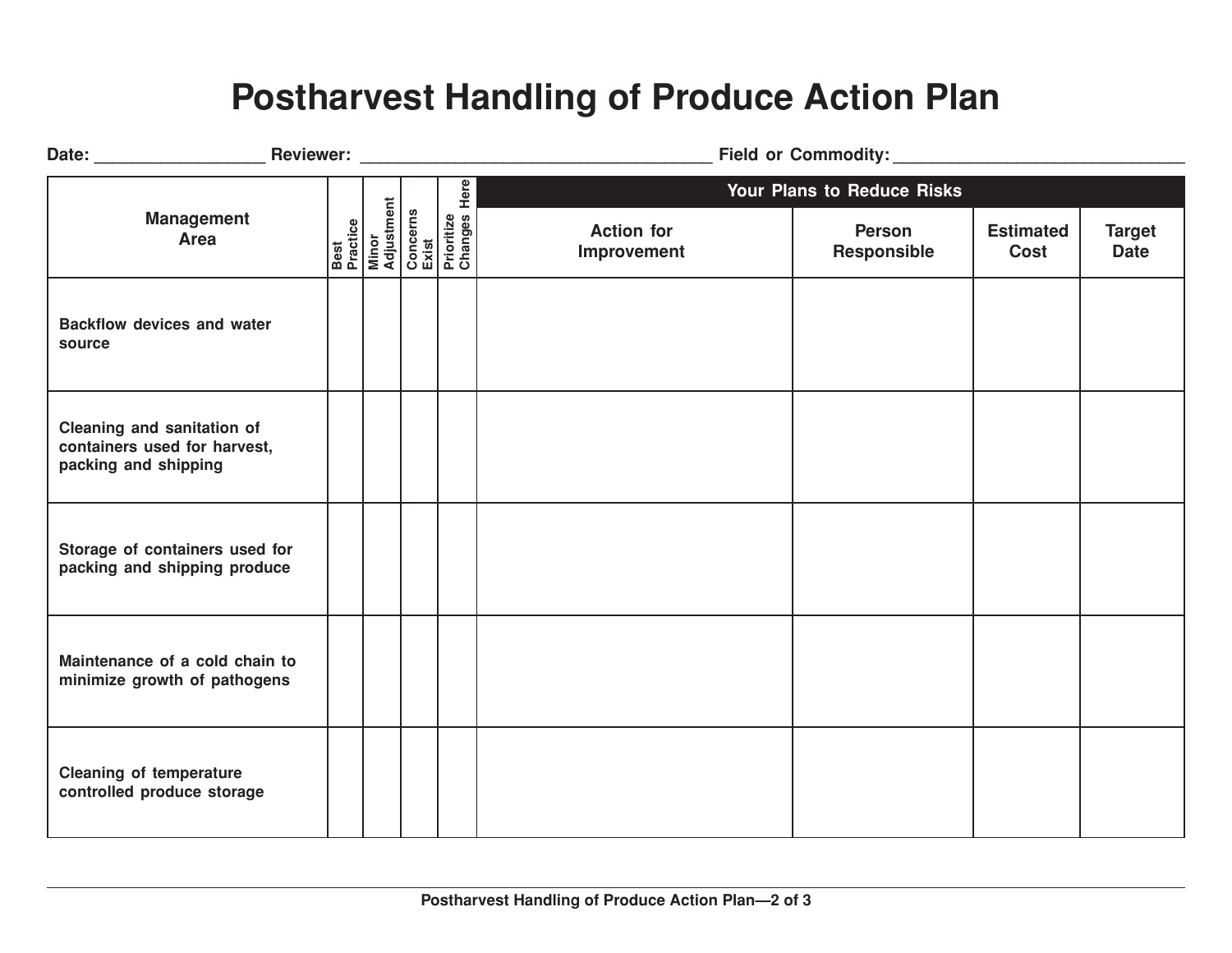#### **Postharvest Handling of Produce Action Plan**

|                                                                                                                            |  |                                                                                                 |                                  | Your Plans to Reduce Risks   |                          |                              |  |
|----------------------------------------------------------------------------------------------------------------------------|--|-------------------------------------------------------------------------------------------------|----------------------------------|------------------------------|--------------------------|------------------------------|--|
| <b>Management</b><br>Area                                                                                                  |  | <b>Best</b><br>Practice<br>Minor<br>Adjustment<br>Concerns<br>Exist<br>Prioritize<br>Prioritize | <b>Action for</b><br>Improvement | <b>Person</b><br>Responsible | <b>Estimated</b><br>Cost | <b>Target</b><br><b>Date</b> |  |
| Refrigerated or cold room<br>loading and management                                                                        |  |                                                                                                 |                                  |                              |                          |                              |  |
| <b>Transportation of produce</b>                                                                                           |  |                                                                                                 |                                  |                              |                          |                              |  |
| Shipping truck sanitation                                                                                                  |  |                                                                                                 |                                  |                              |                          |                              |  |
| Traceback assistance and record<br>keeping                                                                                 |  |                                                                                                 |                                  |                              |                          |                              |  |
| <b>Standard operating procedures</b><br>(SOPs) and record keeping to<br>assure attention to food safety<br>risk management |  |                                                                                                 |                                  |                              |                          |                              |  |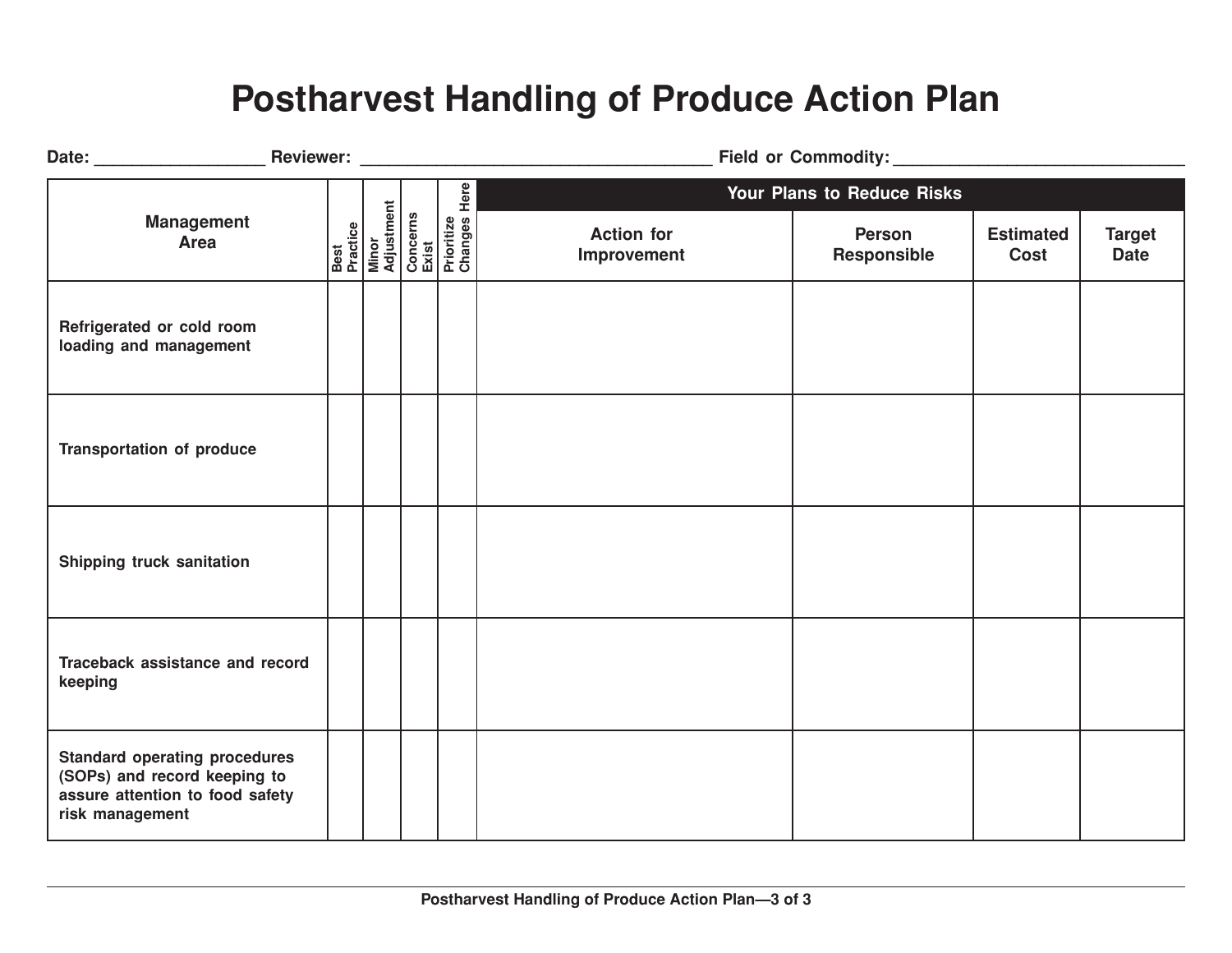#### **Juice and Cider Production Action Plan**

|                                                                                         |                                         |                                                 |                                  | Your Plans to Reduce Risks   |                          |                              |  |
|-----------------------------------------------------------------------------------------|-----------------------------------------|-------------------------------------------------|----------------------------------|------------------------------|--------------------------|------------------------------|--|
| <b>Management</b><br><b>Area</b>                                                        | Best<br>Practice<br>Minor<br>Adjustment | Concerns<br>Exist<br>Prioritize<br>Changes Here | <b>Action for</b><br>Improvement | <b>Person</b><br>Responsible | <b>Estimated</b><br>Cost | <b>Target</b><br><b>Date</b> |  |
| Training and certification in Juice<br><b>HACCP</b>                                     |                                         |                                                 |                                  |                              |                          |                              |  |
| Juice and cider pasteurization for<br>wholesale                                         |                                         |                                                 |                                  |                              |                          |                              |  |
| Production of non-pasteurized<br>apple juice and cider for<br>growers who direct market |                                         |                                                 |                                  |                              |                          |                              |  |
| Labeling for non-pasteurized<br>apple juice and cider for<br>growers who direct market  |                                         |                                                 |                                  |                              |                          |                              |  |
| Patulin content in apple juice<br>and cider                                             |                                         |                                                 |                                  |                              |                          |                              |  |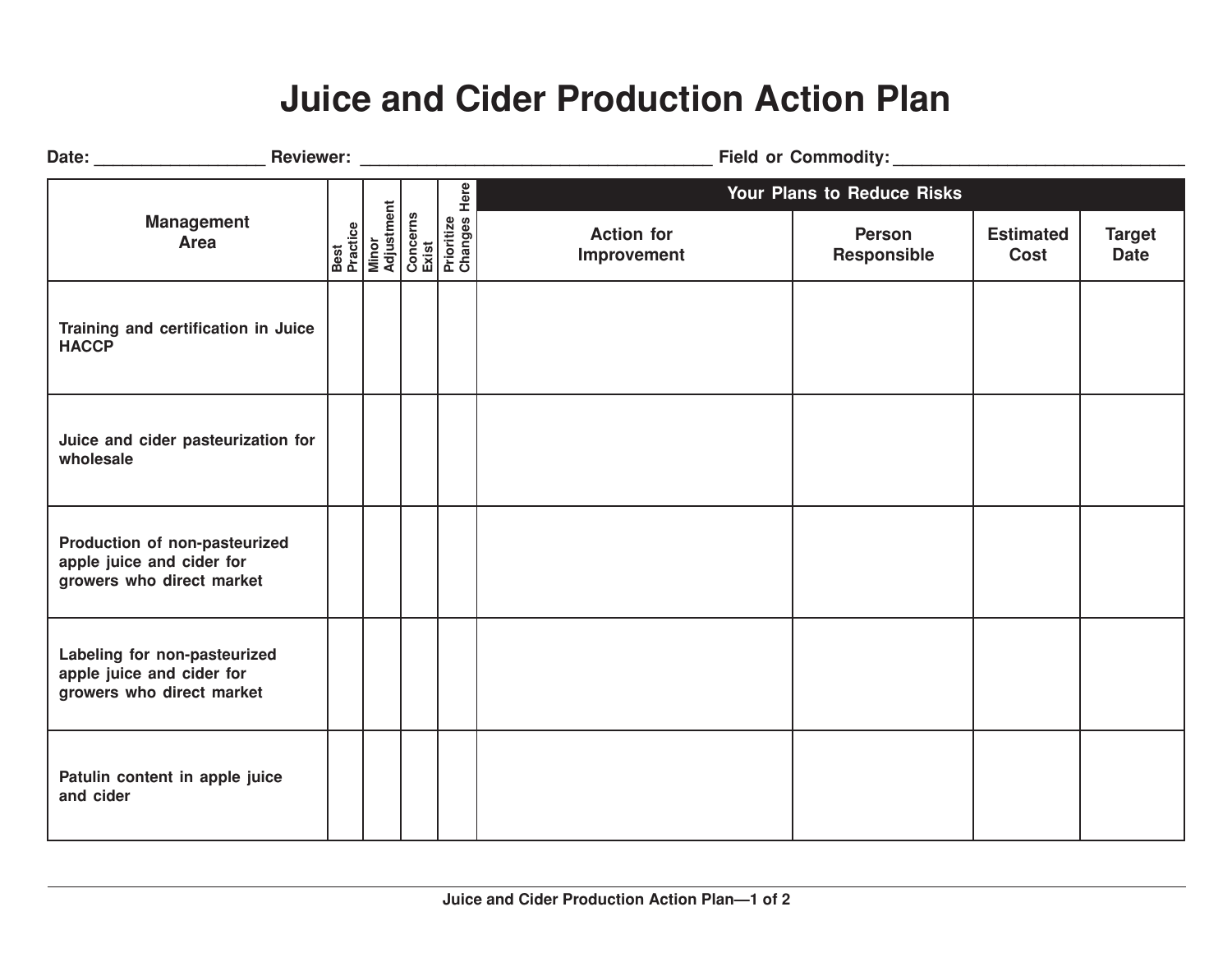#### **Juice and Cider Production Action Plan**

| Date: and the state of the state of the state of the state of the state of the state of the state of the state of the state of the state of the state of the state of the state of the state of the state of the state of the |                                         |                                            | <b>Field or Commodity:</b>       |                                     |                          |                              |  |
|-------------------------------------------------------------------------------------------------------------------------------------------------------------------------------------------------------------------------------|-----------------------------------------|--------------------------------------------|----------------------------------|-------------------------------------|--------------------------|------------------------------|--|
|                                                                                                                                                                                                                               |                                         | Here                                       | Your Plans to Reduce Risks       |                                     |                          |                              |  |
| <b>Management</b><br>Area                                                                                                                                                                                                     | Best<br>Practice<br>Minor<br>Adjustment | Concerns<br>Exist<br>Prioritize<br>Changes | <b>Action for</b><br>Improvement | <b>Person</b><br><b>Responsible</b> | <b>Estimated</b><br>Cost | <b>Target</b><br><b>Date</b> |  |
| <b>Citrus juice production</b>                                                                                                                                                                                                |                                         |                                            |                                  |                                     |                          |                              |  |
| Adherence to 21 CFR 120-FDA<br><b>Juice HACCP Regulation</b>                                                                                                                                                                  |                                         |                                            |                                  |                                     |                          |                              |  |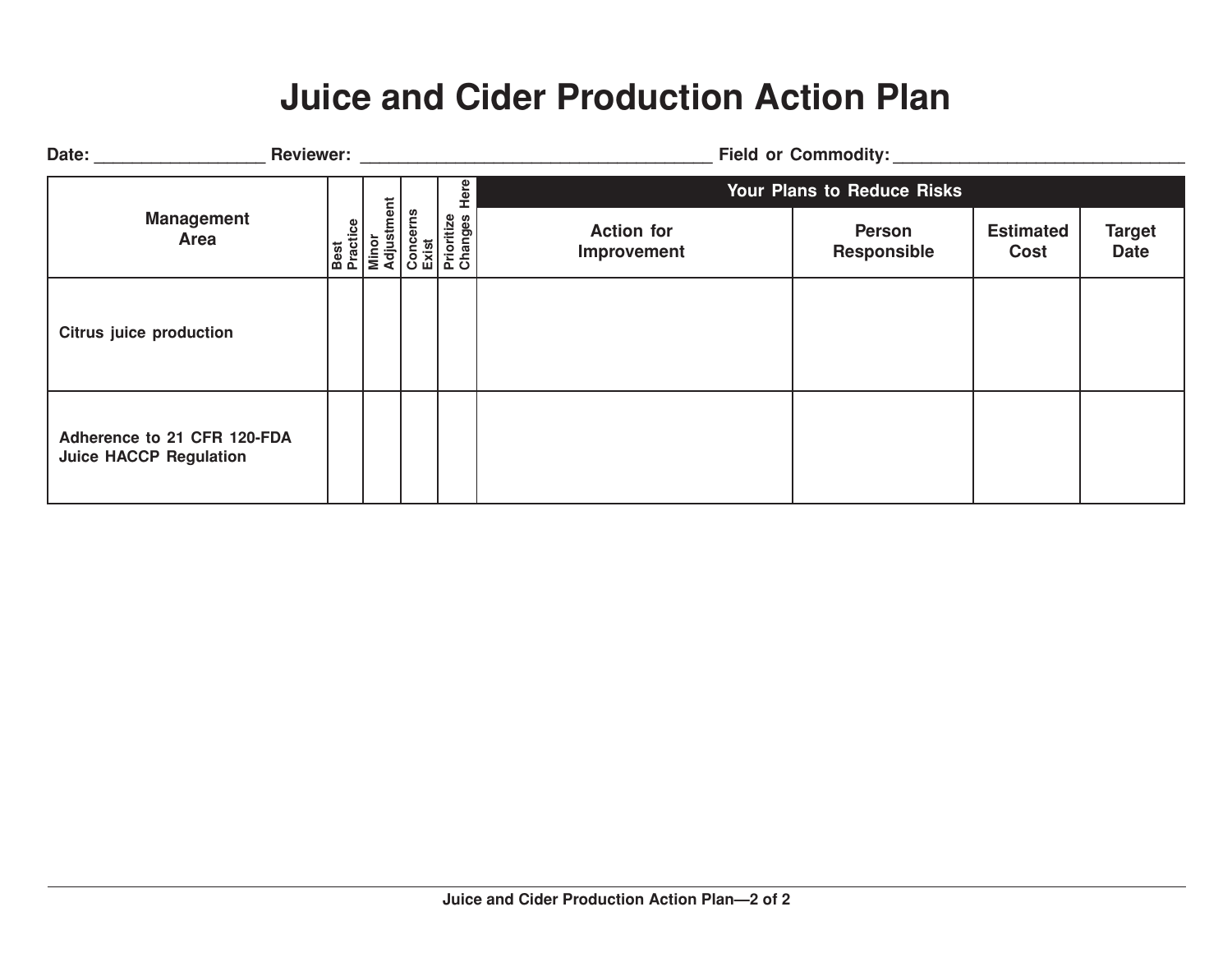#### **Direct Marketing Action Plan**

|                                                                   |  | Best<br>Practice<br>Minor<br>Adjustment<br>Concerns<br>Exist<br>Prioritize<br>Prioritize |  |                                  | Your Plans to Reduce Risks   |                          |                              |  |
|-------------------------------------------------------------------|--|------------------------------------------------------------------------------------------|--|----------------------------------|------------------------------|--------------------------|------------------------------|--|
| <b>Management</b><br>Area                                         |  |                                                                                          |  | <b>Action for</b><br>Improvement | <b>Person</b><br>Responsible | <b>Estimated</b><br>Cost | <b>Target</b><br><b>Date</b> |  |
| Handwashing practices of farm<br>market and CSA employees         |  |                                                                                          |  |                                  |                              |                          |                              |  |
| Location of toilet and<br>handwashing facilities                  |  |                                                                                          |  |                                  |                              |                          |                              |  |
| Maintenance and cleaning of<br>toilets and handwashing facilities |  |                                                                                          |  |                                  |                              |                          |                              |  |
| Domesticated animals on<br>the farm                               |  |                                                                                          |  |                                  |                              |                          |                              |  |
| <b>Garbage containers</b>                                         |  |                                                                                          |  |                                  |                              |                          |                              |  |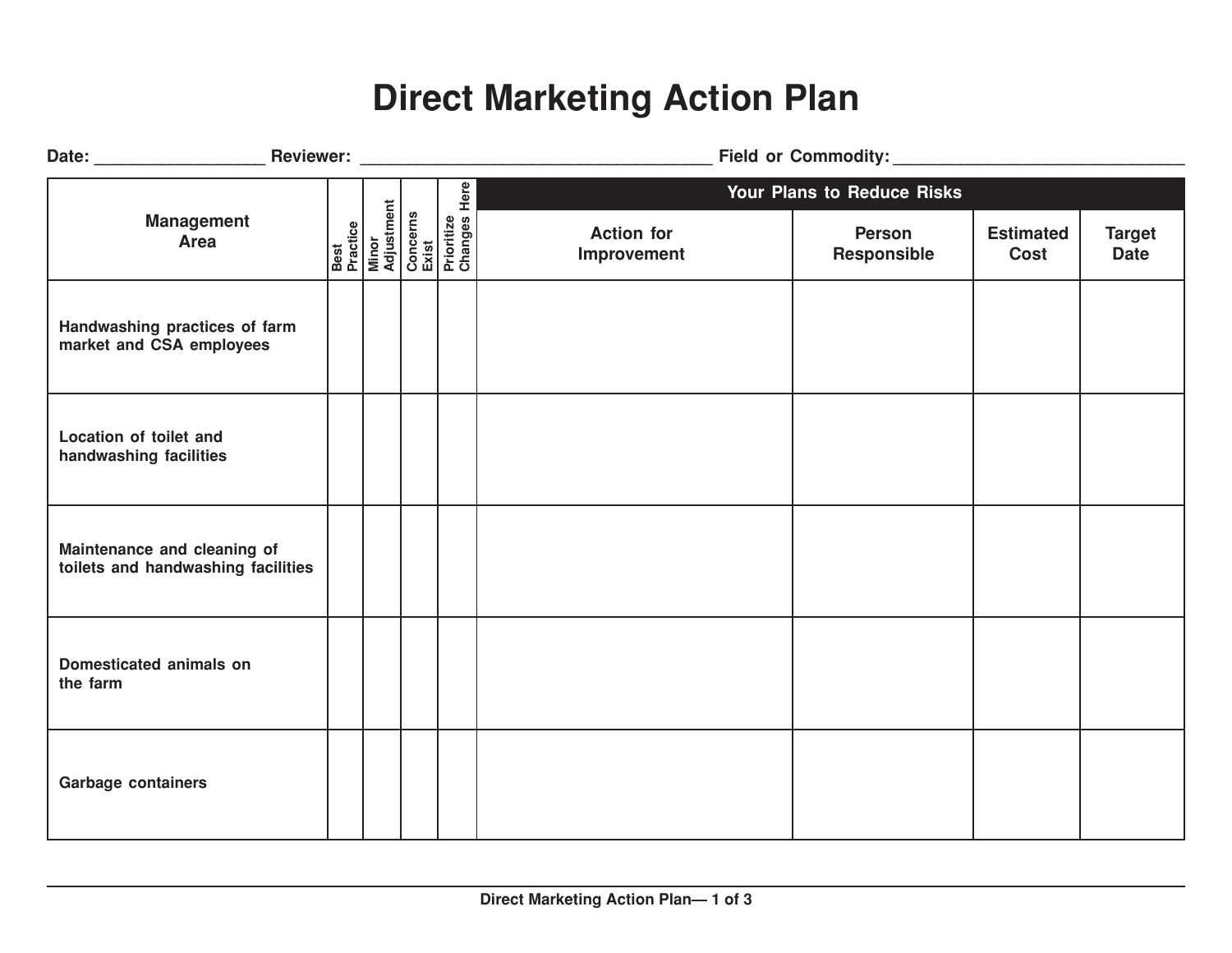## **Direct Marketing Action Plan**

|                                              |  |                                                                                          | Field or Commodity: Management of Commodity: |                              |                          |                              |  |
|----------------------------------------------|--|------------------------------------------------------------------------------------------|----------------------------------------------|------------------------------|--------------------------|------------------------------|--|
|                                              |  |                                                                                          |                                              | Your Plans to Reduce Risks   |                          |                              |  |
| <b>Management</b><br><b>Area</b>             |  | Best<br>Practice<br>Minor<br>Adjustment<br>Concerns<br>Exist<br>Prioritize<br>Prioritize | <b>Action for</b><br>Improvement             | <b>Person</b><br>Responsible | <b>Estimated</b><br>Cost | <b>Target</b><br><b>Date</b> |  |
| Produce used for samples                     |  |                                                                                          |                                              |                              |                          |                              |  |
| Food handler training for cutting<br>produce |  |                                                                                          |                                              |                              |                          |                              |  |
| Utensils used for cutting samples            |  |                                                                                          |                                              |                              |                          |                              |  |
| Storage of cut samples                       |  |                                                                                          |                                              |                              |                          |                              |  |
| <b>Serving samples</b>                       |  |                                                                                          |                                              |                              |                          |                              |  |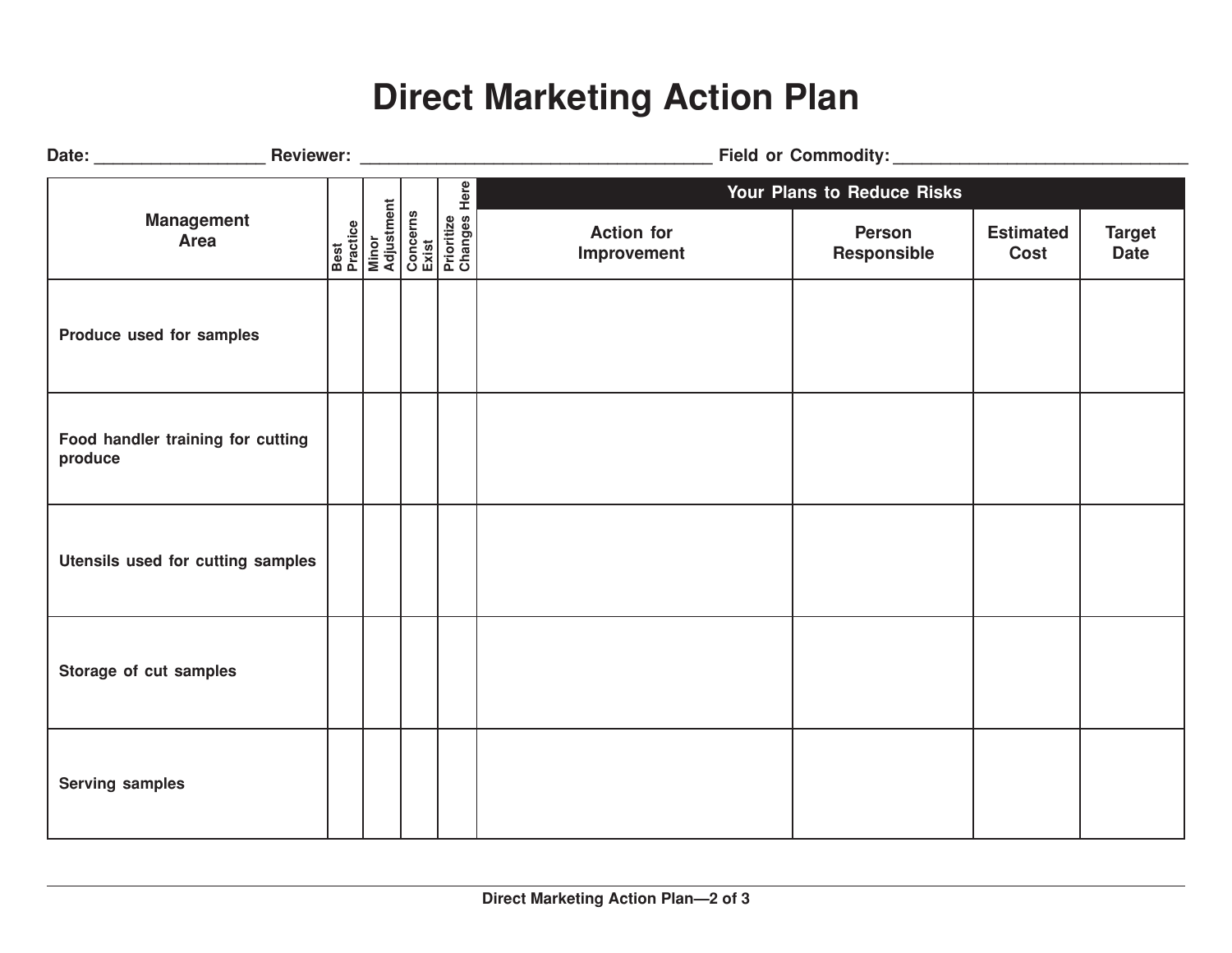## **Direct Marketing Action Plan**

| <b>Reviewer:</b><br>Date:        |                                         |                                                     | <b>Field or Commodity:</b>       |                              |                          |                              |  |
|----------------------------------|-----------------------------------------|-----------------------------------------------------|----------------------------------|------------------------------|--------------------------|------------------------------|--|
|                                  |                                         | Here                                                | Your Plans to Reduce Risks       |                              |                          |                              |  |
| <b>Management</b><br>Area        | Best<br>Practice<br>Minor<br>Adjustment | <b>Concerns</b><br>Exist<br>Prioritize<br>Changes H | <b>Action for</b><br>Improvement | <b>Person</b><br>Responsible | <b>Estimated</b><br>Cost | <b>Target</b><br><b>Date</b> |  |
| Single service items for samples |                                         |                                                     |                                  |                              |                          |                              |  |
| Sale of low acid canned foods    |                                         |                                                     |                                  |                              |                          |                              |  |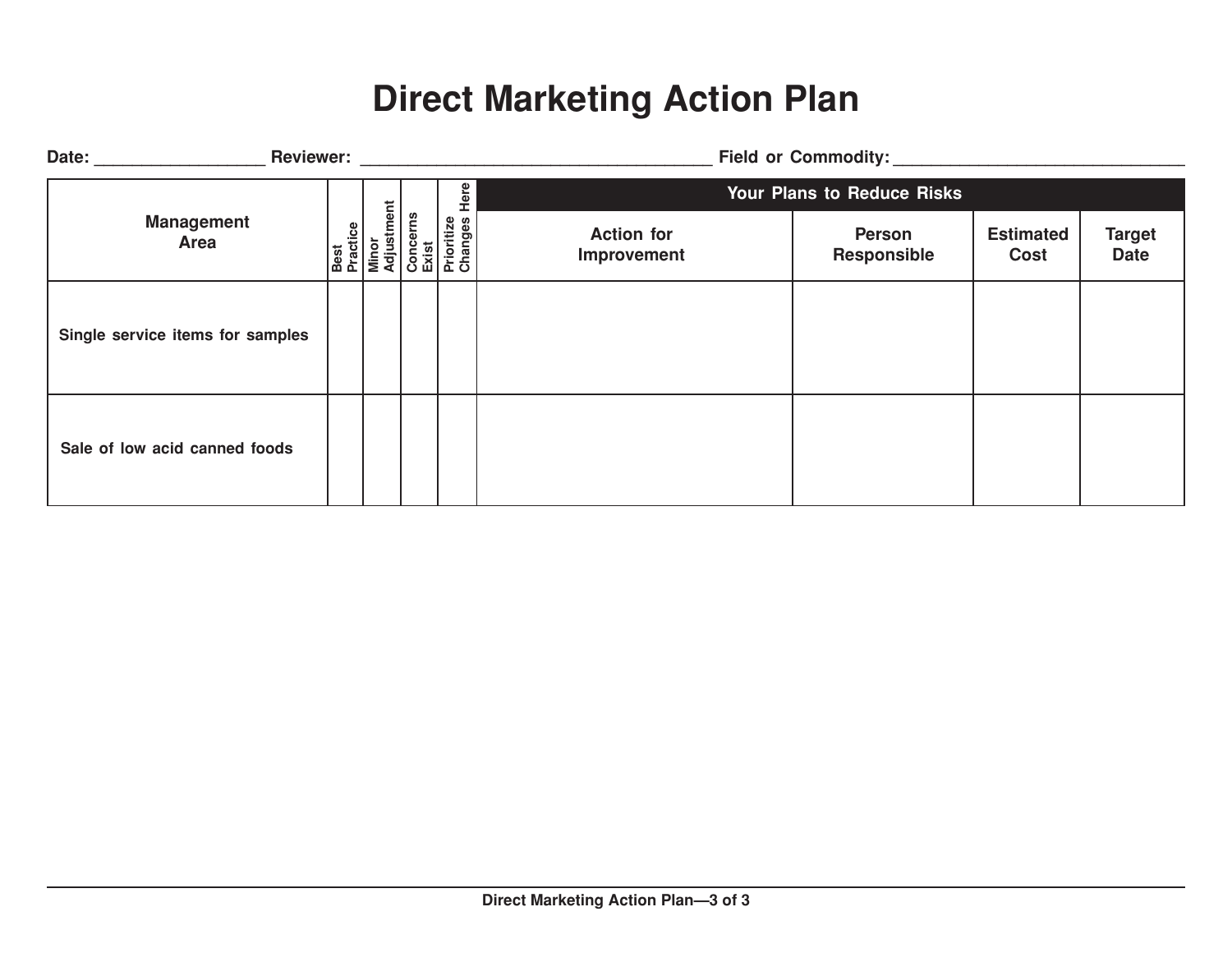#### **U-Pick Operations Action Plan**

|                                                                           |  |                                                                                          |                                  | Your Plans to Reduce Risks   |                                 |                              |  |
|---------------------------------------------------------------------------|--|------------------------------------------------------------------------------------------|----------------------------------|------------------------------|---------------------------------|------------------------------|--|
| <b>Management</b><br><b>Area</b>                                          |  | Best<br>Practice<br>Minor<br>Adjustment<br>Concerns<br>Exist<br>Prioritize<br>Prioritize | <b>Action for</b><br>Improvement | <b>Person</b><br>Responsible | <b>Estimated</b><br><b>Cost</b> | <b>Target</b><br><b>Date</b> |  |
| Location of toilet and<br>handwashing facilities                          |  |                                                                                          |                                  |                              |                                 |                              |  |
| Maintenance and cleaning of<br>toilet and handwashing facilities          |  |                                                                                          |                                  |                              |                                 |                              |  |
| Signage quality for toilet and<br>handwashing facilities                  |  |                                                                                          |                                  |                              |                                 |                              |  |
| Mulches between U-pick<br>crop rows                                       |  |                                                                                          |                                  |                              |                                 |                              |  |
| Wild animal restriction from<br>production fields and irrigation<br>ponds |  |                                                                                          |                                  |                              |                                 |                              |  |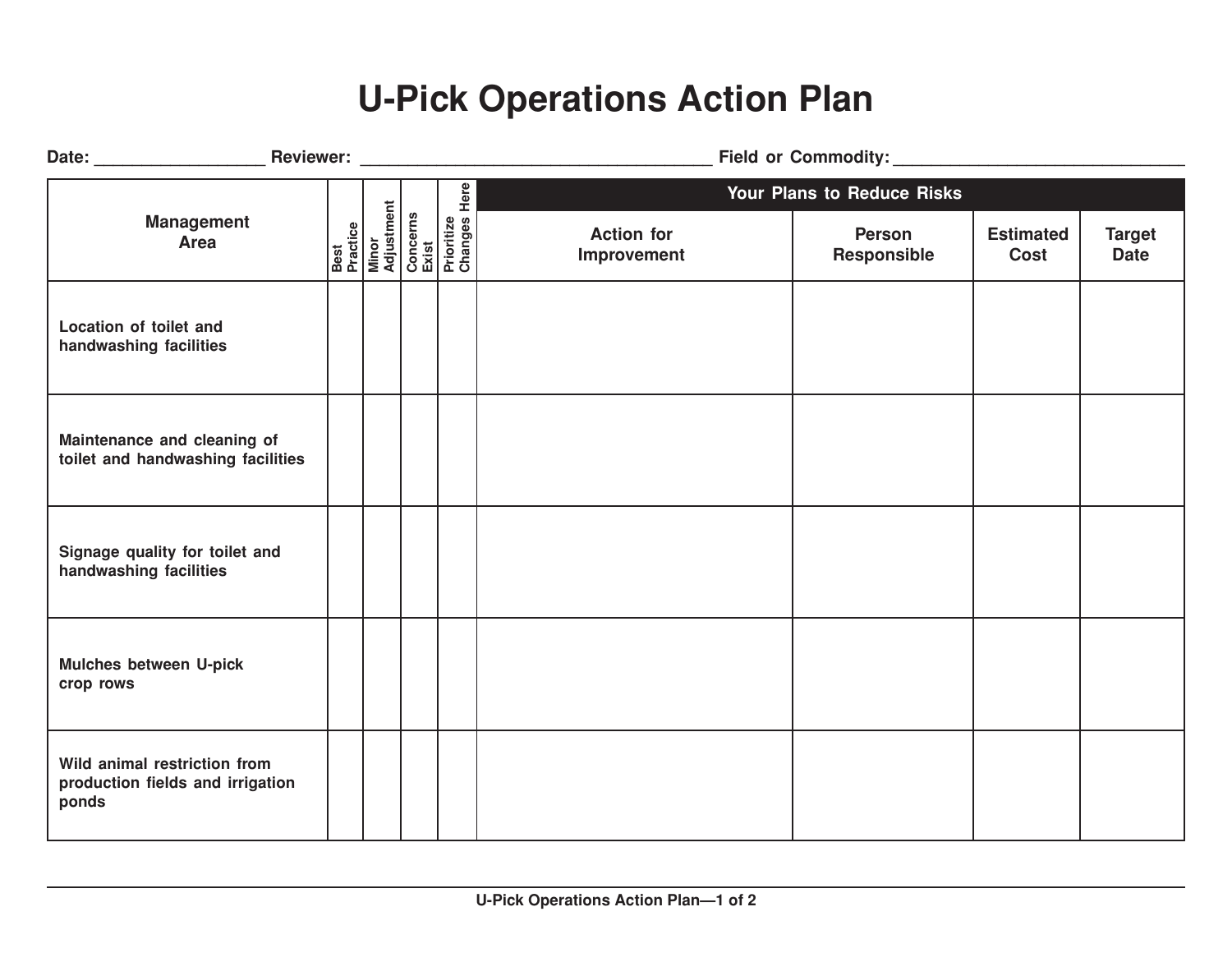## **U-Pick Operations Action Plan**

| Date:                               | <b>Reviewer:</b>          |                  |                |                                            |                                   | <b>Field or Commodity:</b>          |                                 |                              |  |
|-------------------------------------|---------------------------|------------------|----------------|--------------------------------------------|-----------------------------------|-------------------------------------|---------------------------------|------------------------------|--|
|                                     |                           | Ent              |                |                                            | <b>Your Plans to Reduce Risks</b> |                                     |                                 |                              |  |
|                                     | <b>Management</b><br>Area | Best<br>Practice | Minor<br>Adjus | Concerns<br>Exist<br>Prioritize<br>Changes | <b>Action for</b><br>Improvement  | <b>Person</b><br><b>Responsible</b> | <b>Estimated</b><br><b>Cost</b> | <b>Target</b><br><b>Date</b> |  |
| Domesticated animals on the<br>farm |                           |                  |                |                                            |                                   |                                     |                                 |                              |  |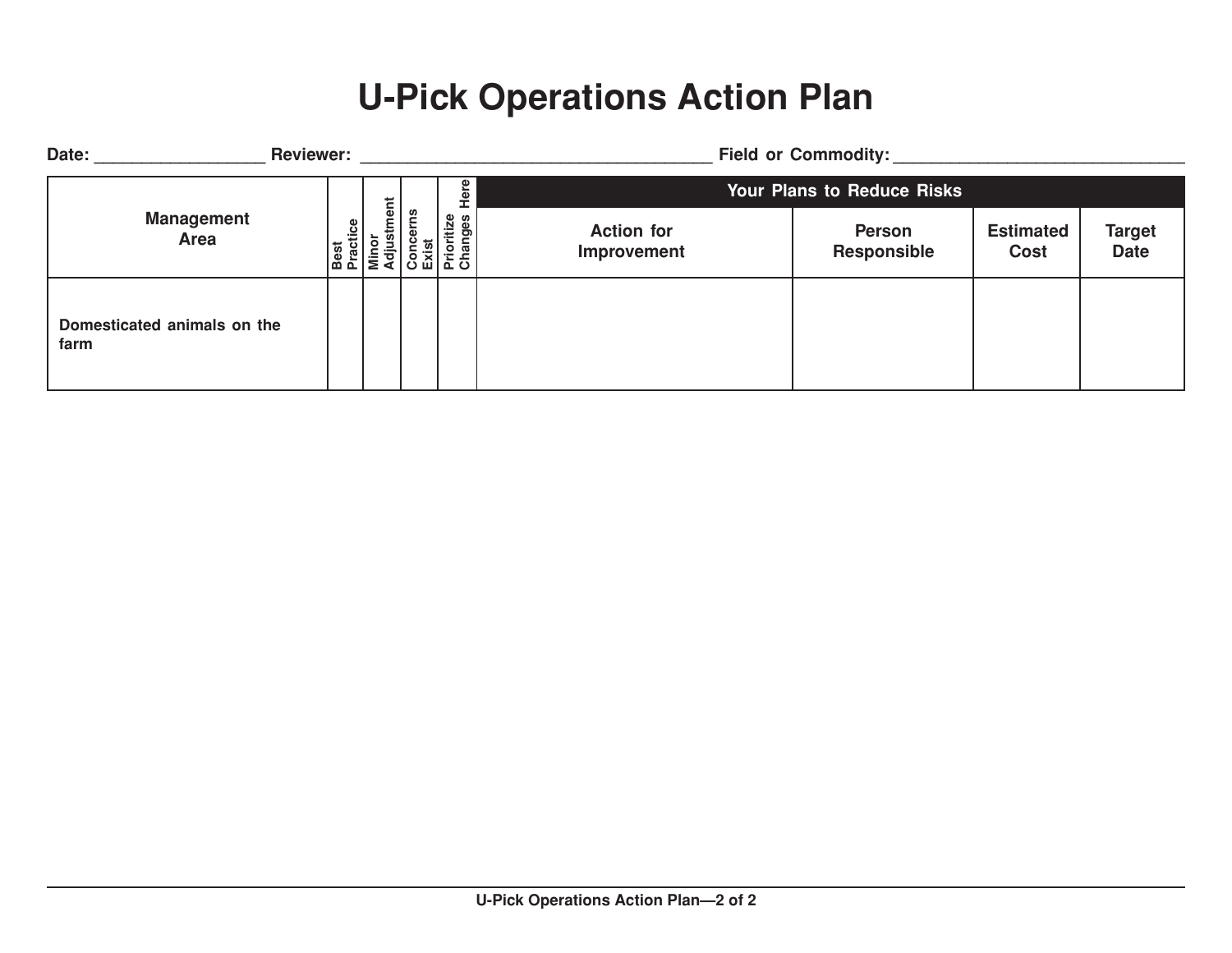#### **Petting Zoos and Farm Animals Action Plan**

|                                                                                       |  |                                                                                          | Your Plans to Reduce Risks       |                              |                          |                              |  |  |
|---------------------------------------------------------------------------------------|--|------------------------------------------------------------------------------------------|----------------------------------|------------------------------|--------------------------|------------------------------|--|--|
| <b>Management</b><br><b>Area</b>                                                      |  | Best<br>Practice<br>Minor<br>Adjustment<br>Concerns<br>Exist<br>Prioritize<br>Prioritize | <b>Action for</b><br>Improvement | <b>Person</b><br>Responsible | <b>Estimated</b><br>Cost | <b>Target</b><br><b>Date</b> |  |  |
| <b>Exhibit construction</b>                                                           |  |                                                                                          |                                  |                              |                          |                              |  |  |
| <b>Handwashing for visitors</b>                                                       |  |                                                                                          |                                  |                              |                          |                              |  |  |
| On-farm designated eating areas                                                       |  |                                                                                          |                                  |                              |                          |                              |  |  |
| Signage at petting zoos<br>describing risks and need for<br>child supervision         |  |                                                                                          |                                  |                              |                          |                              |  |  |
| Signage and first aid response to<br>injuries (bites, scratches) caused<br>by animals |  |                                                                                          |                                  |                              |                          |                              |  |  |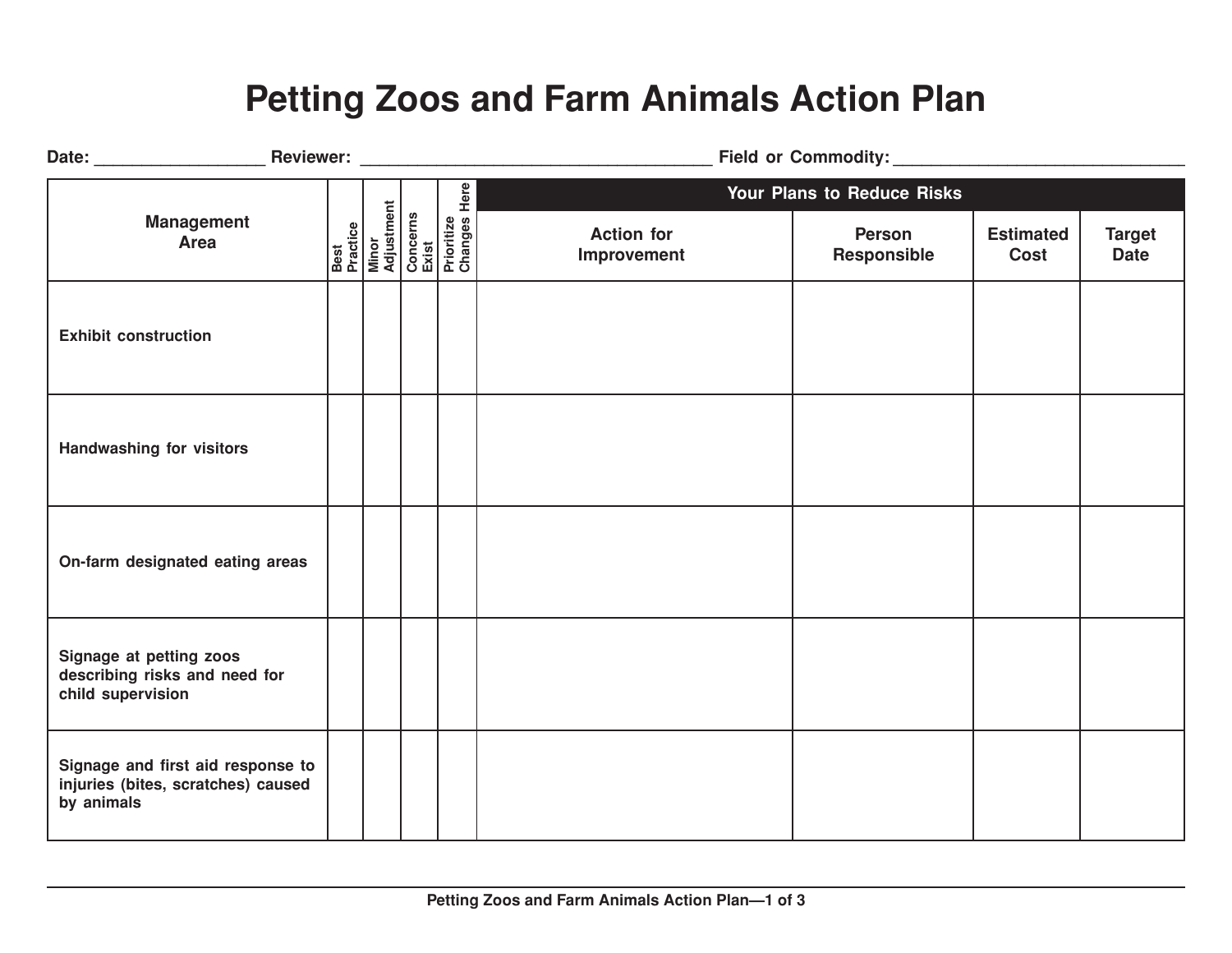#### **Petting Zoos and Farm Animals Action Plan**

|                                                                   |  |                                                                                          |                                  | Your Plans to Reduce Risks   |                          |                              |  |  |
|-------------------------------------------------------------------|--|------------------------------------------------------------------------------------------|----------------------------------|------------------------------|--------------------------|------------------------------|--|--|
| <b>Management</b><br><b>Area</b>                                  |  | Best<br>Practice<br>Minor<br>Adjustment<br>Concerns<br>Exist<br>Prioritize<br>Prioritize | <b>Action for</b><br>Improvement | <b>Person</b><br>Responsible | <b>Estimated</b><br>Cost | <b>Target</b><br><b>Date</b> |  |  |
| Vaccination of petting zoo<br>animals                             |  |                                                                                          |                                  |                              |                          |                              |  |  |
| Health of animals accessible by<br>visitors                       |  |                                                                                          |                                  |                              |                          |                              |  |  |
| Petting zoo exhibit maintenance<br>and sanitation                 |  |                                                                                          |                                  |                              |                          |                              |  |  |
| Domesticated animals on the<br>farm                               |  |                                                                                          |                                  |                              |                          |                              |  |  |
| Visitor access to production<br>fields after visiting petting zoo |  |                                                                                          |                                  |                              |                          |                              |  |  |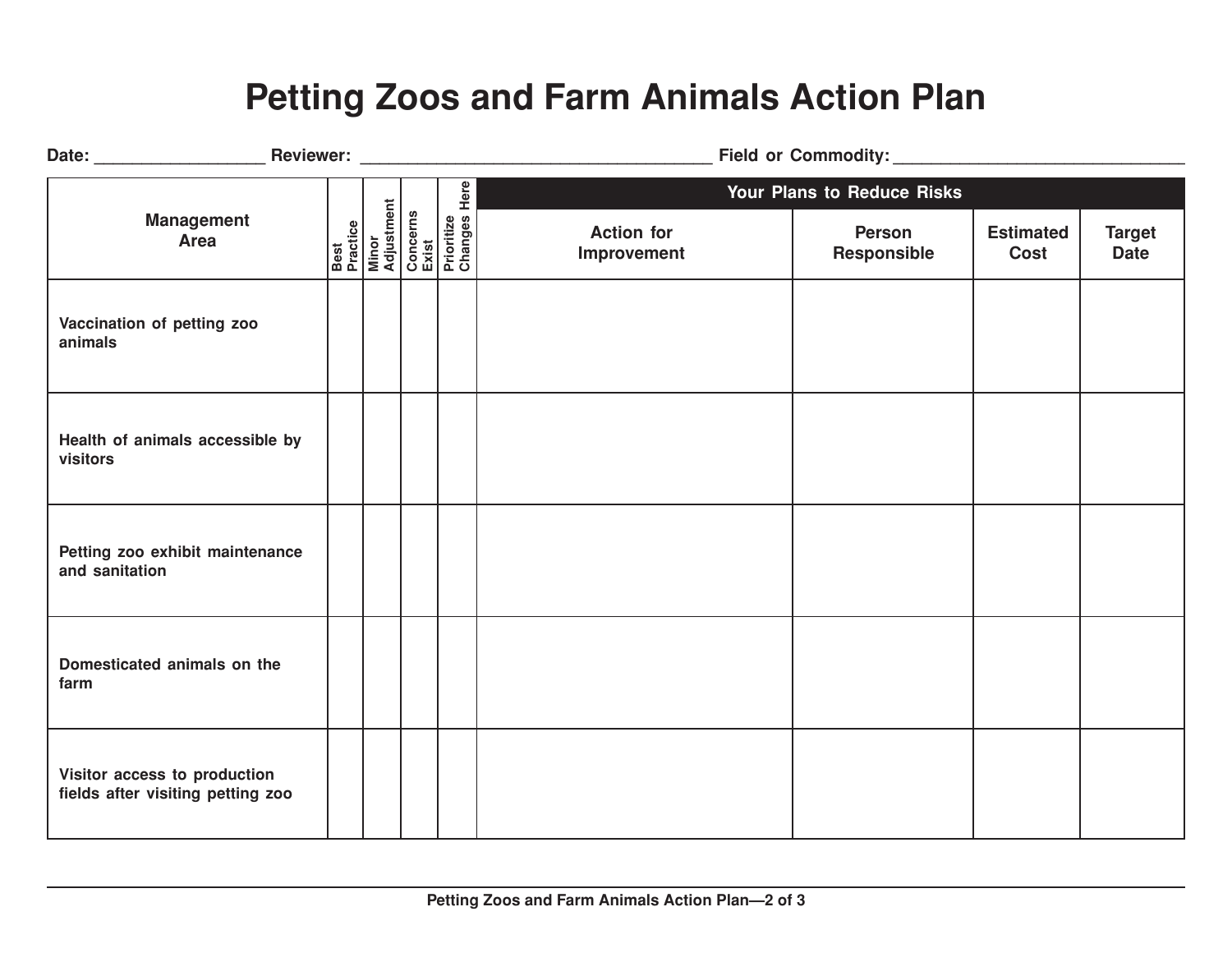#### **Petting Zoos and Farm Animals Action Plan**

| <b>Reviewer:</b><br>Date:                                        |                                         |                                              | <b>Field or Commodity:</b>       |                                     |                          |                              |  |  |
|------------------------------------------------------------------|-----------------------------------------|----------------------------------------------|----------------------------------|-------------------------------------|--------------------------|------------------------------|--|--|
|                                                                  |                                         | Here                                         |                                  | Your Plans to Reduce Risks          |                          |                              |  |  |
| <b>Management</b><br>Area                                        | Best<br>Practice<br>Minor<br>Adjustment | Concerns<br>Exist<br>Prioritize<br>Changes I | <b>Action for</b><br>Improvement | <b>Person</b><br><b>Responsible</b> | <b>Estimated</b><br>Cost | <b>Target</b><br><b>Date</b> |  |  |
| Maintenance and cleaning of<br>toilet and handwashing facilities |                                         |                                              |                                  |                                     |                          |                              |  |  |
| Signage quality for toilet and<br>handwashing facilities         |                                         |                                              |                                  |                                     |                          |                              |  |  |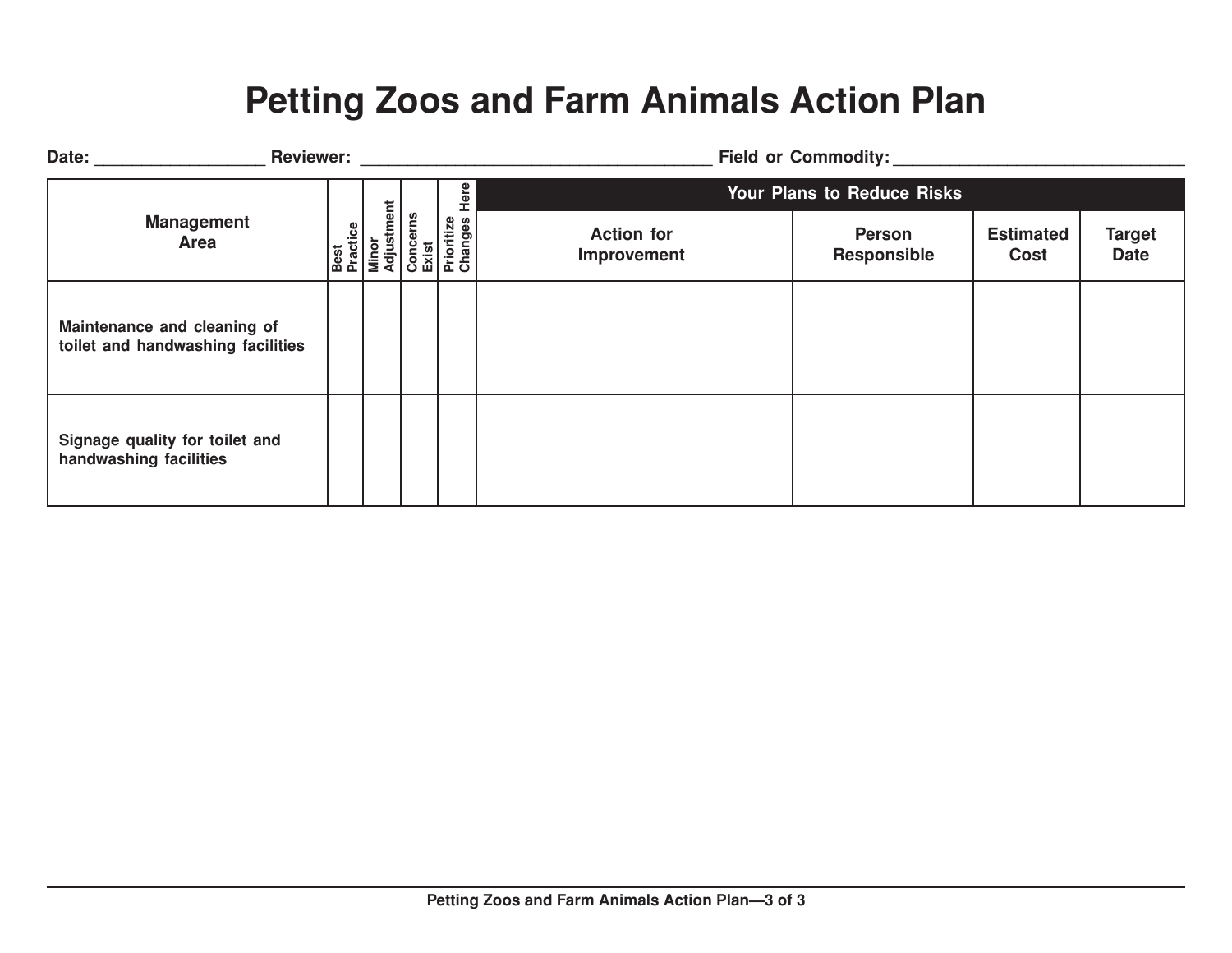#### **Farm Biosecurity Action Plan**

|                                                                                                    |  |  | Field or Commodity: Management of Commodity:                                             |                                  |                            |                          |                              |
|----------------------------------------------------------------------------------------------------|--|--|------------------------------------------------------------------------------------------|----------------------------------|----------------------------|--------------------------|------------------------------|
|                                                                                                    |  |  |                                                                                          |                                  | Your Plans to Reduce Risks |                          |                              |
| <b>Management</b><br><b>Area</b>                                                                   |  |  | Best<br>Practice<br>Minor<br>Adjustment<br>Concerns<br>Exist<br>Prioritize<br>Prioritize | <b>Action for</b><br>Improvement | Person<br>Responsible      | <b>Estimated</b><br>Cost | <b>Target</b><br><b>Date</b> |
| <b>Building security</b>                                                                           |  |  |                                                                                          |                                  |                            |                          |                              |
| <b>Visitor protocols</b>                                                                           |  |  |                                                                                          |                                  |                            |                          |                              |
| <b>Employee hiring</b>                                                                             |  |  |                                                                                          |                                  |                            |                          |                              |
| Farm vigilance                                                                                     |  |  |                                                                                          |                                  |                            |                          |                              |
| Public Health, Security and<br><b>Bioterrorism Preparedness and</b><br><b>Response Act of 2002</b> |  |  |                                                                                          |                                  |                            |                          |                              |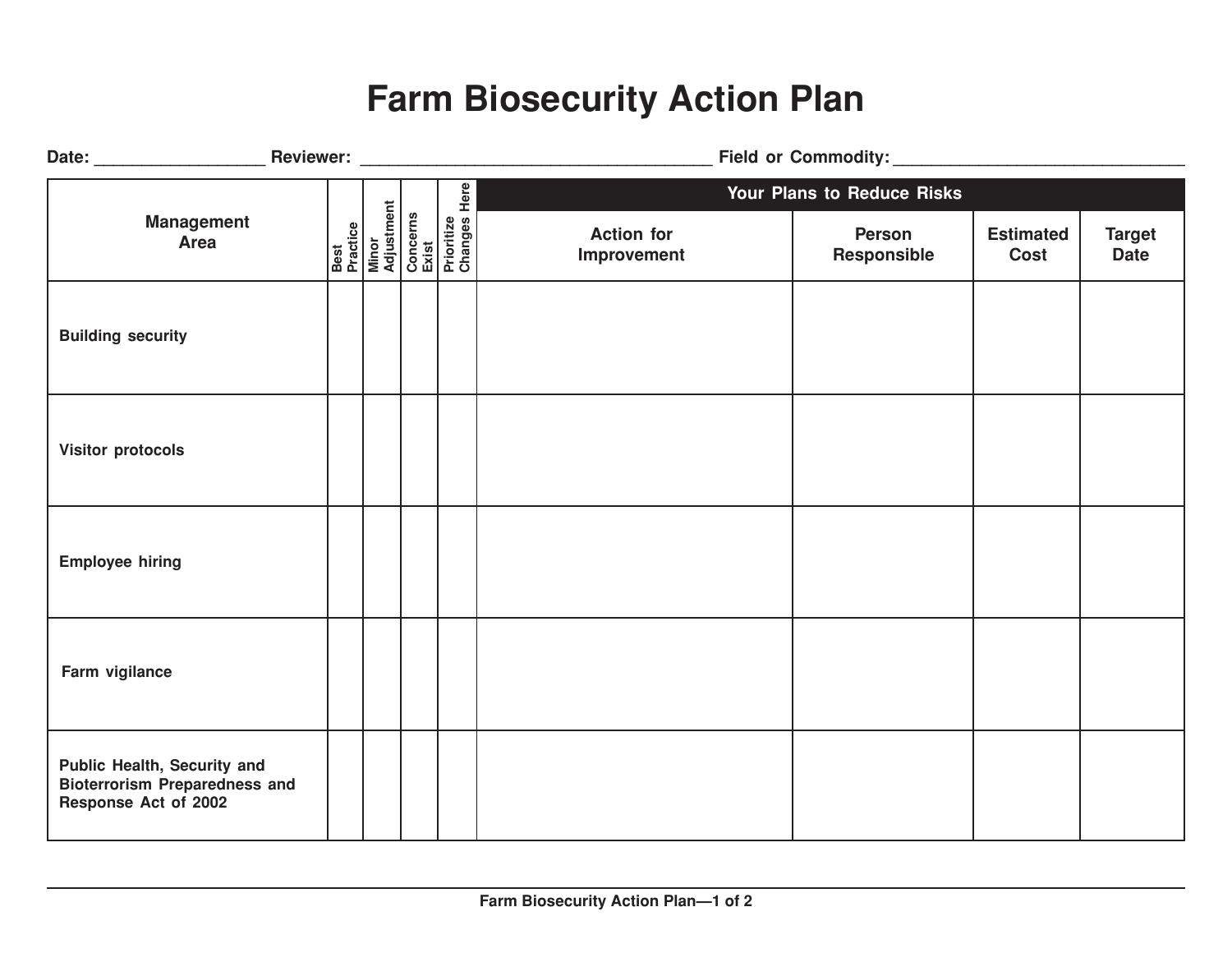#### **Farm Biosecurity Action Plan**

| <b>Reviewer:</b><br>Date:                   |                        |                |                                            | <b>Field or Commodity:</b>       |                                     |                          |                              |  |  |
|---------------------------------------------|------------------------|----------------|--------------------------------------------|----------------------------------|-------------------------------------|--------------------------|------------------------------|--|--|
|                                             |                        | <b>Fire</b>    |                                            |                                  | <b>Your Plans to Reduce Risks</b>   |                          |                              |  |  |
| <b>Management</b><br>Area                   | ctice<br>Best<br>Praci | Minor<br>Adjus | Concerns<br>Exist<br>Prioritize<br>Changes | <b>Action for</b><br>Improvement | <b>Person</b><br><b>Responsible</b> | <b>Estimated</b><br>Cost | <b>Target</b><br><b>Date</b> |  |  |
| Registration of food production<br>facility |                        |                |                                            |                                  |                                     |                          |                              |  |  |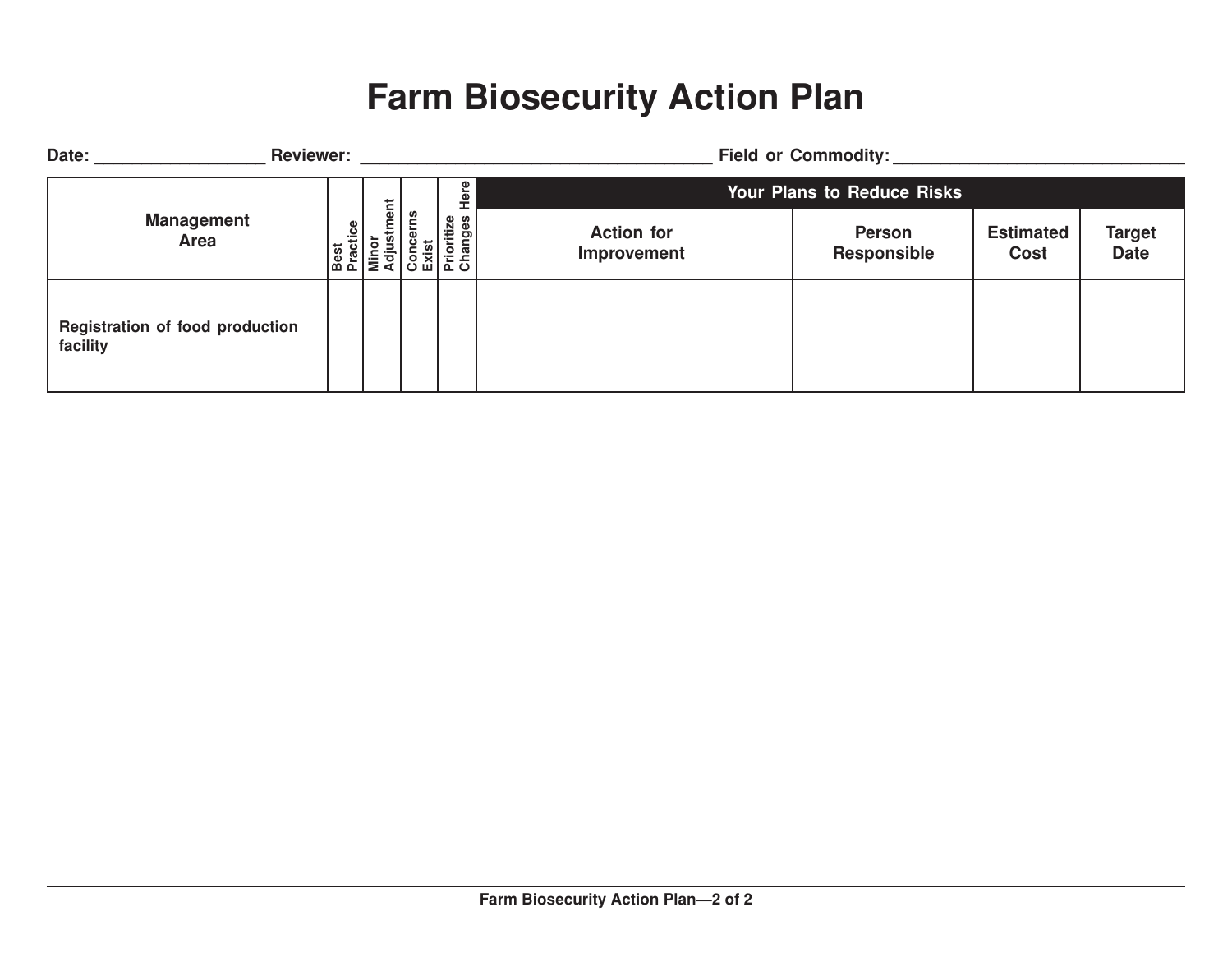## **Crisis Management Action Plan**

|                                            |  |  |  | Here<br><b>Best</b><br>Practice<br>Minor<br>Adjustment<br>Concerns<br>Exist<br>Prioritize<br>Prioritize | Your Plans to Reduce Risks       |                       |                          |                              |
|--------------------------------------------|--|--|--|---------------------------------------------------------------------------------------------------------|----------------------------------|-----------------------|--------------------------|------------------------------|
| <b>Management</b><br><b>Area</b>           |  |  |  |                                                                                                         | <b>Action for</b><br>Improvement | Person<br>Responsible | <b>Estimated</b><br>Cost | <b>Target</b><br><b>Date</b> |
| Crisis management training<br>and planning |  |  |  |                                                                                                         |                                  |                       |                          |                              |
| <b>Media training</b>                      |  |  |  |                                                                                                         |                                  |                       |                          |                              |
| Crisis management team                     |  |  |  |                                                                                                         |                                  |                       |                          |                              |
| <b>Employee training</b>                   |  |  |  |                                                                                                         |                                  |                       |                          |                              |
| Farm operations priority list              |  |  |  |                                                                                                         |                                  |                       |                          |                              |